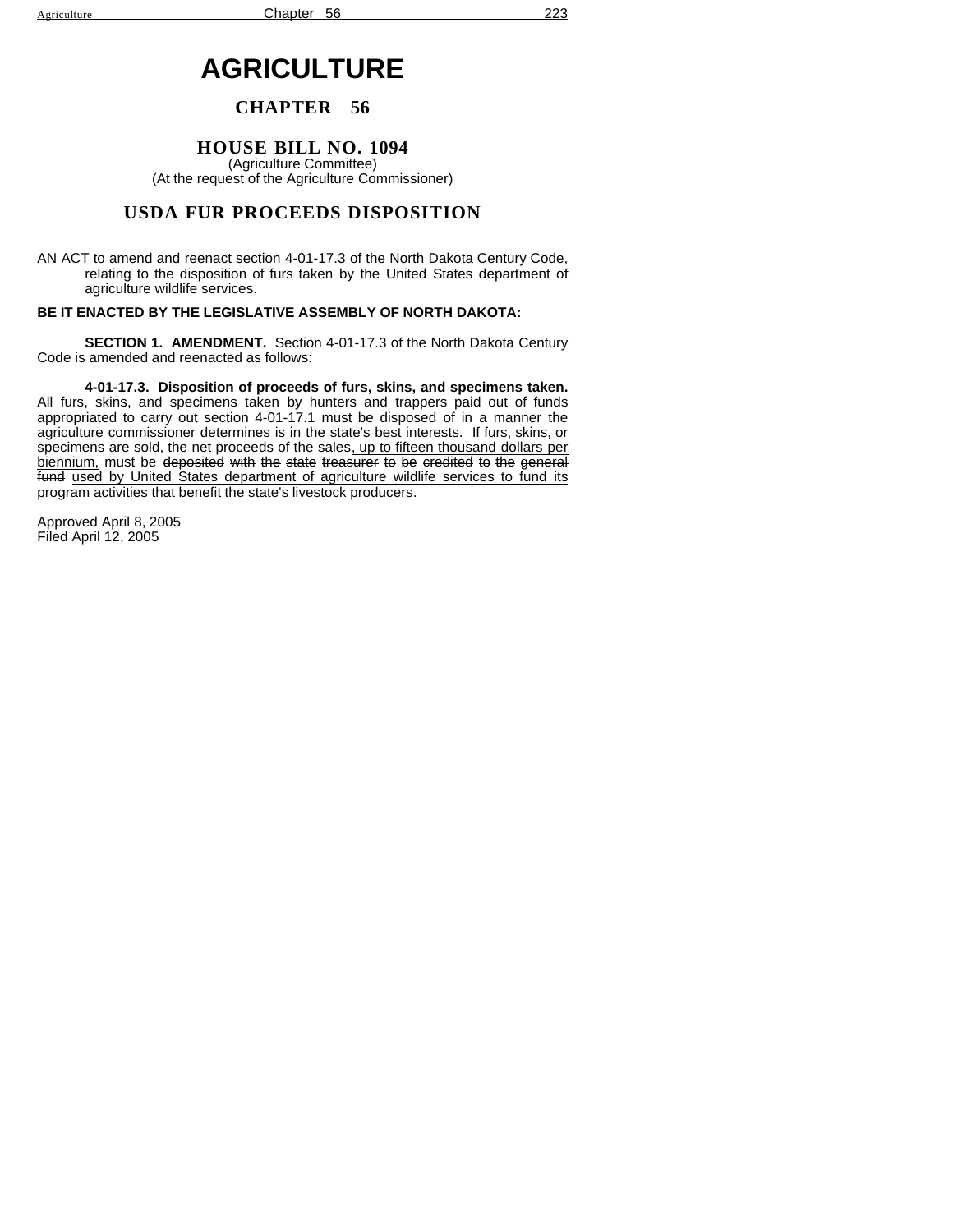# **SENATE BILL NO. 2147**

(Senators Taylor, Bowman) (Representatives Nicholas, S. Meyer, Onstad) (At the request of the Department of Agriculture)

# **CERTIFIED BEEF AND LIVESTOCK LOAN PROGRAMS**

AN ACT to create and enact a new section to chapter 4-01 and a new section to chapter 6-09 of the North Dakota Century Code, relating to the establishment of a certified beef program and a livestock loan guarantee program; to amend and reenact section 4-14.1-03.1 of the North Dakota Century Code, relating to agricultural grants; to provide for a report; and to provide an expiration date.

### **BE IT ENACTED BY THE LEGISLATIVE ASSEMBLY OF NORTH DAKOTA:**

**SECTION 1.** A new section to chapter 4-01 of the North Dakota Century Code is created and enacted as follows:

**Certified beef program.** The agriculture commissioner may collaborate with the state board of animal health, the North Dakota stockmen's association, North Dakota state university beef systems, and the United States secretary of agriculture to develop a source-verified and process-verified beef marketing program known as the certified beef program.

<sup>41</sup> **SECTION 2. AMENDMENT.** Section 4-14.1-03.1 of the North Dakota Century Code is amended and reenacted as follows:

## **4-14.1-03.1. Agricultural products utilization commission - Authority.**

- 1. The North Dakota agricultural products utilization commission may apply for, accept, and expend any appropriation, grant, gift, or service made available from public or private sources consistent with the purpose of this chapter.
- 2. The commission may administer grant programs consistent with the purpose of this chapter including  $a$ .
	- $\underline{a}$ . A basic and applied research grant program,
	- b. A utilization and marketing grant program,;
	- $c.$  A cooperative marketing grant program,
	- d. A nature-based tourism grant program;

<sup>41</sup> Section 4-14.1-03.1 was also amended by section 2 of House Bill No. 1519, chapter 66.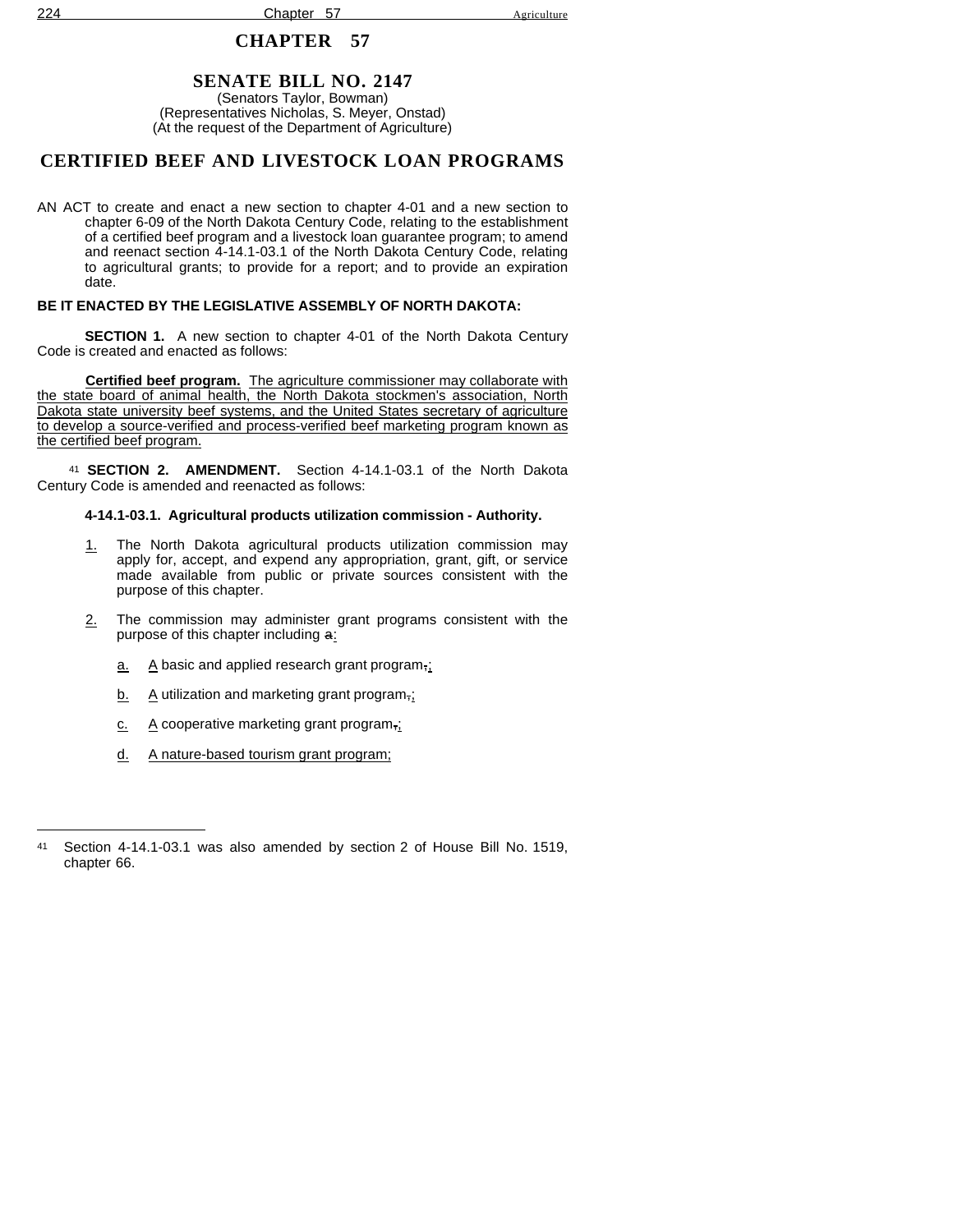- e. A technical assistance grant program for value-added businesses;
- f. A farm diversification grant program $\overline{\mathfrak{n}}$ ;
- g. An agricultural prototype development grant program, and a
- h. A North American marketing grant program. The
- 3. As a condition of the grant, the commission may require, by contract, repayment of a grant, in whole or in part, that the recipient repay some or all of the grant if the grant recipient does not fulfill the conditions under which the grant was awarded of the grant. Repayment may be monetary or may be of any other type or method determined by the commission to be in the public interest.

**SECTION 3.** A new section to chapter 6-09 of the North Dakota Century Code is created and enacted as follows:

### **Livestock loan guarantee program - Establishment - Rules.**

- 1. The Bank of North Dakota shall establish and administer a livestock loan guarantee program that is designed to expand livestock feeding in this state.
- 2. Under the program, the Bank may guarantee a loan made by a bank, a credit union, a savings and loan association, or any other lending institution in this state to the owner of a commercial feedlot that backgrounds or feeds cattle to harvest-ready weight. In the event of a default, the Bank shall pay to the lender the amount agreed upon, provided that the amount may not exceed eighty-five percent of the principal due the lender at the time the claim is approved.
- 3. The Bank shall adopt rules governing additional terms, conditions, and procedures necessary to meet the requirements of this section. The rules must include an administrative fee payable to the Bank and must provide that equity requirements may not exceed fifteen percent.

**SECTION 4. REPORT TO COMMITTEES.** Between the first and tenth legislative days of the regular session of the sixtieth legislative assembly as selected by the legislative council, the agriculture commissioner, the Bank of North Dakota, and the North Dakota stockmen's association shall provide a joint report regarding the livestock loan guarantee program to the standing agriculture committee of each house of the legislative assembly.

**SECTION 5. EXPIRATION DATE.** Section 3 of this Act is effective through June 30, 2009, and after that date is ineffective.

Approved April 7, 2005 Filed April 12, 2005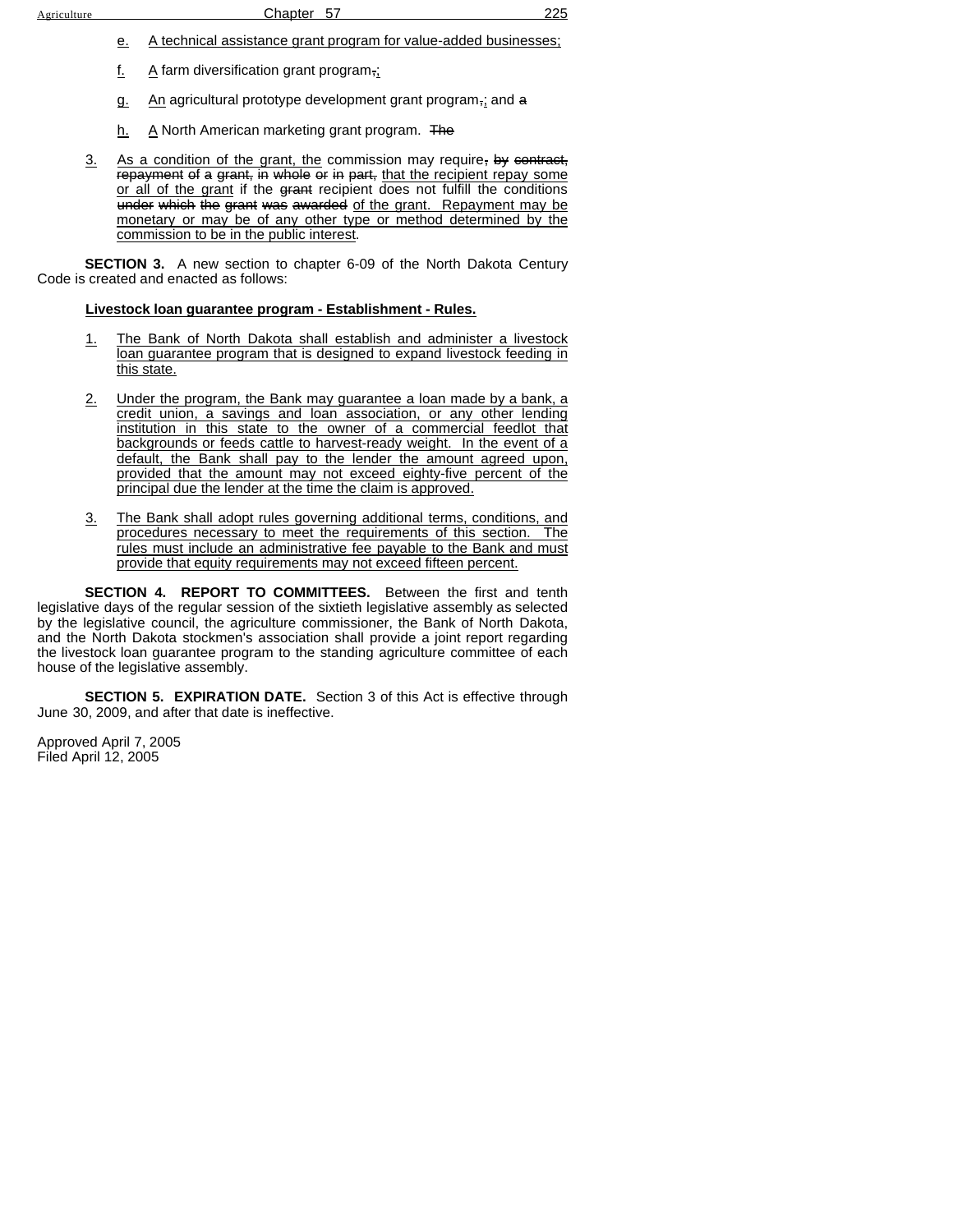# **HOUSE BILL NO. 1492**

(Representatives Monson, S. Kelsh, Nelson, Skarphol) (Senators Erbele, Heitkamp)

# **FERAL HEMP SEED**

AN ACT to amend and reenact section 4-05.1-05 of the North Dakota Century Code, relating to feral hemp seed.

### **BE IT ENACTED BY THE LEGISLATIVE ASSEMBLY OF NORTH DAKOTA:**

**SECTION 1. AMENDMENT.** Section 4-05.1-05 of the North Dakota Century Code is amended and reenacted as follows:

**4-05.1-05. North Dakota state university main research center.** The North Dakota state university main research center must be located on the campus of North Dakota state university of agriculture and applied science. The center is the administrative location of the agricultural experiment station. The center shall conduct research and coordinate all research activities of the agricultural experiment station. The center may, if allowed under federal law, conduct baseline research, including production and processing in conjunction with the research and extension centers of the state, regarding industrial hemp and other alternative industrial use erops. The research must have, as a purpose, the development and dissemination of technology important to the production and utilization of food, feed, fiber, and fuel from crop and livestock enterprises. The research must provide for an enhancement of the quality of life, sustainability of production, and protection of the environment. The center may conduct baseline research, including production and processing in conjunction with the research and extension centers of the state, regarding industrial hemp and other alternative industrial use crops. The center may collect feral hemp seed stock and develop appropriate adapted strains of industrial hemp which contain less than three-tenths of one percent tetrahydrocannabinol in the dried flowering tops. The agriculture commissioner shall monitor the collection of feral hemp seed stock and industrial hemp strain development and shall certify appropriate stocks for licensed commercial cultivation.

Approved March 9, 2005 Filed March 9, 2005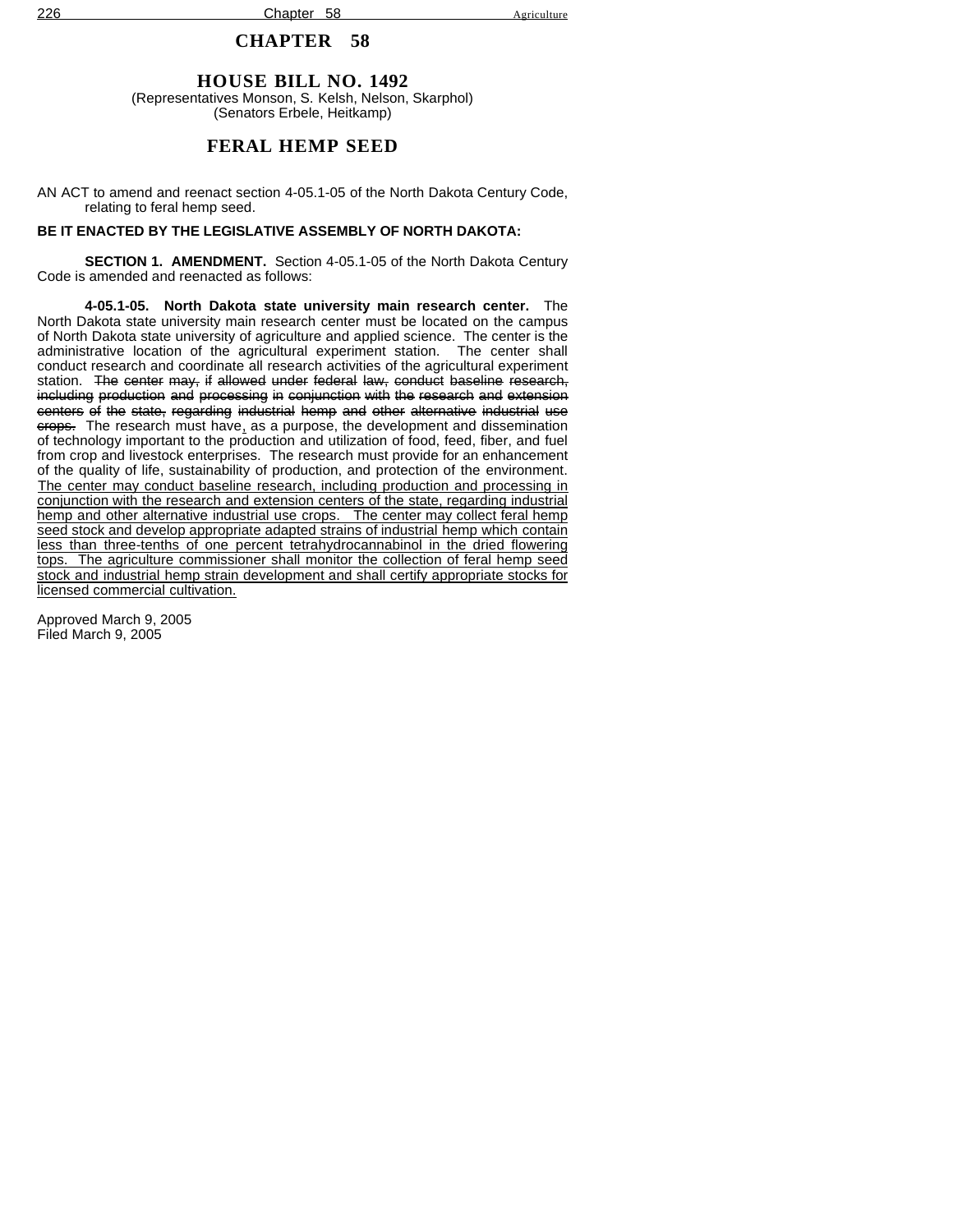## **HOUSE BILL NO. 1264**

(Representatives Aarsvold, Kingsbury, Nicholas) (Senators Christmann, Flakoll, Taylor)

## **AGRICULTURAL RESEARCH AND EDUCATION BOARD MEMBERS**

AN ACT to amend and reenact section 4-05.1-16 of the North Dakota Century Code, relating to the state board of agricultural research and education.

#### **BE IT ENACTED BY THE LEGISLATIVE ASSEMBLY OF NORTH DAKOTA:**

**SECTION 1. AMENDMENT.** Section 4-05.1-16 of the North Dakota Century Code is amended and reenacted as follows:

#### **4-05.1-16. State board of agricultural research and education - Membership - Terms.**

- 1. The state board of agricultural research and education consists of:
	- a. The president of North Dakota state university or the president's designee;
	- b. The vice president of agricultural affairs at North Dakota state university, who serves in an ex officio nonvoting capacity;
	- c. The administrator of the agricultural experiment station, who serves in an ex officio nonvoting capacity;
	- d. The five persons appointed to the agricultural consultation board by the ag coalition and serving in that capacity on July 1, 1997;
	- e. The five persons appointed to the agricultural consultation board by the extension service's multicounty program units and serving in that capacity on July 1, 1997;
	- f. The two persons appointed to the agricultural consultation board by the president of North Dakota state university as representatives of the state's research extension centers and serving in that capacity on July 1, 1997;
	- g. The agriculture commissioner, who serves in an ex officio nonvoting capacity;
- h. g. The director of the North Dakota state university extension service, who serves in an ex officio nonvoting capacity; and
- $\frac{h}{h}$ . Two members of the legislative assembly appointed by the chairman of the legislative council. The chairman shall appoint one member from each political faction. The terms of members are for two years, and members may be reappointed. The legislative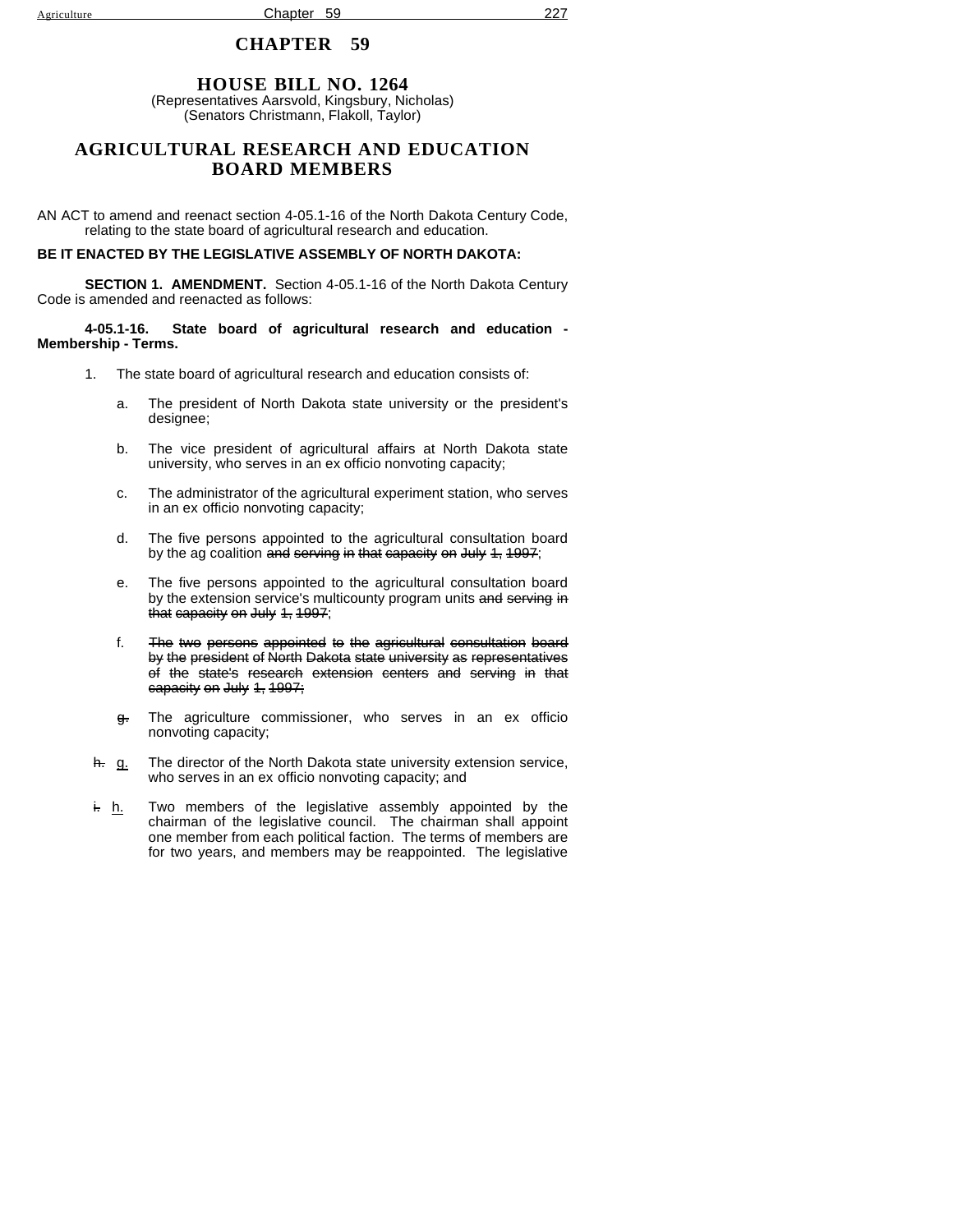| 228 | 59<br>Chapter | Agriculture |
|-----|---------------|-------------|
|     |               |             |

council shall pay the compensation and expense reimbursement for the legislative members.

- 2. a. The initial five members appointed by the ag coalition shall select their terms by lot so that one member serves for one year, one member serves for two years, one member serves for three years, one member serves for four years, and one member serves for five years.
	- b. The initial five members appointed by the extension service's multicounty program units shall select their terms by lot so that one member serves for one year, one member serves for two years, one member serves for three years, one member serves for four years, and one member serves for five years.
	- c. The two persons appointed as representatives of the state's research extension centers shall serve only through June 30, 1998.
- 3. At the completion of each initial term, the term of office for each member is five four years, beginning on July first. No person An individual may be appointed reappointed to a second five-year four-year term.
- 4. a. At least ninety days before the conclusion of the initial term of each a member appointed by the ag coalition expires, the ag coalition shall provide to the state board of higher education a list of one or more names from which the state board of higher education shall appoint a successor. Future appointments to these five positions must be made in the same manner. The state board of higher education shall ensure that four out of the five seats are held by agricultural producers.
	- b. At least ninety days before the conclusion of the initial term of each a member appointed by the extension service's multicounty program units expires, the units through their advisory groups shall provide to the state board of higher education a list of one or more names from which the state board of higher education shall appoint a successor. Future appointments to these five positions must be made in the same manner. The state board of higher education shall ensure that four out of the five seats are held by agricultural producers.
- 5. If an appointed position becomes vacant, the vacancy must be filled for the unexpired portion of the term in the same manner as the initial appointment except that the ninety-day requirement is waived. An individual appointed under this subsection is eligible to serve two full terms after completing the unexpired term for which the individual was appointed.

Approved March 7, 2005 Filed March 8, 2005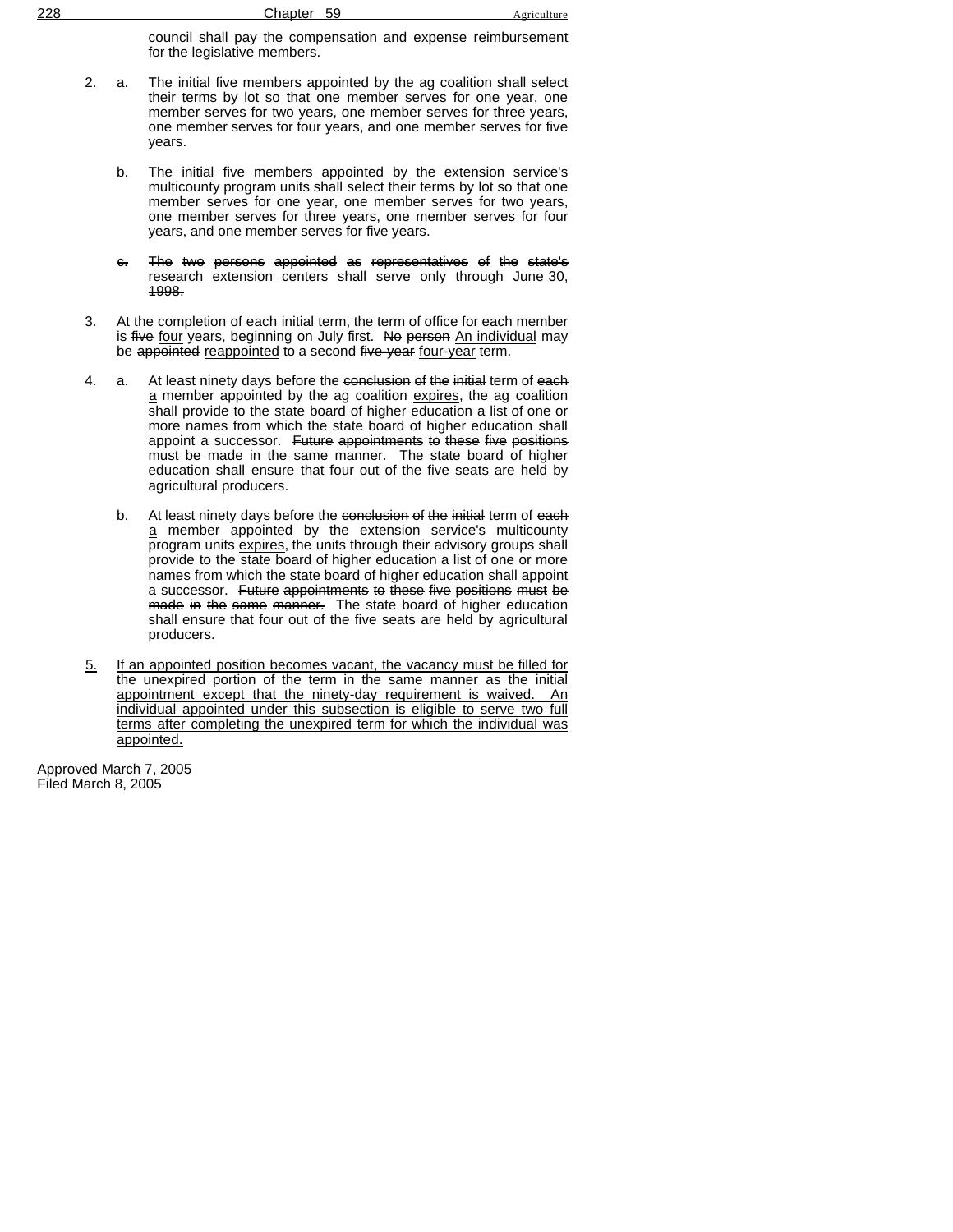### **SENATE BILL NO. 2044** (Legislative Council)

(Public Services Committee)

## **SEED DEPARTMENT, LABELING, AND CERTIFICATION**

AN ACT to amend and reenact sections 4-09-01, 4-09-02, 4-09-03, 4-09-04, 4-09-05, 4-09-06, 4-09-06.1, 4-09-07, 4-09-08, 4-09-10, 4-09-11, 4-09-11.1, 4-09-11.2, 4-09-12, 4-09-13, 4-09-14, 4-09-14.1, 4-09-14.4, 4-09-15, 4-09-16, 4-09-17.1, 4-09-18, 4-09-20.1, 4-09-20.2, 4-09.1-02, 4-09.1-04, 4-25-01, 4-25-02, 4-25-03, and 4-25-04 of the North Dakota Century Code, relating to the state seed department, seed labeling, and certified seed; and to repeal sections 4-09-03.1, 4-09-10.1, and 4-09-14.3 of the North Dakota Century Code, relating to the state seed arbitration board and labeling requirements for seed labeling permit fees.

### **BE IT ENACTED BY THE LEGISLATIVE ASSEMBLY OF NORTH DAKOTA:**

**SECTION 1. AMENDMENT.** Section 4-09-01 of the North Dakota Century Code is amended and reenacted as follows:

**4-09-01. Definitions.** In this chapter, unless the context or subject matter otherwise requires:

- 1. "Advertisement" means any representation, other than representations made on labels, which relates to seed.
- 2. "Agent", when used in connection with the state seed commissioner, means the commissioner's deputies deputy, inspectors inspector, a<del>nalysts</del> analyst, <del>specialists</del> specialist, a<del>nd any other aides</del> aide, agents agent, and employees of the commissioner and the seed department employee, when they are each is acting officially for the commissioner or performing any duty or duties as provided in this chapter or in the rules duly adopted under to implement this chapter.
- 3. "Agricultural seeds seed" means the seeds seed of grass, forage, cereal, fiber, oil crops, Irish potato seed tubers, and any other kind of seeds commonly recognized within this state as agricultural seeds seed, lawn seeds seed, and mixture of such these seeds.
- 4. "Blend" means seed consisting of more than one variety of a kind, each in excess of five percent by weight of the whole.
- 5. "Brand" means a word, name, or symbol, number, or design used to identify seed of one person to distinguish that seed from seed of another person.
- 6. "Commission" means the state seed commission.
- 7. "Commissioner" means the state seed commissioner.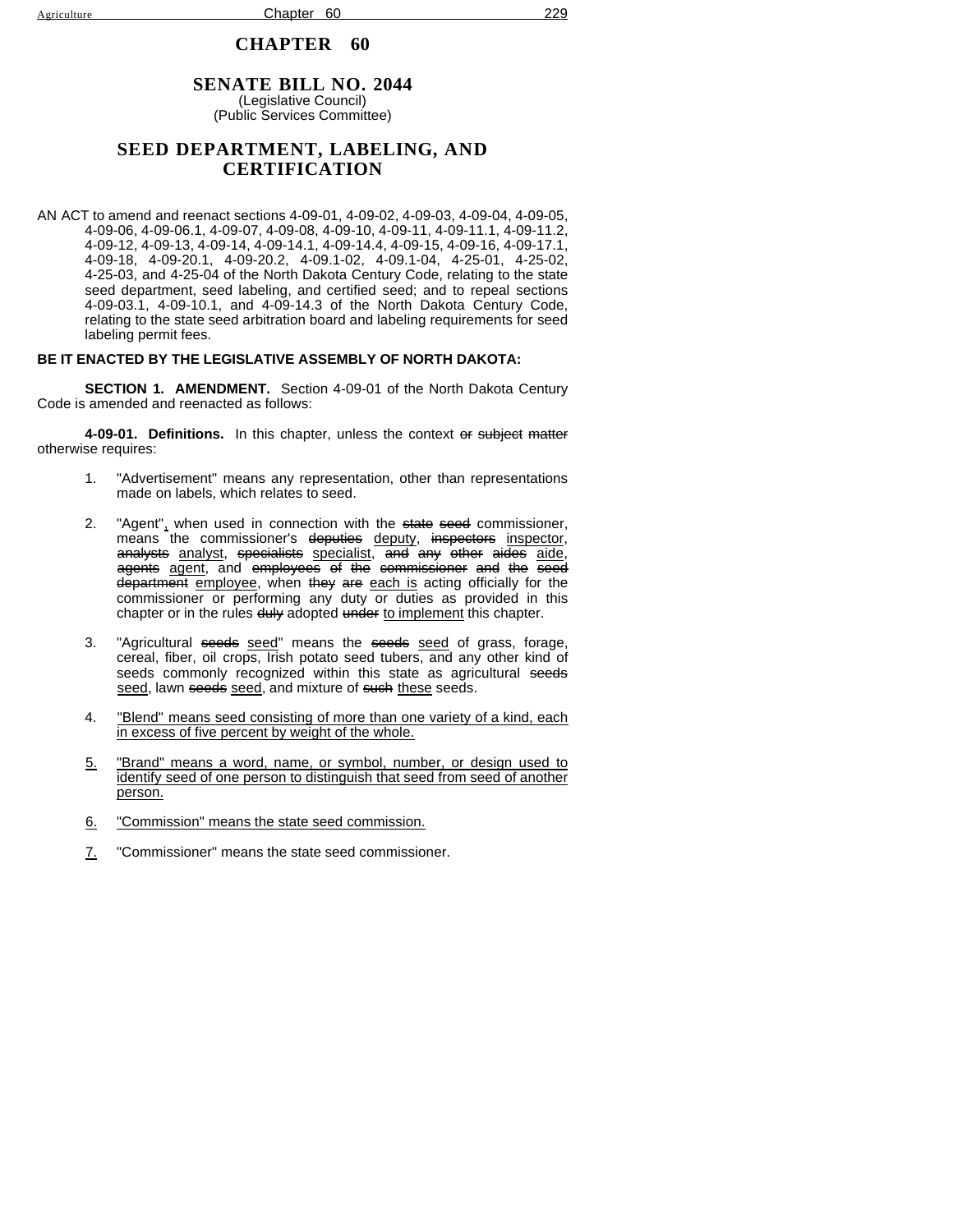- 8. "Conditioning" means drying, cleaning, scarifying, and other operations that may change the purity or germination of the seed.
- 9. "Department" means the seed department of this state.
- 10. "Flower seed" includes a seed of a herbaceous plant grown for the bloom, ornamental foliage, or other ornamental part, and commonly known and sold under the name of flower or wildflower seed in this state.
- 5. 11. "Foundation seed", "registered seed", and "certified seed" means seed that has been produced and labeled in accordance with the procedures and in compliance with the rules of an officially recognized seed-certifying agency.
- 6. 12. "Germination" means the percentage of seed capable of producing normal seedlings under ordinarily favorable conditions as determined by methods prescribed under the rules established by the association of official seed analysts<del>, but not including</del>. The percentage does not include seed <del>which</del> that produces weak, malformed, or obviously abnormal sprouts.
- 7. 13. "Hard seed" means the percentage of seed which, because of hardness or impermeability, does not absorb moisture or germinate under prescribed test but remains hard during the period prescribed for germination of the kind of seed concerned as determined by methods prescribed under the rule established by the association of official seed analysts a seed that remains hard at the end of the prescribed test period because the seed has not absorbed water due to an impermeable seed coat.
	- 8. "Hybrid" means the first generation seed of a cross produced by controlling the pollination and by combining:
		- a. Two or more inbred lines;
		- b. One inbred or a single cross with an open pollinated variety; or
		- c. Two varieties or species, except open pollinated varieties of corn (Zea mays).

The second generation or subsequent generations from such crosses must not be regarded as hybrids. Hybrid designations must be treated as variety names.

- 14. "Inert matter" means all matter not seed and includes the broken seed, a sterile floret, chaff, a fungus body, and a stone.
- 9. 15. "Kind" means one or more related species or subspecies which singly or collectively is known by one common name, such as corn, oats, alfalfa, or timothy.
- 40. 16. "Labeler" means the person who furnishes the information required in sections 4-09-10, 4-09-11, 4-09-11.1, and 4-09-11.2.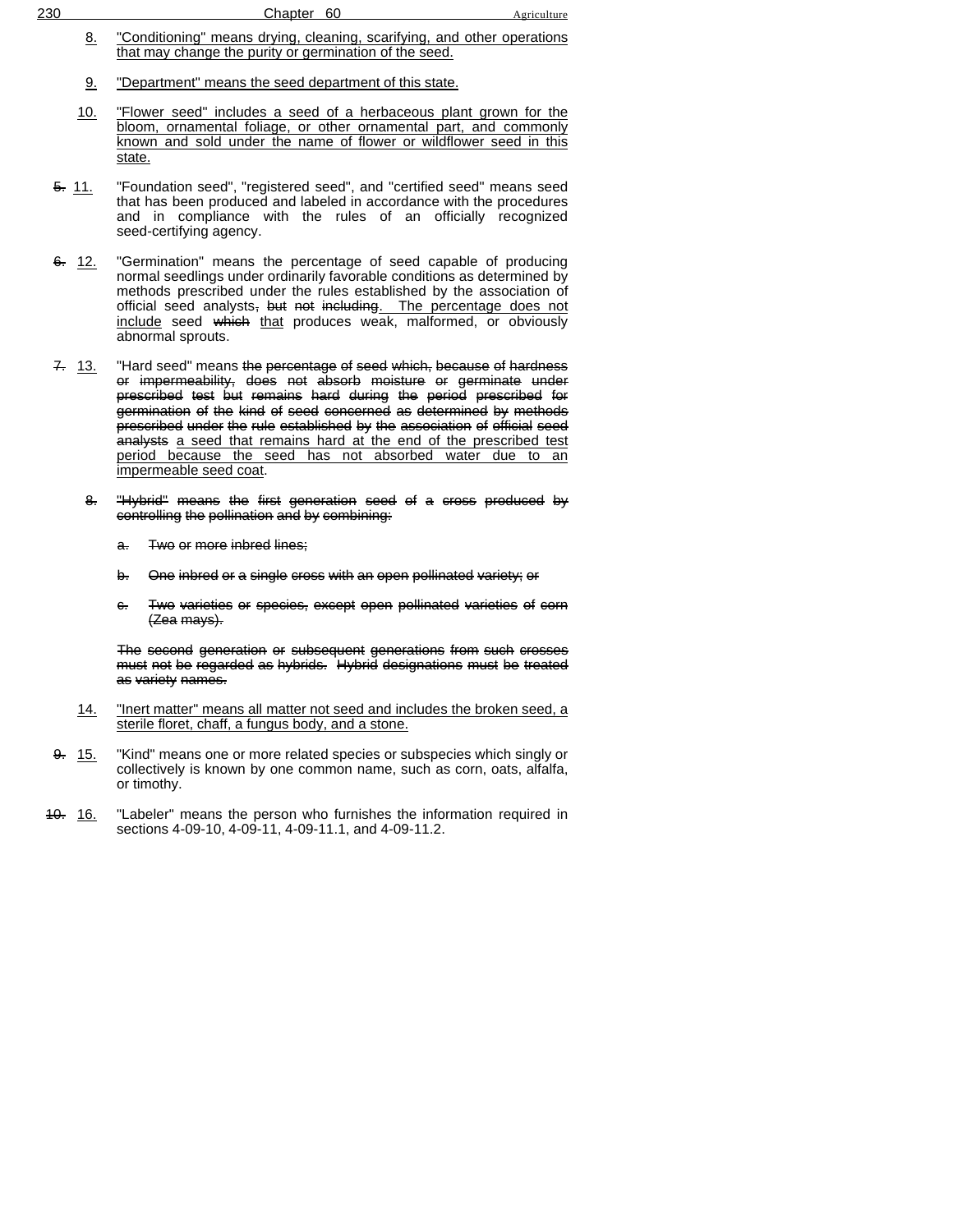| Agriculture        | 231<br>Chapter 60                                                                                                                                                                                                                                                                                                                                                                                                                   |
|--------------------|-------------------------------------------------------------------------------------------------------------------------------------------------------------------------------------------------------------------------------------------------------------------------------------------------------------------------------------------------------------------------------------------------------------------------------------|
| <del>11.</del> 17. | "Labeling" <del>means all labels and other written, printed, or graphic</del><br>representation in any form accompanying or pertaining to any seed,<br>whether in bulk or in containers, including representations on invoices<br>means a tag or other device attached to or information written, stamped,<br>or printed on any container or accompanying a lot of bulk seed that<br>contains information required by this chapter. |

- 12. 18. "Lot" means a definite quantity of seed identified by a lot number or other mark, every portion or bag of which is uniform, within permitted tolerances, for the factors which appear in the labeling.
	- 19. "Mixture" means seed consisting of more than one kind, each in excess of five percent by weight of the whole.
- 13. 20. "Noxious weed seeds seed" means the seeds of either of the following classifications is divided into three classes defined as:
	- a. "Prohibited noxious weed seeds seed" means the seeds of perennial weeds which reproduce by seed or spread by underground roots, stems, and other reproductive parts and which, when established, are highly destructive and difficult to control by ordinary good cultural practice including the seeds a weed seed that is prohibited from being present in agricultural, vegetable, flower, tree, or shrub seed and is highly destructive and difficult to control by good cultural practices and the use of herbicides and includes a seed of leafy spurge (euphorbia esula l.), field bindweed (convolvulus arvensis l.), Canada thistle (cirsium arvense (l.) scop.), perennial sow thistle (sonchus arvensis l.), Russian knapweed (centaurea repens l.), absinth wormwood (artemisia absinthium l.), hemp (cannabis sativa L.) having more than three-tenths of one percent tetrahydrocannabinol, musk thistle (carduus nutans L.), spotted knapweed (centaurea maculosa lam.), hoary cress (cardaria draba (l.) desv.), and yellow starthistle (centaurea solstitialis L.).
	- b. "Restricted noxious weed seeds seed" means the seeds of weeds which are highly objectionable in fields, lawns, and gardens, but which can be controlled by good cultural practices or other means, including the seeds a seed that is objectionable in agricultural crops, lawns, and gardens in this state and can be controlled by good cultural practices or the use of herbicides and includes the seed of dodder (cuscuta species), hedge bindweed (convolvulus sepium I.), wild oats (avena fatua I.), and quackgrass (agropyron repens (l.) beauv.).
	- c. "Undesirable grass seed" means a seed of grass species declared by the commissioner to be a restricted noxious weed seed when found in lawn or turf seed.
- 14. 21. "Official seed-certifying agency" means:
	- a. An agency authorized under the laws of a state, territory, or possession to officially certify seed which has standards and procedures approved by the United States secretary of agriculture to assure the genetic purity and identity of the seed certified; or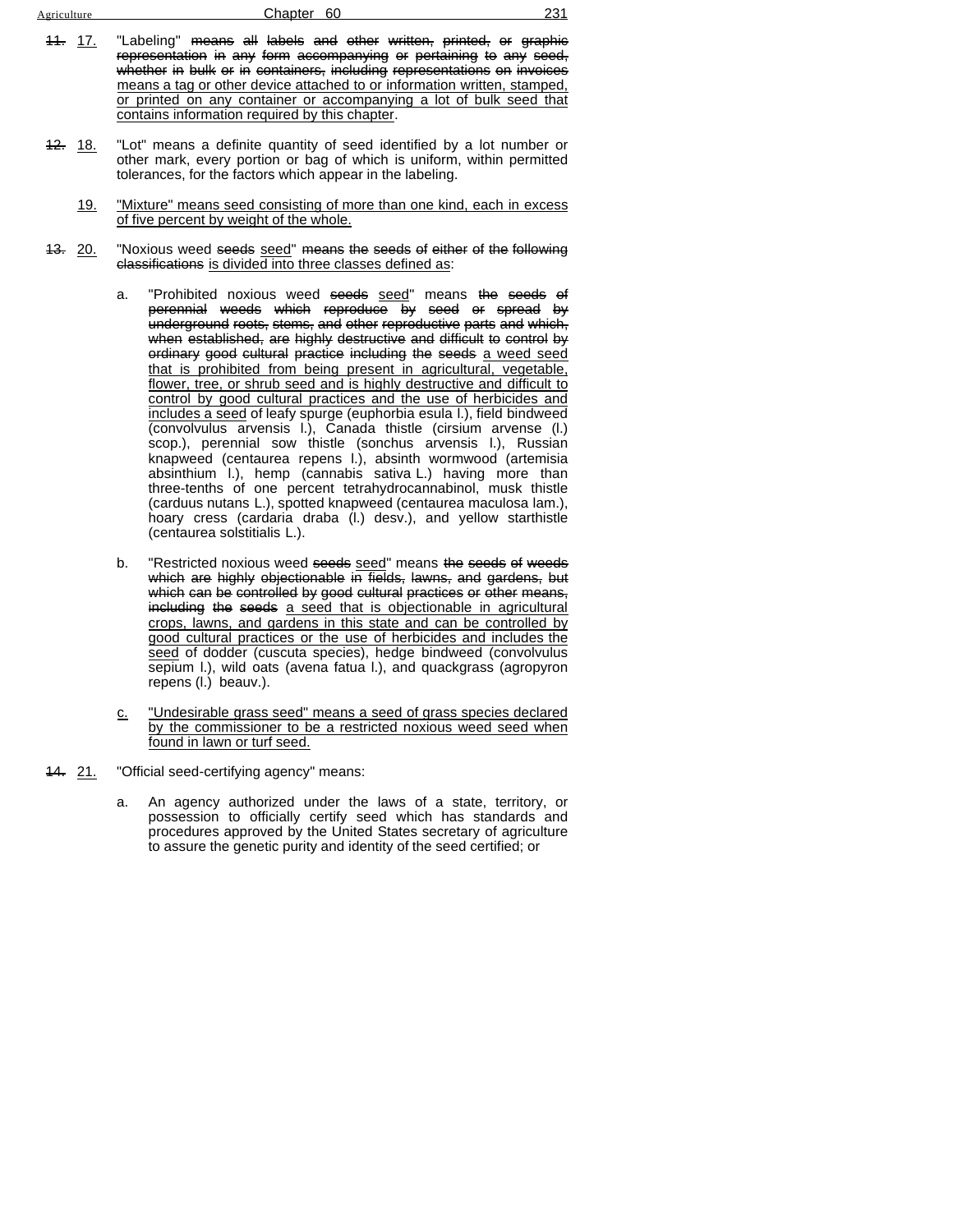| 232 | Chapter 60                                                                                                                                                                                                                                              | Agriculture |
|-----|---------------------------------------------------------------------------------------------------------------------------------------------------------------------------------------------------------------------------------------------------------|-------------|
| b.  | An agency of a foreign country determined by the United States<br>secretary of agriculture to adhere to procedures and standards for<br>seed certification comparable to those adhered to generally by<br>seed-certifying agencies under subdivision a. |             |

- 15. "Person" means any individual, partnership, corporation, limited liability company, company, society, or association.
- 16. 22. "Pest" means any invertebrate animal, pathogen, parasitic plant, or similar organism causing or capable of causing injury or damage to any plant or part of a plant or any processed, manufactured, or other product of a plant.
- 47. 23. "Phytosanitary certificate" means a document issued or authorized by the commissioner indicating that the seed or tubers were inspected and considered to be free from quarantine pests and practically free from injurious pests according to the sanitary requirements of the importing country.
- 48. 24. "Pure seed" means agricultural and vegetable seed, exclusive of inert matter, and all other seed not of the kind or variety being considered.
- 19. 25. "Record" means all information relating to lot identification, source, origin, variety, amount, processing, testing, labeling, distribution, and file sample of the seed.
	- 20. "Seed department" means the seed department of this state.
	- 21. "Seizure" means the legal process carried out by court order against a definite amount of seed.
- 22. 26. "Stop-sale" means an administrative order provided by law restraining the sale, use, disposition, and movement of a definite amount of seed.
- 23. 27. "Treated" means that the a seed has received an application of a seed protectant pesticide which is designed to reduce, control, or repel certain disease organisms, insects, or other pests attacking such seeds or seedlings growing therefrom substance, or a claim has been made that the seed has been subjected to a process.
	- 28. "Tree and shrub seed" includes seed of woody plants commonly known and sold as tree and shrub seed in this state.
	- 29. "Type" means a group of variety so nearly similar that the individual varieties cannot be clearly differentiated except under special conditions.
- 24. 30. "Variety" means a subdivision of a kind characterized by growth, yield, plant, fruit, seed, or other characteristic by which it can be differentiated from other plants of the same kind that is distinct, uniform, and stable. "Distinct" means the variety can be differentiated by one or more identifiable morphological, physiological, or other characteristics from all varieties of public knowledge. "Uniform" means the variations in essential and distinctive characteristics are describable. "Stable" means the variety will remain unchanged in its essential and distinctive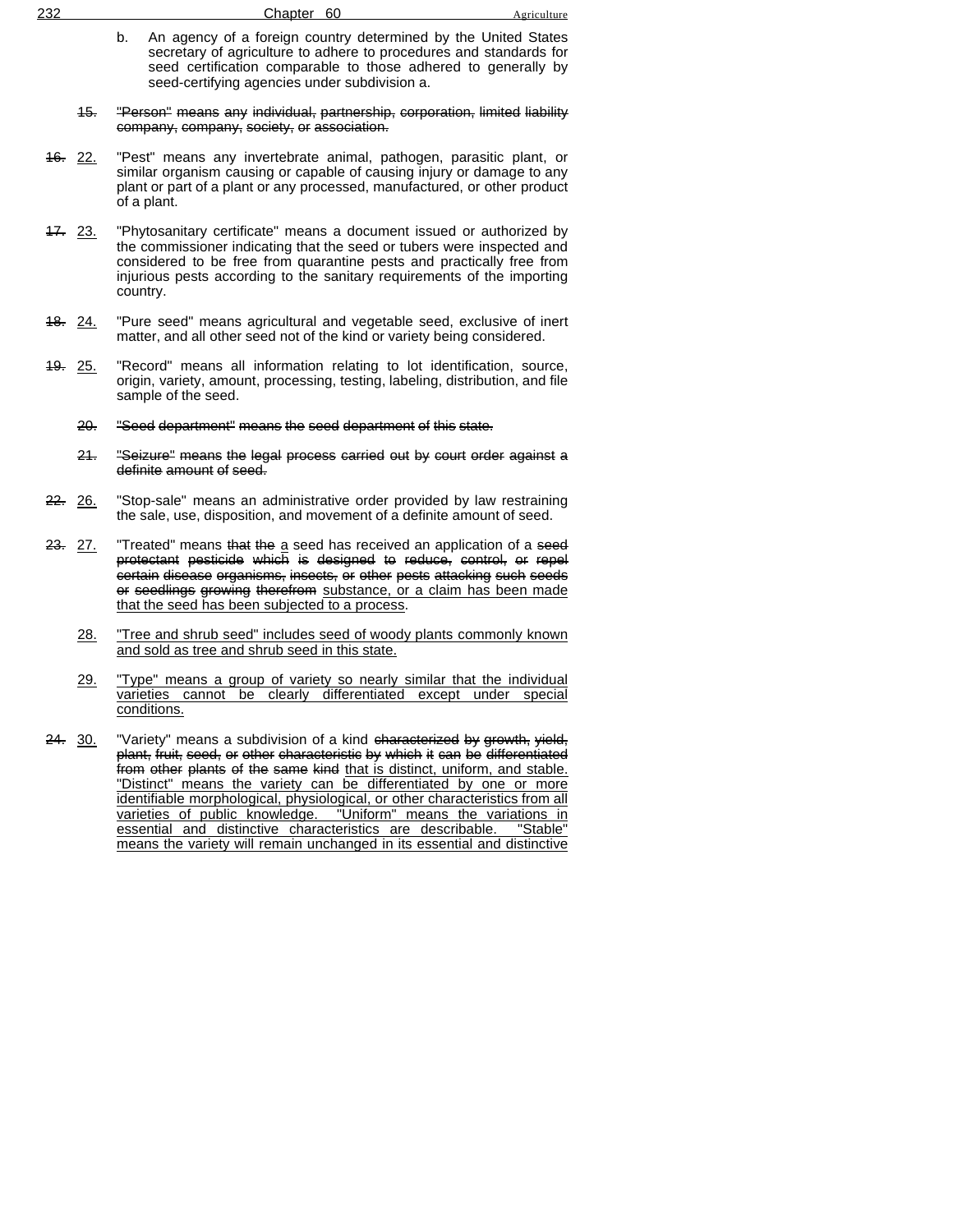characteristics and uniformity when reproduced or reconstituted as required by the different categories of varieties.

- 25. 31. "Vegetable seeds seed" means the seeds a seed of those crops which are a crop that is grown in gardens and a garden or on a truck farms farm, and which are is generally known and sold under the name of vegetable seeds seed within this state.
- 26. 32. "Weed seeds seed" means the seeds seed of all plants a plant generally recognized as weeds a weed within this state, including noxious weed seeds seed.

**SECTION 2. AMENDMENT.** Section 4-09-02 of the North Dakota Century Code is amended and reenacted as follows:

#### **4-09-02. Seed department - Offices and laboratories.**

- 1. There must be maintained a state seed department to be known as the seed department of the state of North Dakota. Its The department's headquarters, main offices, and other principal operating facilities and equipment must be located at the North Dakota state university of agriculture and applied science. The commissioner, subject to the approval and supervision of the commission, shall provide and maintain necessary laboratories and facilities properly equipped to make analyses, tests, and variety and disease determinations of seeds and plants, and to do work and effect other results as may be necessary to carry out this chapter. For these purposes, the commissioner may utilize the premises, space, and equipment at North Dakota state university as may be assigned to the commissioner by the university. The commissioner shall permit the facilities and services of the official laboratories to be used by the university at convenient times.
- 2. The state seed commission may locate and establish branch offices and laboratories at other locations in this state as in the commissioner's judgment are necessary to carry out properly and effectively the provisions of this or other chapters in which the seed department is charged with duties and responsibilities.

**SECTION 3. AMENDMENT.** Section 4-09-03 of the North Dakota Century Code is amended and reenacted as follows:

#### **4-09-03. State seed commission - Members - Meetings - Appointment and duties of commissioner.**

- 1. The state seed commission is the governing board of the seed department and shall adopt rules and regulations pursuant to chapter 28-32 to effectuate the purposes of this section.
- 2. The state seed commission consists of a representative of the North Dakota crop improvement association, a representative of the North Dakota certified seed potato growers association, a representative of the North Dakota dry edible bean seed growers association, a representative of the North Dakota agricultural association, an elected member of the North Dakota potato council selected by the North Dakota potato council, a representative of the Red River valley potato growers association who is a North Dakota resident, a representative of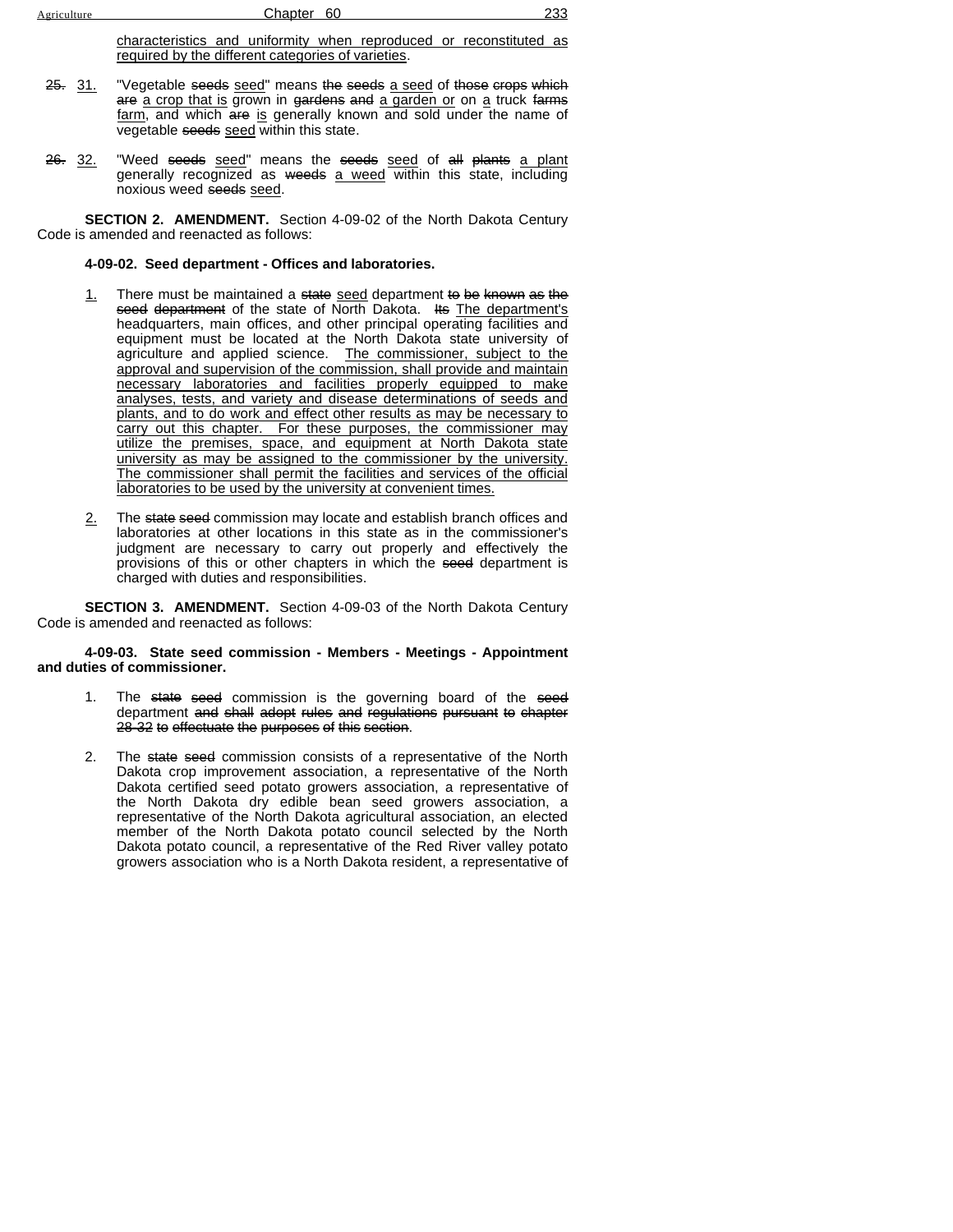the North Dakota grain dealers association selected by the association's board of directors who also operates a state-approved seed conditioning plant selected by the board of directors of the North Dakota grain dealers association, and the agriculture commissioner, or the commissioner's designee, who shall serve as chairman. The associate dean and director of the experiment station, or the director's designee, of the college of agriculture of the North Dakota state university of agriculture and applied science is a voting member of the commission.

- 3. The commission shall meet a minimum of two times each calendar year and may hold special meetings at the call of the chairman or by request of any two members of the commission. Members of the commission must be reimbursed for mileage and travel as specified in section 54-06-09 and expenses as specified in section 44-08-04 for attendance at regular and special meetings. Each member of the commission is entitled to receive compensation at the rate of seventy-five dollars per day and reimbursement for expenses, as provided by law for state officers, for attending commission meetings. Compensation under this section may not be paid to any member who receives compensation or salary as a regular state employee or official. A commission member unable to attend a meeting of the commission may be represented by a proxy who has written authorization from such the absent commission member.
- 4. The commission shall appoint a qualified manager of the seed department who must be known as the state seed commissioner. The commission shall fix the salary of the commissioner within legislative appropriation therefor. The commissioner's appointment must be reviewed annually by the commission, and the commissioner is subject to removal for cause. In the event of a vacancy in the office of seed the commissioner, the commission may appoint a temporary state seed commissioner to serve until <del>such time as</del> <u>the appointment of</u> a permanent commissioner is appointed. The state seed commissioner has responsibility for preparing the biennial budget and annual salary schedules which that must be approved by the commission prior to before submission to the state budget director. The commissioner is directly responsible to the commission and shall make semiannual reports to the commission and such any other reports as requested by the commission.

**SECTION 4. AMENDMENT.** Section 4-09-04 of the North Dakota Century Code is amended and reenacted as follows:

**4-09-04. Official seal.** The official seal of the seed department as recorded in the office of the secretary of state must be used exclusively in connection with the affairs of the seed department. The use of such the seal contrary to the provisions of this chapter or the commissioner's regulations is punishable as provided in section 4-09-24.

**SECTION 5. AMENDMENT.** Section 4-09-05 of the North Dakota Century Code is amended and reenacted as follows:

**4-09-05. Rules and regulations - Authority to make Rulemaking and** delegating authority. The commissioner may adopt rules in conformance with the provision of as authorized by chapter 28-32. The commissioner may delegate any duty or power of the commissioner to an agent.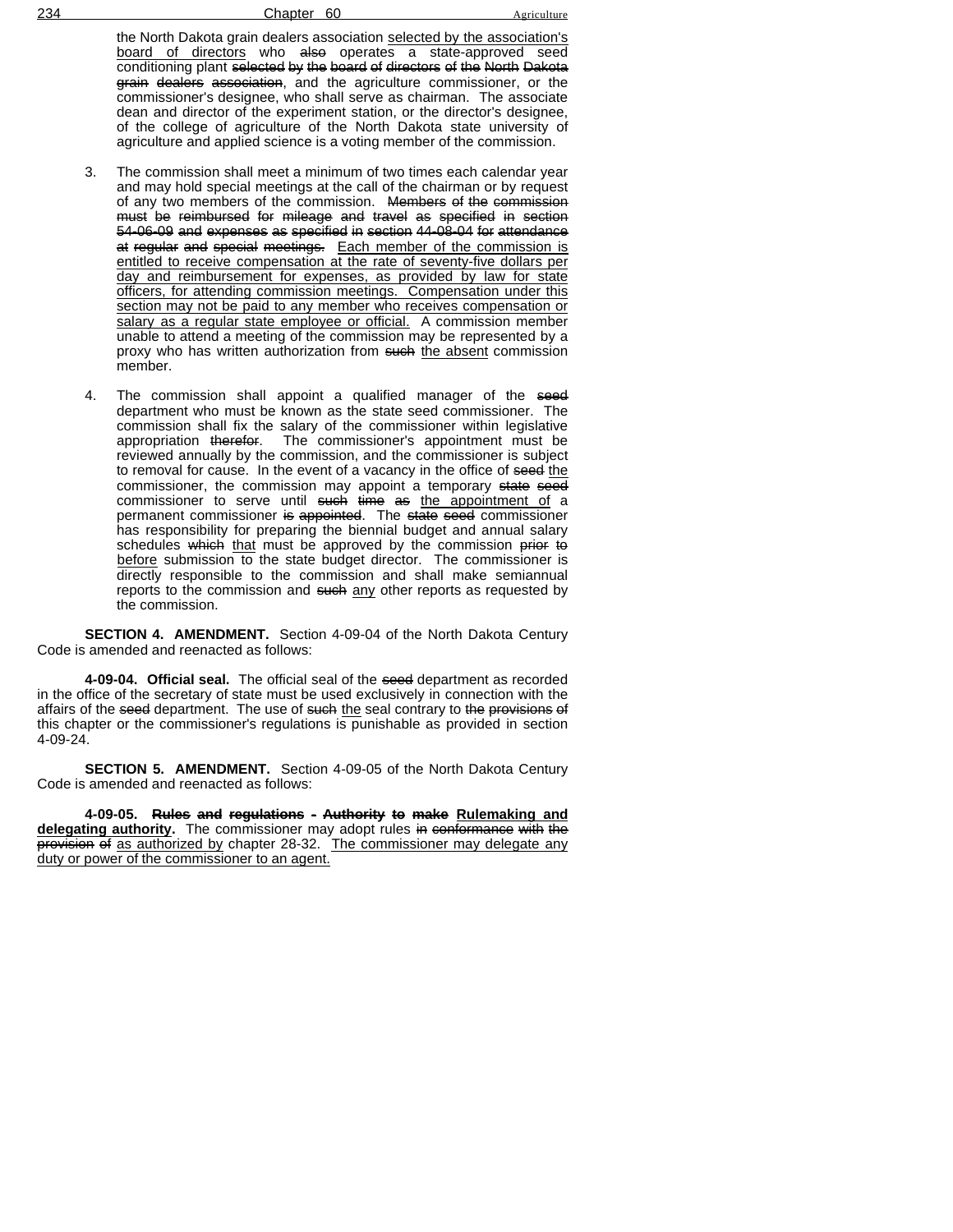**SECTION 6. AMENDMENT.** Section 4-09-06 of the North Dakota Century Code is amended and reenacted as follows:

**4-09-06. Examination of seed by commissioner - Right of access to premises - Publication of reports - "Stop-sale" order.**

- 1. The commissioner,  $\Theta$  the commissioner's agents, shall may inspect, examine, make analysis of analyze, and test any seed sold, offered, or exposed for sale, held, or distributed within this state for planting purposes, at such a time and place, and to such an extent, as determined by the commissioner may determine. The
- 2. At a reasonable time, the commissioner and the commissioner's agents, at all reasonable times, have has the right of free access to the premises or structures controlled, owned, or operated by any person who may be, or whose seed, or the seed the person may be holding or storing or transporting, may be, investigated or proceeded against, and to any premises or structures or any kind of vehicle or conveyance where any seed may be located or in the process of transportation within the state, when not prohibited by interstate commerce laws and rules, for the purpose of inspecting to inspect, examining examine, and sampling sample any seed or seed plants plant.
- 3. Any person involved in any way in the handling, transportation, storage, buying, or selling of seed shall cooperate with the commissioner and the commissioner's agents and shall render all possible assistance to aid the commissioner and the commissioner's agents in the carrying out and enforcement of this chapter and the rules adopted under this chapter. The commissioner may publish, or cause to be published, the results of the examination, analyses, and tests of any samples of seed or mixtures of seed, together with any information the commissioner may deem advisable.
- 4. The commissioner or the commissioner's agent may issue and enforce a written or printed "stop-sale" order to the owner or custodian of any lot of agricultural or vegetable seed which that the commissioner or the commissioner's agent finds to be in violation of this chapter, which. The order shall prohibit further sale, conditioning, and movement of such the seed until the commissioner or the commissioner's agent has evidence that the law has been complied with and has issued a release from such "stop-sale" order has been issued. Provided, that in respect to seeds which have. As to seed that has been denied sale, conditioning, and movement as provided in this section, the owner or custodian of such seeds has the right to appeal from the order to a court of competent jurisdiction in the locality in which the seeds are seed is found, praying for a judgment as to the justification of the order and for the discharge of the seed from the order prohibiting the sale, conditioning, and movement in accordance with the findings of the court. This section subsection does not limit the right of the commissioner or the commissioner's agent to proceed as authorized by other sections of this chapter.

**SECTION 7. AMENDMENT.** Section 4-09-06.1 of the North Dakota Century Code is amended and reenacted as follows: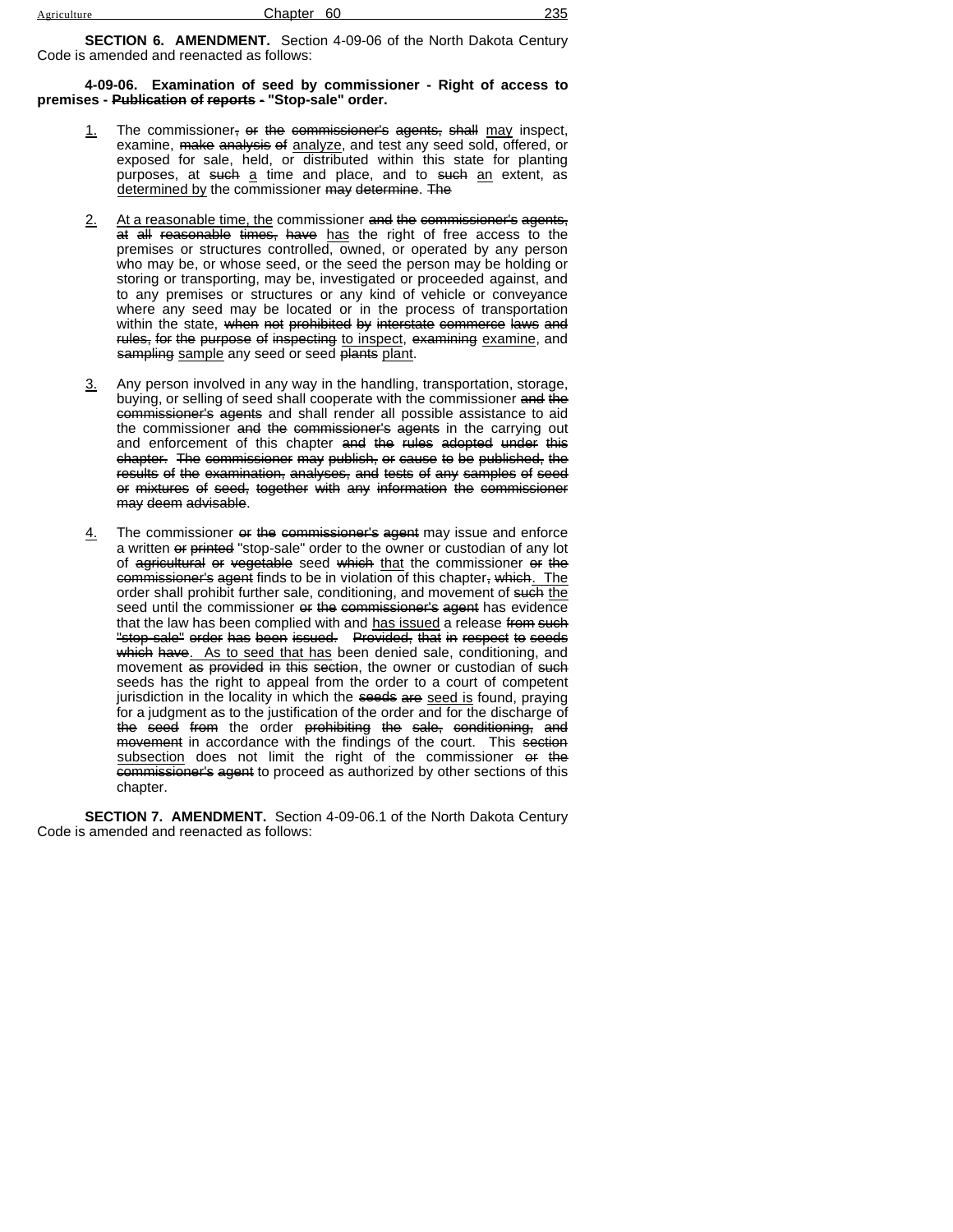236 Chapter 60

**4-09-06.1. Inspection - Export certification - Fees.** The commissioner or the commissioner's authorized representative may inspect agricultural seed, flower seed, vegetable seed, tree and shrub seed, and Irish potato tubers when the seed or tubers are offered for export. The commissioner may issue a phytosanitary certificate to plant quarantine officials and may make reasonable charges for this service. Certificates The commissioner may be withheld withhold the certificate if the product does not meet sanitary requirements and if all state licensing and bonding requirements <del>have not been met</del>. The name and address of the consignee on the phytosanitary certificate is confidential.

**SECTION 8. AMENDMENT.** Section 4-09-07 of the North Dakota Century Code is amended and reenacted as follows:

**4-09-07. Official laboratories - Location - Certificates and reports - Publication.** The commissioner, subject to the approval and supervision of the state seed commission, shall provide and maintain under the commissioner's direction necessary laboratories and facilities properly equipped to make analyses, tests, and variety and disease determinations of seeds and plants, and to effect such other results and work as may be necessary to carry out this chapter. For these purposes, the commissioner may utilize such premises, space, and equipment at the North Dakota state university of agriculture and applied science as may be assigned to the commissioner by the state board of higher education. The commissioner, subject to the approval of the state board of higher education, shall permit the facilities and services of the official laboratories to be used by the university at convenient times.

- 1. When a report or certificate relating to the findings and determinations made in a laboratory is issued and signed by the commissioner or a duly authorized agent, it, the document must be accepted as prima facie evidence of the statements therein contained in the document, but the commissioner or the commissioner's analysts are is subject to court order for a review of findings as set forth by such certificates or reports in the document.
- 2. The commissioner may publish reports or explanatory material concerning seed or inspections, tests, analyses, or other determinations made by the commissioner and may enlarge expand the same with material setting forth the value or condition of the seed stocks which are produced in this state or in which North Dakota persons are interested. The commissioner also may publish lists of certified seed.

**SECTION 9. AMENDMENT.** Section 4-09-08 of the North Dakota Century Code is amended and reenacted as follows:

**4-09-08. Public laboratory service - Fees for tests.** The commissioner shall accept samples submitted to the state laboratory for testing and shall determine the types of tests to be conducted on the samples. The commissioner, with the approval of the seed commission, shall establish and charge fees for laboratory tests and services.

**SECTION 10. AMENDMENT.** Section 4-09-10 of the North Dakota Century Code is amended and reenacted as follows:

### **4-09-10. Labeling requirements for agricultural seed.**

1. Each container of agricultural seed which is sold, offered for sale, exposed for sale, transported for sale, or held in storage with the intent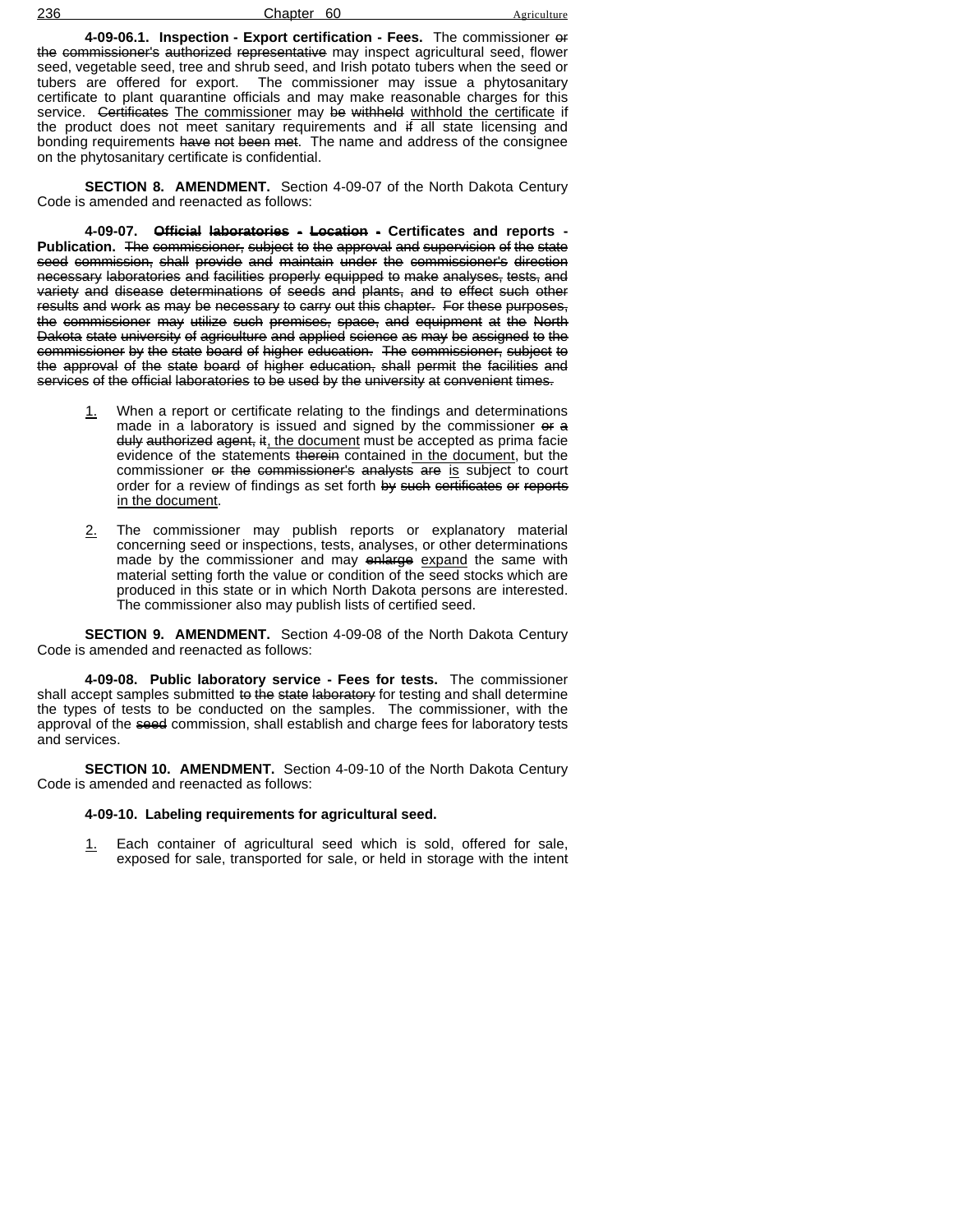to sell for planting purposes within this state must bear thereon or have attached thereto in a conspicuous place, or there must be properly delivered with bulk sales or movements of said agricultural seed, a conspicuous, plainly written or printed label or tag in the English language giving with the following information required by this section, which statement may not be modified or denied in the labeling or on another label attached to the container:.

- 1. a. 2. In seeds seed of wheat, durum, barley, oats, rye, soybeans, field pea, dry beans, and flax, the label must contain the commonly accepted name of the kind and variety of each agricultural seed component in excess of five percent of the whole and the percentage by weight of each. Variety identification is not required for seeds labeled "for vegetative cover only". Seed listed in this subsection may be sold by brand if the true variety name or number is clearly stated on the label in a type size equal to or greater than the brand.
	- b. 3. In seeds seed of canola, the label must contain a statement that the seed must be is certified by the commissioner as meeting the standards of this chapter or have been certified by another state or province having certification standards for canola which meet or exceed standards adopted by this chapter.
	- $e. 4.$  In all other seeds seed not named in subdivisions a subsections 2 and b 3, the label must contain the commonly accepted name of the kind or the kind and variety of each agricultural seed component in excess of five percent of the whole and the percentage of weight of each.
	- d. 5. When more than ten percent of the whole consists of an aggregate of agricultural seed components, each present in an amount not exceeding five percent of the whole, the label must contain each component in excess of one percent of the whole must be named together with the percentage by weight of each. All components Each component must be listed in the order of their its predominance. Where When more than one component is named, the word "mix", "mixed", "mixture", or the word "mixed", "blend" must be shown conspicuously on the label appropriately stated with the name of the mixture or blend.
	- 2. 6. For each container of agricultural seed, the label must contain:
		- a. Lot number or other lot identification.
		- 3. b. Origin The origin, state or foreign country, where grown. If the origin is unknown, that fact must be stated.
		- 4. c. Percentage The percentage by weight of all weed seeds seed.
		- 5. d. The name and rate of occurrence per pound [453.59 grams] of each kind of restricted noxious weed seeds seed present, if the restricted noxious weed seeds are seed is present singly or collectively in amounts:
			- a. In in seeds of grasses and small seeded legumes, in excess of thirteen seeds per pound [453.59 grams]; and, or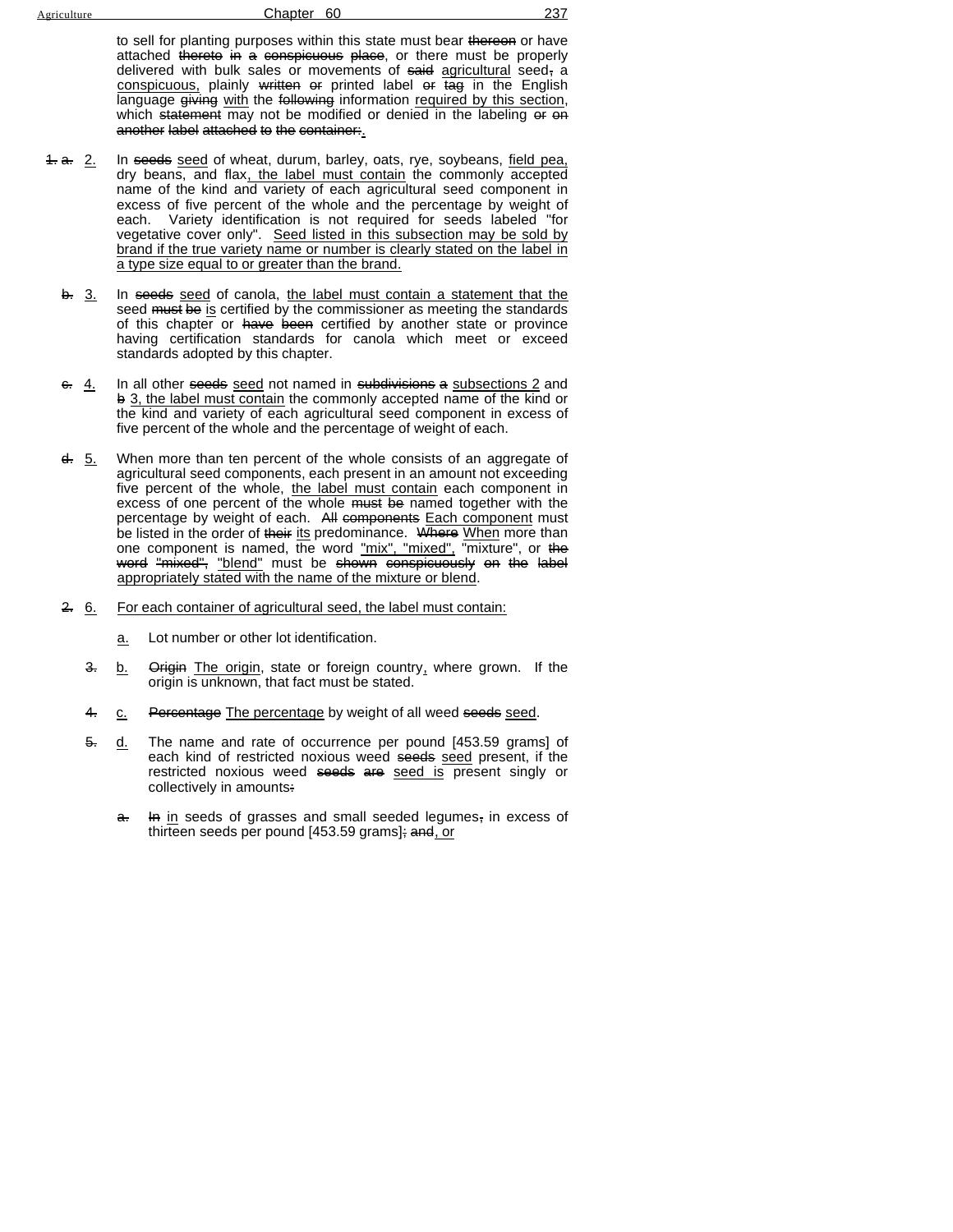| 238 | Chapter 60                                                                                                                                                         | Agriculture |
|-----|--------------------------------------------------------------------------------------------------------------------------------------------------------------------|-------------|
|     | In in other agricultural seeds, including the cereals, oil seed crops,<br>millets, and seeds of similar size, in excess of five seeds per pound<br>[453.59 grams]. |             |

- 6. e. Percentage The percentage by weight of agricultural seed which that may be designated as crop seed, other than those required to be named on the label.
- 7. f. Percentage The percentage by weight of inert matter.

#### 8. For each agricultural seed:

- a. g. Percentage The percentage of germination for each agricultural seed, exclusive of hard seed. Total; the percentage of hard seed if present for each agricultural seed; and if desired the total germination and hard seed may be stated as such, if desired for each agricultural seed.
	- b. Percentage of hard seed, if present. Total germination and hard seed may be stated as such, if desired.
	- e. The In addition, the calendar month and year the test was completed to determine such these percentages.
- 9. h. The full name and address of the person who labeled said the seed, or who sells, offers for sale, or exposes said the seed for sale within this state.
- $10.$  i. For If the seed is treated seeds as defined in this chapter, for which a separate label may be used:
	- a. A, a word or statement indicating that the seed has been treated;
	- b. The the commonly accepted, coined, chemical or abbreviated chemical (generie) name of the applied seed protectant pesticide substance; and
	- $e$ . If if the substance in the amount present with the seed is harmful to human or other vertebrate animals, a caution statement such as "Do not prohibiting use for food  $er_i$  feed, or oil purposes". The eaution and for mercurials and similar toxic substances must be a poison statement or symbol. If the seed is treated with an inoculant, the label must contain the date beyond which the inoculant is not to be considered effective.
- 11. j. That the The seed container itself is a hermetically sealed container as defined by rules adopted by the commissioner.
- 12. k. A disease test result for seedborne diseases. For the purpose of this subsection, the words "disease test result" have the meaning ascribed to them by rules adopted by the commissioner.

**SECTION 11. AMENDMENT.** Section 4-09-11 of the North Dakota Century Code is amended and reenacted as follows:

#### **4-09-11. Labeling requirements for vegetable seed.**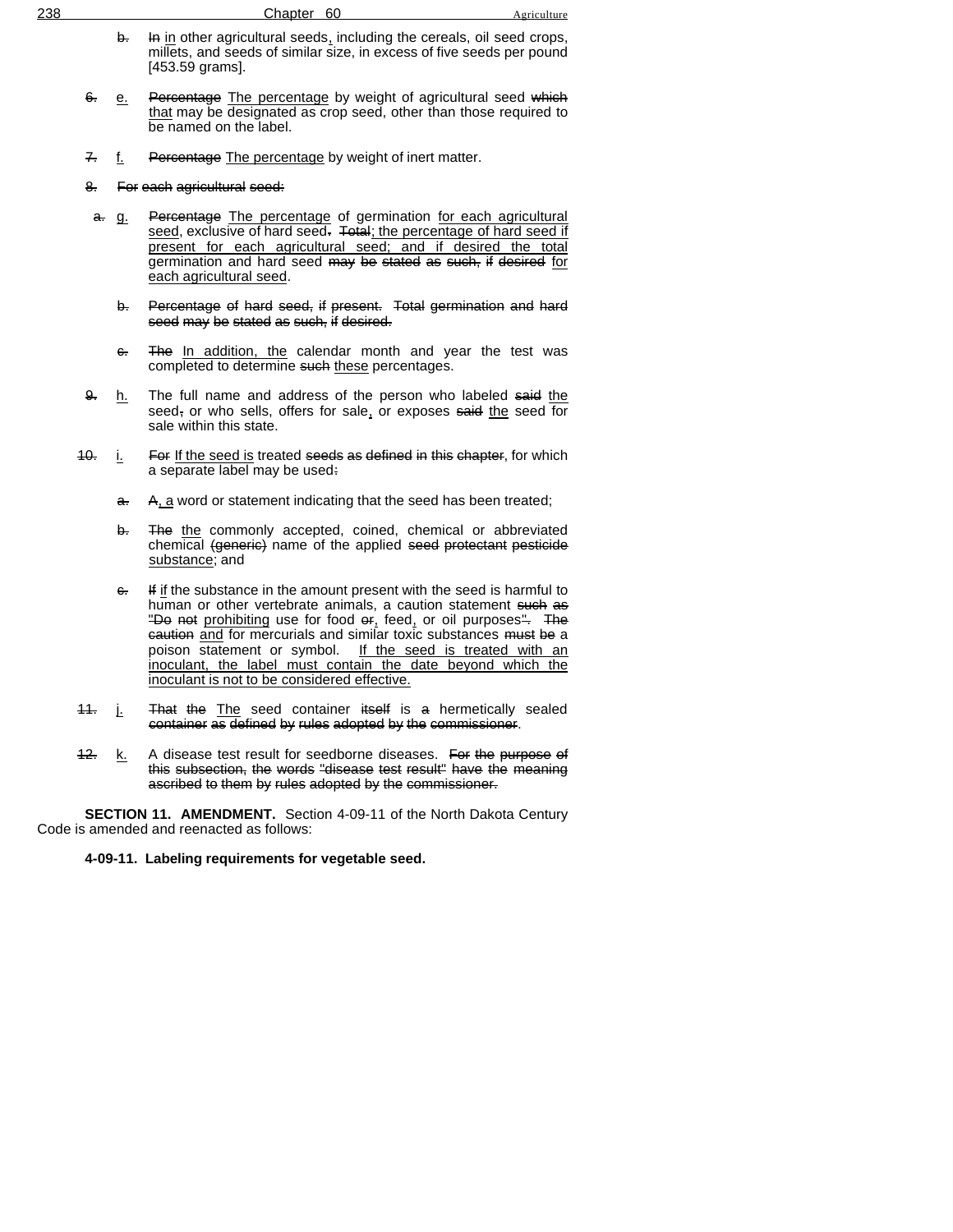| Agriculture |  |
|-------------|--|
|             |  |

#### Chapter 60 239

- 1. Each container of vegetable seed which is sold, offered for sale, exposed for sale, transported for sale, or held in storage with the intent to sell for sowing planting purposes within this state shall must bear thereon, or have attached thereto, in a conspicuous place  $\overline{a}$ , plainly written or printed label or tag in the English language with the information required by this section, which may not be modified or denied in the labeling.
- 1. 2. For vegetable seeds seed in containers of one pound [.45 kilograms] or less, such label or tag must give the following information packets as prepared for use in home gardens or household plantings or vegetable seed in preplanted containers, mats, tapes, or other planting devices:
	- a. The name of kind and variety of seed.
	- b. Lot identification by lot number or other means.
	- c. For seeds which germinate seed that germinates less than the standards as set forth in section 201.31 of the rules and regulations under the Federal Seed Act, "Service and Regulatory Announcement No. 156", and subsequent revisions:
		- (1) Percentage standard established by the commissioner, the percentage of germination, exclusive of hard seed-
		- $\left( 2 \right)$  Percentage; the percentage of hard seed, if present.
		- (3) The calendar month and year the test was completed.
		- (4) The; and the words "below standard" in not less than eight point eight-point type.
	- e. d. The full name and address of the person who labeled said the seed, or who sells, offers for sale, or exposes said the seed for sale within this state.
		- d. For treated seed as defined in this chapter for which a separate label may be used:
			- (1) A word or statement indicating that the seed has been treated.
			- (2) The commonly accepted, coined, chemical or abbreviated chemical (generic) name of the applied substance.
			- (3) If the substance in the amount present with the seed is harmful to human or other vertebrate animals a caution statement such as "Do not use for food or feed or oil purposes". The caution for mercurials and similar toxic substances must be a poison statement or symbol.
		- e. That the seed container itself is a hermetically sealed container. For the purposes of this subsection, the words "hermetically sealed container" have the meaning ascribed to them by regulation promulgated by the state seed commissioner. The calendar month and year the germination test was completed and a statement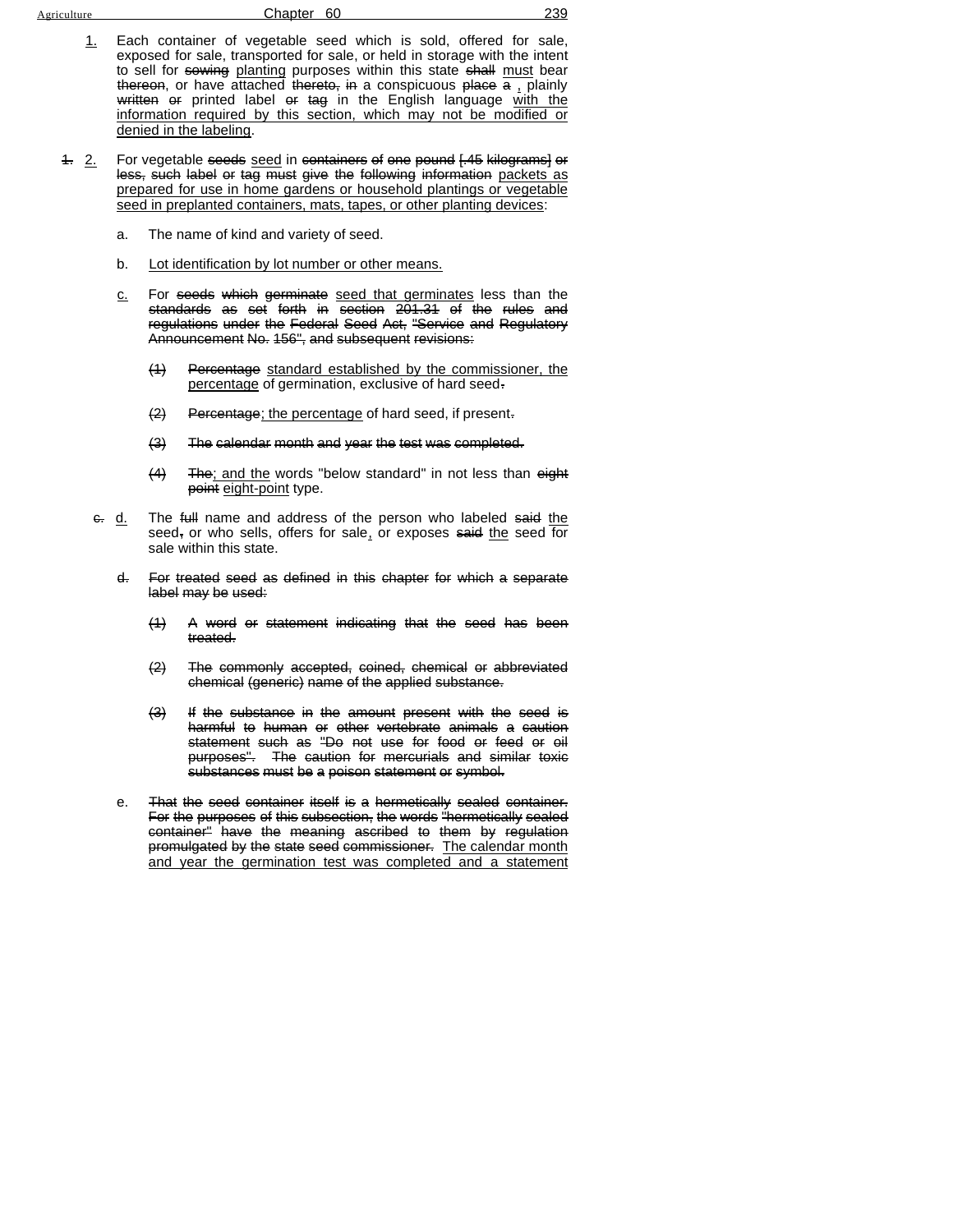stating the sell by date that may be no more than twelve months from the date of test, exclusive of the month of test, or the percentage germination and the calendar month and year the test was completed to determine the percentage if the germination test was completed within twelve months, exclusive of the month of test.

- f. For seeds placed in a germination medium, mat, tape, or other device in a way as to make it difficult to determine the quantity of seed without removing the seed, a statement to indicate the minimum number of seeds in the container.
- 2. 3. For vegetable seeds seed in containers of more than one pound [.45] kilograms], such label or tag must give the following information other than packets prepared for use in home gardens or household plantings and other than preplanted containers, mats, tapes, or other planting devices:
	- a. The name of each kind and variety of vegetable seed present in excess of five percent and the percentage by weight of each in order of its predominance.
	- b. Lot number or other lot identification.
	- c. Origin, meaning the state or foreign country where grown. If the origin is unknown, that fact must be stated.
	- d. The name and rate of occurrence per pound [.45 kilograms] of each kind of restricted noxious weed seeds present.
	- e. For each named vegetable seed:
		- (1) Percentage, the percentage of germination, exclusive of hard seed. Total, and the percentage of hard seed if present, and if desired, the total germination and hard seed may be stated as such, if desired.
		- (2) Percentage of hard seed, if present. Total germination and hard seed may be stated as such, if desired.
		- $\left(\frac{3}{2}\right)$  The In addition, the calendar month and year the test was completed to determine such these percentages.
	- $f$ . d. The full name and address of the person who labeled said the seed, or who sells, offers for sale, or exposes said seed for sale within this state.
		- e. The labeling requirements for vegetable seed in a container of more than one pound [.45 kilogram] are satisfied if the seed is weighed from a properly labeled container in the presence of the purchaser.
- g. 4. For vegetable seed in any size container, the label for treated seed as defined in this chapter, for which a separate label may be used: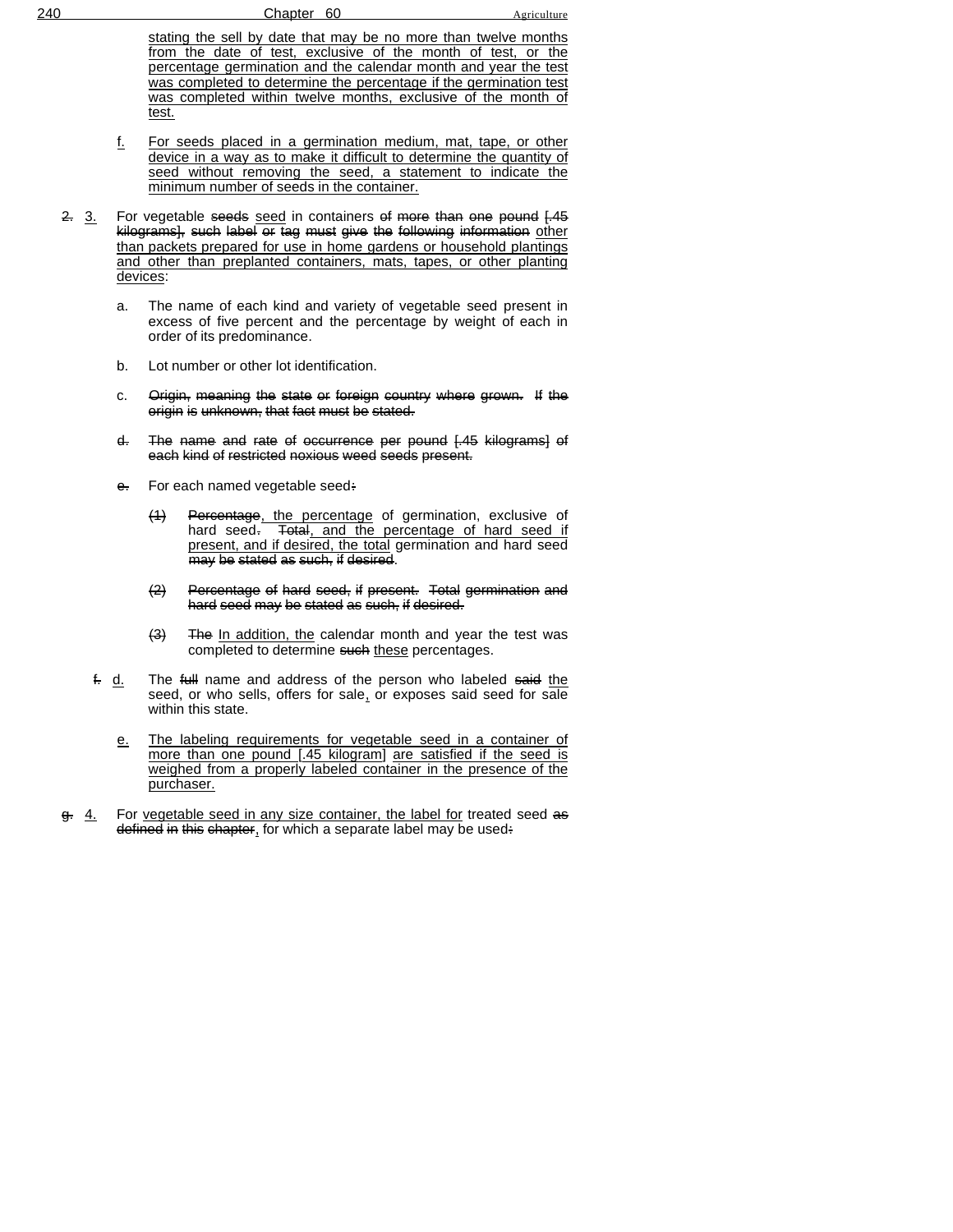| Agriculture | Chapter 60                                                   | 241 |
|-------------|--------------------------------------------------------------|-----|
|             | A, must contain a word or statement indicating that the seed |     |

- has been treated.
- <del>(2) The; the</del> commonly accepted, coined, chemical or abbreviated chemical <del>(generic)</del> name of the applied substance.
- $\left(\frac{3}{2}\right)$  If; and if the substance in the amount present with the seed is harmful to human or other vertebrate animals, a caution statement such as "Do not prohibiting use for food or, feed, or oil purposes". The caution and for mercurials and similar toxic substances shall be a poison statement or symbol. If the seed is treated with an inoculant, the label must contain the date beyond which the inoculant is not to be considered effective.
- <del>h.</del> 5. The labeling requirements for vegetable <del>seeds</del> seed in containers of more than one pound [.45 <del>kilograms</del> kilogram] are deemed to have been met if the seed is weighed from a properly labeled container in the presence of the purchaser.
- i. 6. That For vegetable seed in any size container, the label must state the seed container itself is a hermetically sealed container. For the purposes of this subsection, the words "hermetically sealed container" have the meaning ascribed to them by regulation promulgated by the state seed commissioner.

**SECTION 12. AMENDMENT.** Section 4-09-11.1 of the North Dakota Century Code is amended and reenacted as follows:

#### **4-09-11.1. Labeling requirements for flower seeds seed.**

- 1. Each container of flower seeds which seed that is sold, offered for sale, exposed for sale, or transported within this state for sowing planting purposes, shall must bear thereon or have attached thereto in a conspicuous  $\frac{\partial u}{\partial x}$  plainly written or printed label or tag in the English language, giving with the following information required by this section, which statement  $\overline{may}$  not be modified or denied in the labeling  $\overline{ep}$ another label attached to the container:.
- 1. 2. For all flower seeds:
	- a. A seed, the label must contain a word or statement indicating whether the seed has been treated.
	- b. The; the commonly accepted coined, chemical, or abbreviated chemical (generie) name of the applied substance or description of the process used.
	- $e$ . If; and if the substance in the amount present with the seed is harmful to human or other vertebrate animals, a caution statement such as "Do not prohibiting use for food, feed, or oil purposes". The caution and for mercurials and similarly toxic substances must be a poison statement and symbol.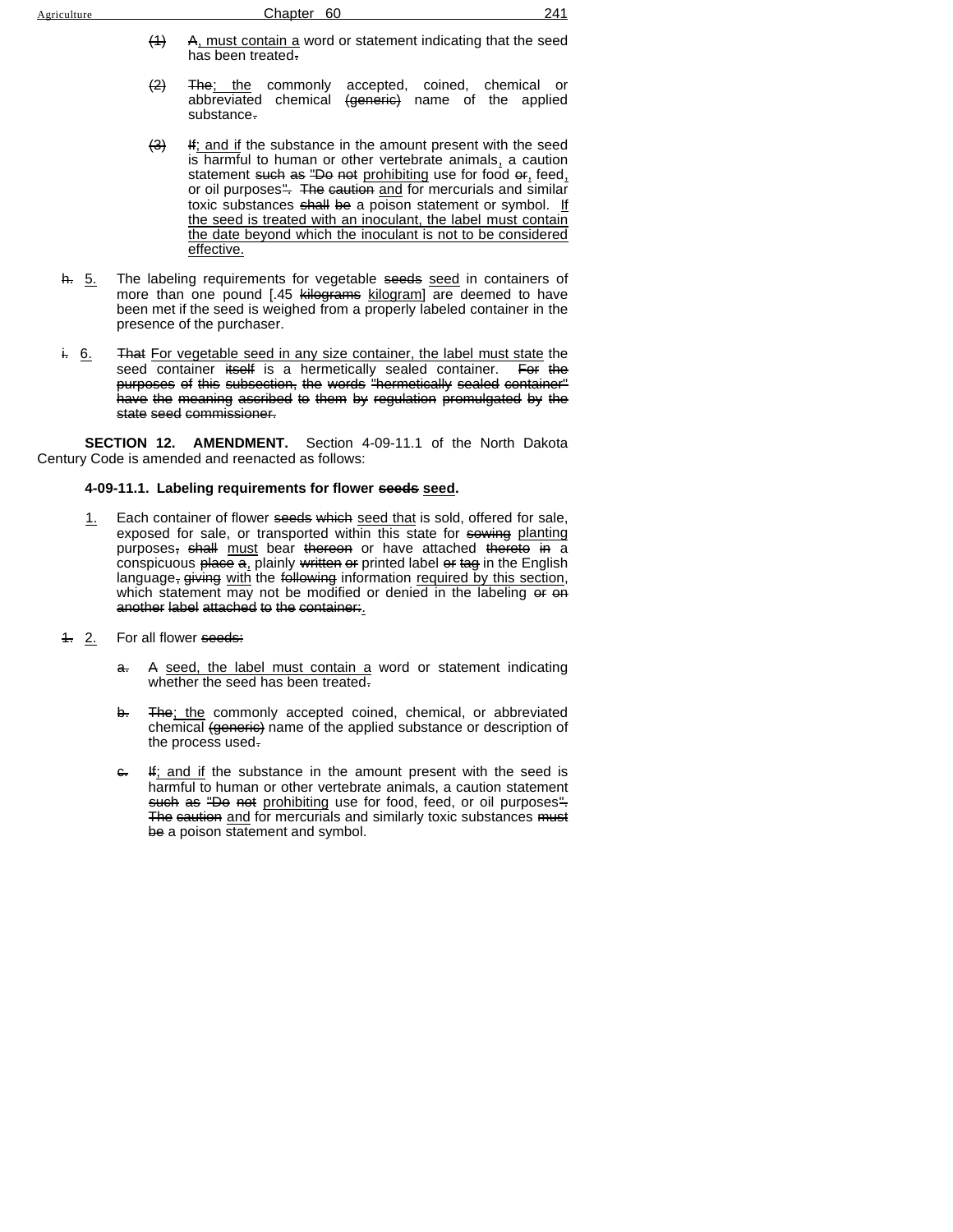| 242 | 60<br>Chapter | Agriculture |
|-----|---------------|-------------|
|     |               |             |

- d. If the seed is treated with an inoculant, the date beyond which the inoculant is not to be considered effective (date of expiration).
- 2. 3. For flower seeds seed in packets prepared for use in home gardens or household plantings or flower seeds seed in preplanted containers, mats, tapes, or other planting devices, the label must contain:
	- a. For all kinds of flower seeds:
		- (1) The seed, the name of the kind and variety or a statement of type and performance characteristics as <del>prescribed in the</del> rules and regulations promulgated under the provisions of this chapter.
		- (2) The required by the commissioner, the calendar month and year the seed was tested or the year for which the seed was packaged.
		- (3) The, and the name and address of the person who labeled said the seed, or who sells, offers, or exposes said the seed for sale within this state.
	- b. For seeds seed of those kinds for which standard testing procedures are prescribed and which germinate less than the germination standard last established under the provisions of this chapter:
		- (1) Percentage, the percentage of germination exclusive of hard seeds.
		- (2) The and the words "below standard" in not less than eight-point type.
	- c. For seeds seed placed in a germination medium, mat, tape, or other device in such a way so as to make it difficult to determine the quantity of seed without removing the seeds from the medium, mat, tape, or device, a statement to indicate the minimum number of seeds in the container.
- 3. 4. For flower seeds seed in containers other than packets prepared for use in home flower gardens or household plantings and other than preplanted containers, mats, tapes, or other planting devices the label must contain:
	- a. The name of the kind and variety or a statement of type and performance characteristics as prescribed in rules and regulations promulgated under the provisions of this chapter.
	- b. The lot number or other lot identification.
	- c. The calendar month and year that the seed was tested or the year for which the seed was packaged.
	- d. The name and address of the person who labeled said the seed or who sells, offers, or exposes said the seed for sale within this state.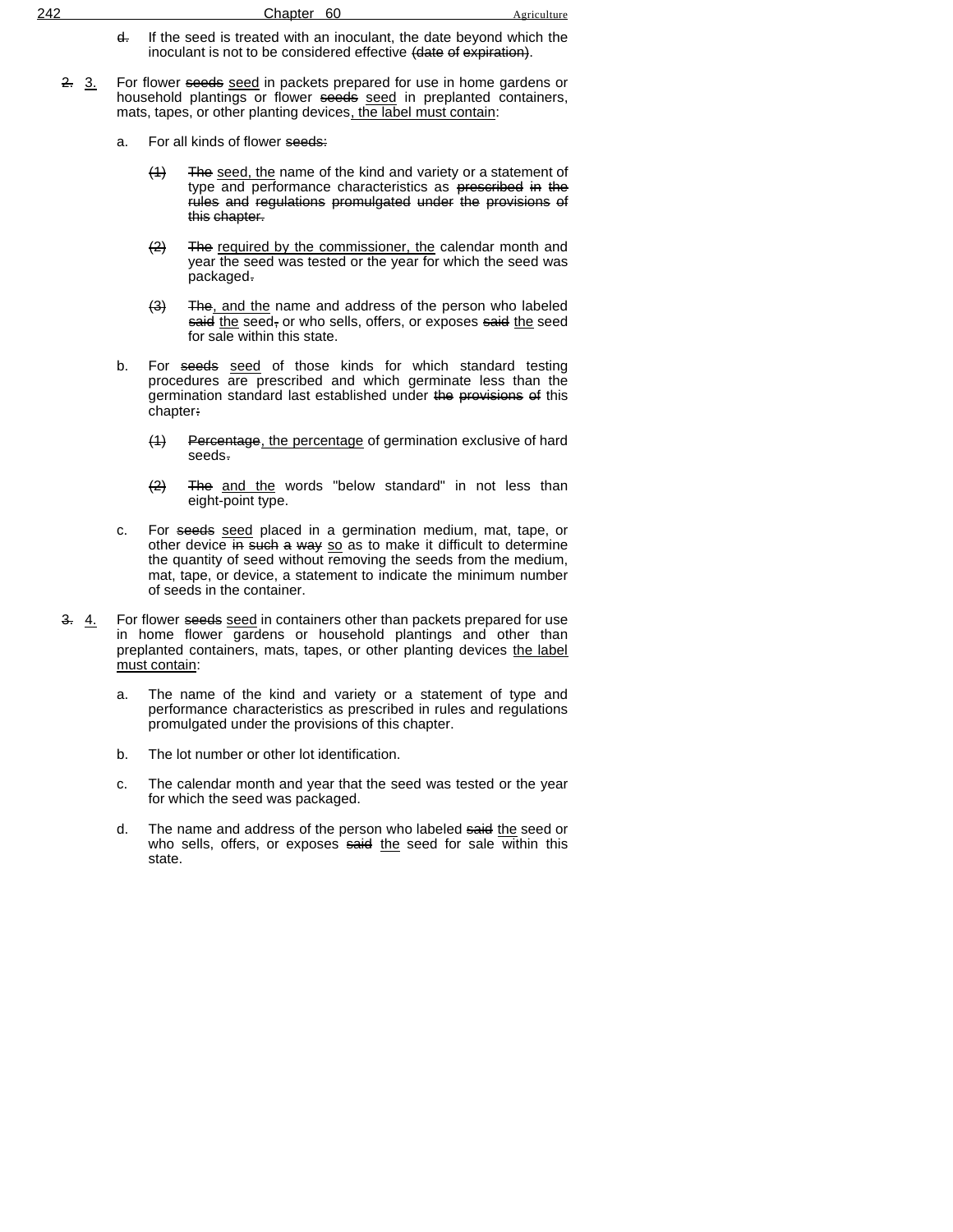- e. For those kinds of seed for which standard testing procedures are prescribed:
	- (1) Percentage, the percentage germination exclusive of hard seed.
	- (2) Percentage and the percentage of hard seed, if present.

**SECTION 13. AMENDMENT.** Section 4-09-11.2 of the North Dakota Century Code is amended and reenacted as follows:

#### **4-09-11.2. Labeling requirements for tree and shrub seeds.**

- 1. Each container of tree and shrub seed which is sold, offered for sale, or exposed for sale, or transported within this state for sowing planting purposes, must bear thereon or have attached thereto in a conspicuous place a, plainly written or printed label or tag in the English language, giving the <del>following</del> information required by this section, which statement must may not be modified or denied in the labeling or on another label attached to the container, except that labeling of seed supplied under a contractual agreement may be by invoice accompanying the shipment or by an analysis tag attached to said the invoice if each bag or other container is clearly identified by a  $\overline{lot}$ number stenciled on the container or if the seed is in bulk. Each bag or container that is not so identified must carry complete labeling:
- 4. 2. For all tree and shrub seeds seed, the label must contain:
	- a. A word or statement indicating whether the seed has been treated.
	- b. The; the commonly accepted coined, chemical, or abbreviated chemical (generic) name of the applied substance or description of the process used.
	- $e$ . If; and if the substance in the amount present with the seed is harmful to human or other vertebrate animals, a caution statement such as "Do not prohibiting use for food  $er_i$  feed, or oil purposes". The caution and for mercurials and similarly toxic substances must be a poison statement and symbol.
	- d. If the seed has been treated with an inoculant, the date beyond which the inoculant is not to be considered effective (date of expiration).
	- 2. For all tree and shrub seeds subject to this chapter:
	- a. b. Common The common name of the species of seed (and subspecies, if appropriate).
	- b. c. The scientific name of the genus and species (and subspecies, if appropriate).
	- e. d. Let The lot number or other lot identification.
		- d. Origin: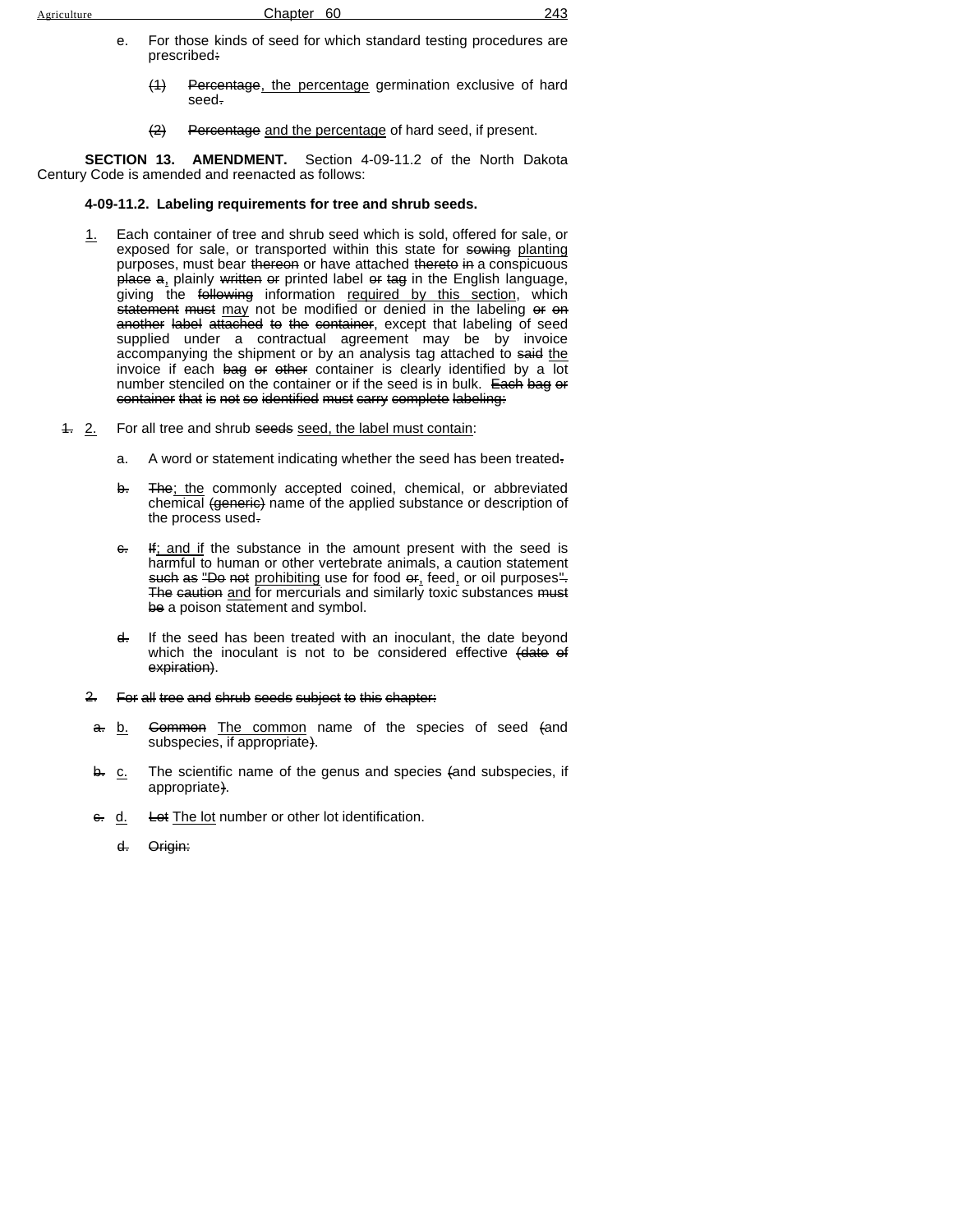| 244 |                     | Chapter <sub>60</sub>                                                                                                                                                                                                                                                                        | Agriculture |
|-----|---------------------|----------------------------------------------------------------------------------------------------------------------------------------------------------------------------------------------------------------------------------------------------------------------------------------------|-------------|
|     | (4)<br>е.           | For The origin for seed collected from a predominately indigenous<br>stand, as identified by the area of collection the trees are growing<br>and collected given by latitude and longitude, or geographic<br>description, or political subdivision such as state or county.                  |             |
|     |                     | $\leftrightarrow$<br>For and for seed collected from other than a predominantly<br>indigenous stand, identify as identified by the area of<br>collection and the origin of the stand place from which the<br>seeds or plants were originally introduced or state "origin not<br>indigenous". |             |
|     | <del>e.</del> f.    | The elevation or the upper and lower limits of elevations within<br>which said the seed was collected.                                                                                                                                                                                       |             |
|     | f. g.               | <b>Purity</b> The purity as a percentage of pure seed by weight.                                                                                                                                                                                                                             |             |
|     | h.<br><del>g.</del> | For those species for which standard germination testing<br>procedures are prescribed, the following:                                                                                                                                                                                        |             |
|     |                     | $\leftrightarrow$<br>Percentage percentage germination exclusive of hard seed.                                                                                                                                                                                                               |             |
|     |                     | $\leftrightarrow$<br>Percentage; the percentage of hard seed, if present-                                                                                                                                                                                                                    |             |
|     |                     | (3)<br>The; and the calendar month and year test was completed to<br>determine such the percentages.                                                                                                                                                                                         |             |
|     | h.                  | In lieu of paragraphs $4, 2,$ and $3$ of this subdivision g, the seed<br>may be labeled "Test is in process, results will be supplied upon<br>request".                                                                                                                                      |             |
|     | ŧ.                  | For those species for which standard germination testing<br>procedures have not been prescribed, the calendar year in which<br>the seed was collected.                                                                                                                                       |             |

 $j_r$  i. The name and address of the person who labeled said the seed or who sells, offers, or exposes  $s$  said the seed for sale within this state.

**SECTION 14. AMENDMENT.** Section 4-09-12 of the North Dakota Century Code is amended and reenacted as follows:

**4-09-12. Invoice and records.** Each person whose name appears on the label handling agricultural, vegetable, flower, or tree and shrub seeds subject to this chapter, and handles seed shall keep for a period of two three years complete records of each lot of seed handled, and shall keep for a period of one year a file sample of each lot of seed for a period of one year after final disposition of said the lot. All records pertaining to the lot or lots involved must be accessible for inspection by the commissioner or his agents at any time during customary business hours.

**SECTION 15. AMENDMENT.** Section 4-09-13 of the North Dakota Century Code is amended and reenacted as follows:

**4-09-13. Tolerances.** The tolerances used in determining correctness and accuracy in labeling seed as described in this chapter must be those tolerances used under the Federal Seed Act of August 9, 1939 [53 Stat. 1275; 7 U.S.C. 1551 et seq.], and subsequent amendments as of <del>December 31</del> June 30, <del>2002</del> 2005, except that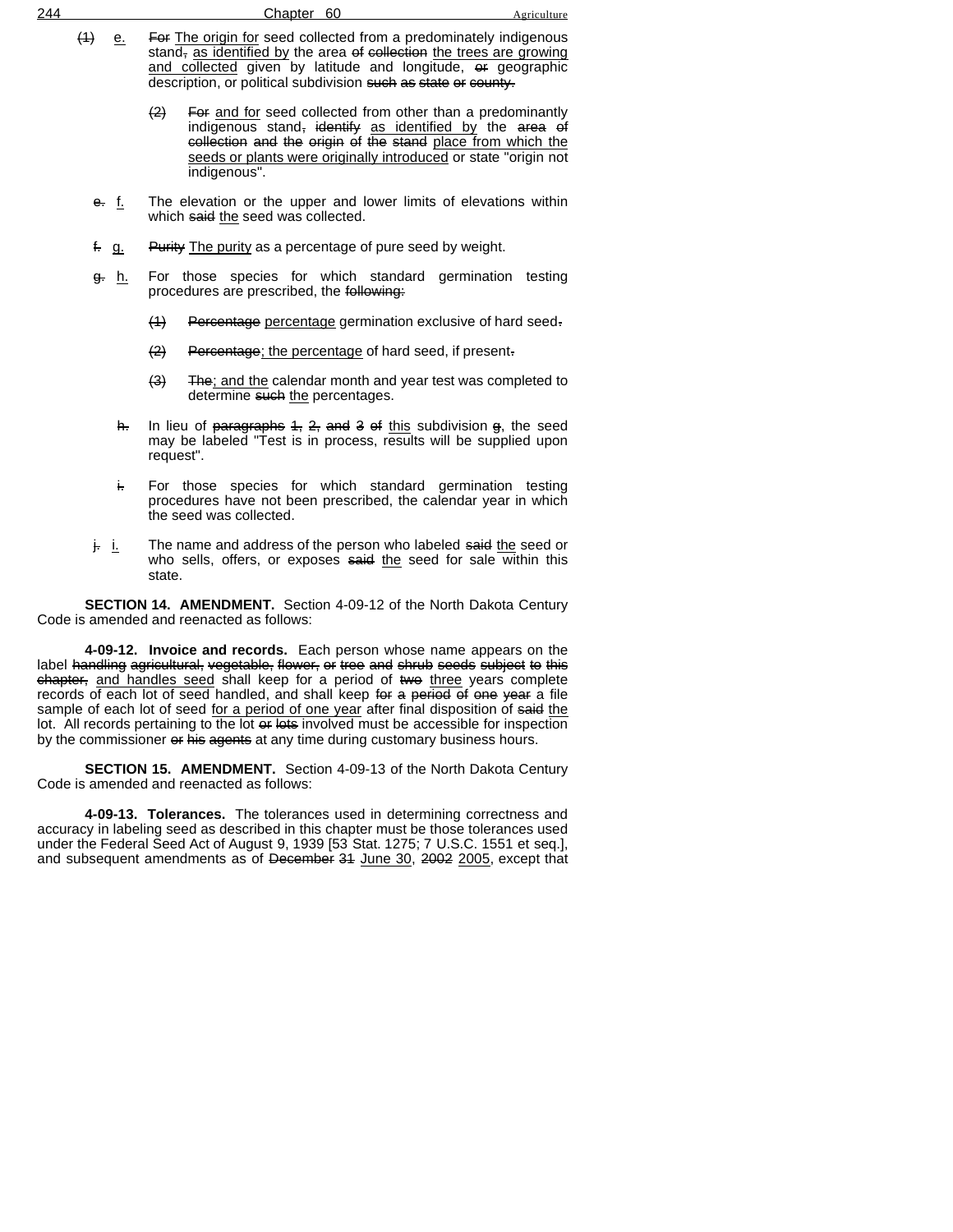| Agriculture | Chapter | 60 | $\overline{\phantom{a}}$<br>・イト |
|-------------|---------|----|---------------------------------|
|             |         |    |                                 |

the tolerance for yellow starthistle must be zero and the commissioner may, by rule, establish tolerances that are more strict than the Federal Seed Act tolerances.

**SECTION 16. AMENDMENT.** Section 4-09-14 of the North Dakota Century Code is amended and reenacted as follows:

## **4-09-14. Prohibitions.**

- It is unlawful for any A person to may not sell, offer for sale, expose for sale, transport for sale, or hold or store with the intent to sell, any agricultural, vegetable, flower, or tree and shrub seed within this state if:
	- a. The Unless for agricultural seed, a test to determine the percentage of germination required under sections section 4-09-10, 4-09-11, 4-09-11.1, and 4-09-11.2 has not been completed within a nine-month period, exclusive of the calendar month in which the test was completed, immediately prior to the sale, offering for sale, or transportation, provided that seeds contained in a hermetically sealed container, as defined by regulation issued by the seed commissioner, may be sold, transported for sale, or held for sale unless the test provided in this subdivision has not been completed within a thirty-six-month period, exclusive of the calendar month in which the test was completed, immediately prior to the sale, offering for sale, or transportation for sale or the seed is offered for sale beyond the sell by date exclusive of the calendar month in which the seed was to have been sold;
	- b. Unless for flower, vegetable, native grass, or forb seed, a test to determine the percentage of germination required under sections 4-09-10, 4-09-11, and 4-09-11.1 has been completed within a twelve-month period, exclusive of the calendar month in which the test was completed;
	- c. Unless for cool season lawn and turf grasses, including Kentucky bluegrass, red fescue, chewings fescue, hard fescue, tall fescue, perennial rye grass, intermediate rye grass, annual rye grass, colonial bent grass, creeping bent grass, and mixtures or blends of those grasses, a test to determine the percentage of germination has been completed within a fifteen-month period, exclusive of the calendar month in which the test was completed;
	- d. Unless for tree, shrub, agricultural, flower, wildflower, or vegetable seed packaged in a hermetically sealed container under conditions as defined by the commissioner, a test to determine the percentage of germination has been completed within a thirty-six month period after the last day of the month that the seed was tested for germination before packaging. However, if seed in a hermetically sealed container is offered for sale more than thirty-six months after the last day of the month in which the seed was tested before packaging, the seed must be retested within a twelve-month period, exclusive of the calendar month in which the retest was completed;
- b. e. The If the seed is not labeled in accordance with the provisions of this chapter or bears false or misleading labeling;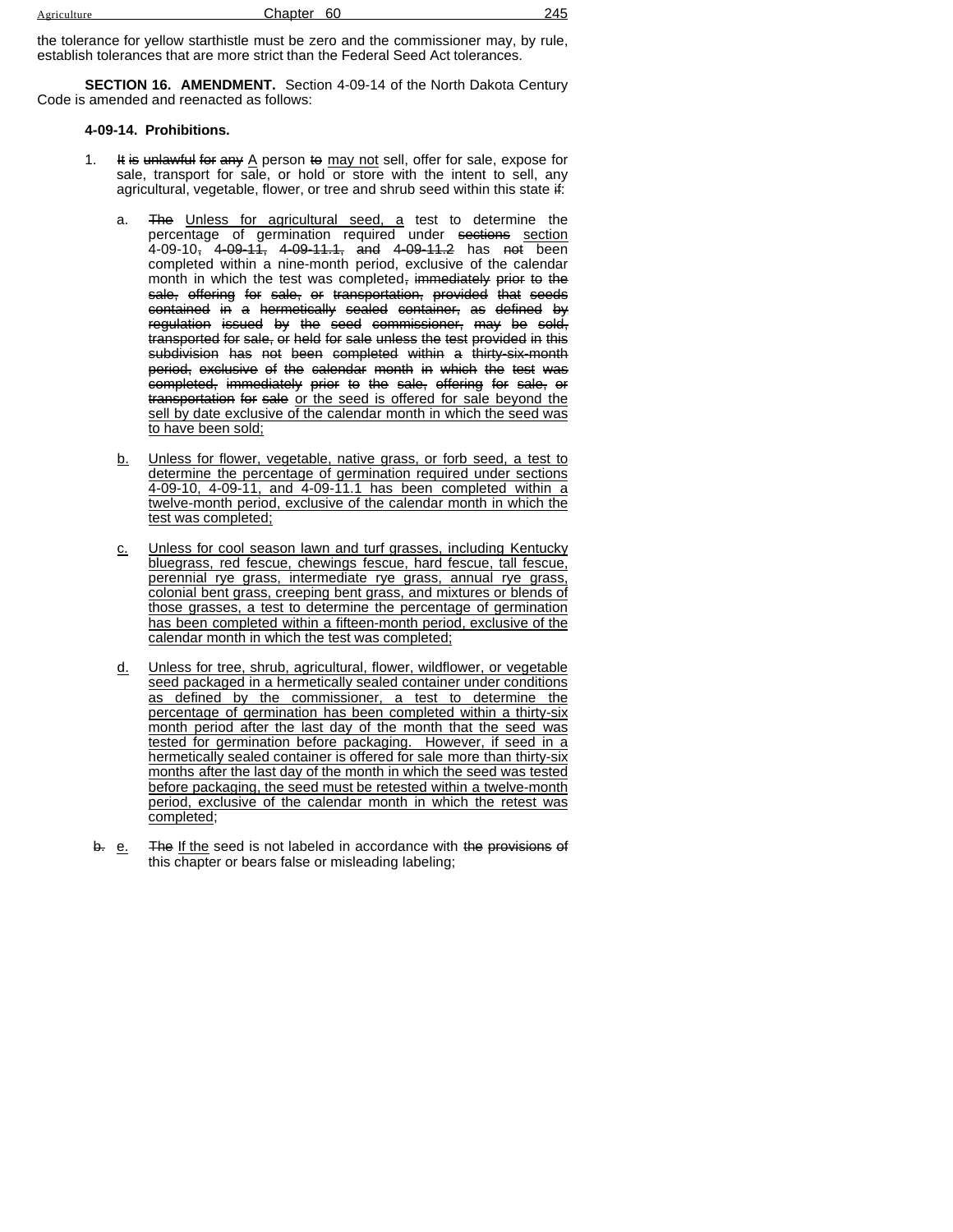| 246 |                  | Chapter 60                                                                                                                                                                                               | Agriculture |  |
|-----|------------------|----------------------------------------------------------------------------------------------------------------------------------------------------------------------------------------------------------|-------------|--|
|     | <del>c.</del> f. | There If there has been false or misleading advertising in<br>connection with the seed;                                                                                                                  |             |  |
|     | <del>d.</del> q. | The If the seed contains prohibited noxious weed seeds;                                                                                                                                                  |             |  |
|     | <del>e.</del> h. | With regard to Unless for agricultural or vegetable seed, the seed<br>is not labeled to show the rate of occurrence of restricted noxious<br>weed seeds, as required under sections 4-09-10 and 4-09-11; |             |  |

- f. i. The If the seed is designated, offered, represented, or advertised under any name or identification other than that the name by which it the seed was known originally;
- g. *j.* The If the seed contains restricted noxious weed seeds in excess of twenty-five seeds per pound [453.59 grams]; or
- h. k. The If the percentage by weight of all weed seeds in the seed exceeds one percent.
- 2. Any person, under rules adopted by the commissioner, may submit to the commissioner a sample of any seed which the person claims to be a new variety, distinct from any commonly known variety of the seed, together with a proposed, distinctive name. The commissioner, within one year, shall make any tests test the commissioner considers necessary, and if the commissioner finds as a result of the tests test that the seed or plant is of a new variety, distinct from any known variety of the seed and that the proposed name will properly distinguish the seed from any and all other varieties, the commissioner shall issue to the applicant a permit to designate the seed by the proposed name.
- 3. The purchaser, vendor, or any person receiving any seed shipped into this state from without the state, shall have the same labeled in accordance with this chapter. Certain standardized grades and labeling of seed in use elsewhere may be permitted by the commissioner in connection with shipments of seed into this state from points outside this state in lieu of the labeling provided for in this chapter.
- 2.  $4.$  It is unlawful for any A person in this state to may not:
	- a. Detach, alter, deface, or destroy any label provided for in this chapter or to alter or substitute seed in any manner with the intent to defeat the purpose of this chapter;
	- b. Disseminate any false or misleading advertisement concerning agriculture or vegetable seed in any manner or by any means;
	- c. Hinder or obstruct in any way any authorized person in the performance of the person's duties under this chapter;
	- d. Fail to comply with a "stop-sale" order;
	- e. Use on seed labels or tags, or to use or attach to literature, or to state in any manner or form of wording designed as a "disclaimer" or "nonwarranty" clause with the intent to disclaim responsibility of the vendor of the seed for the data on the label required by law;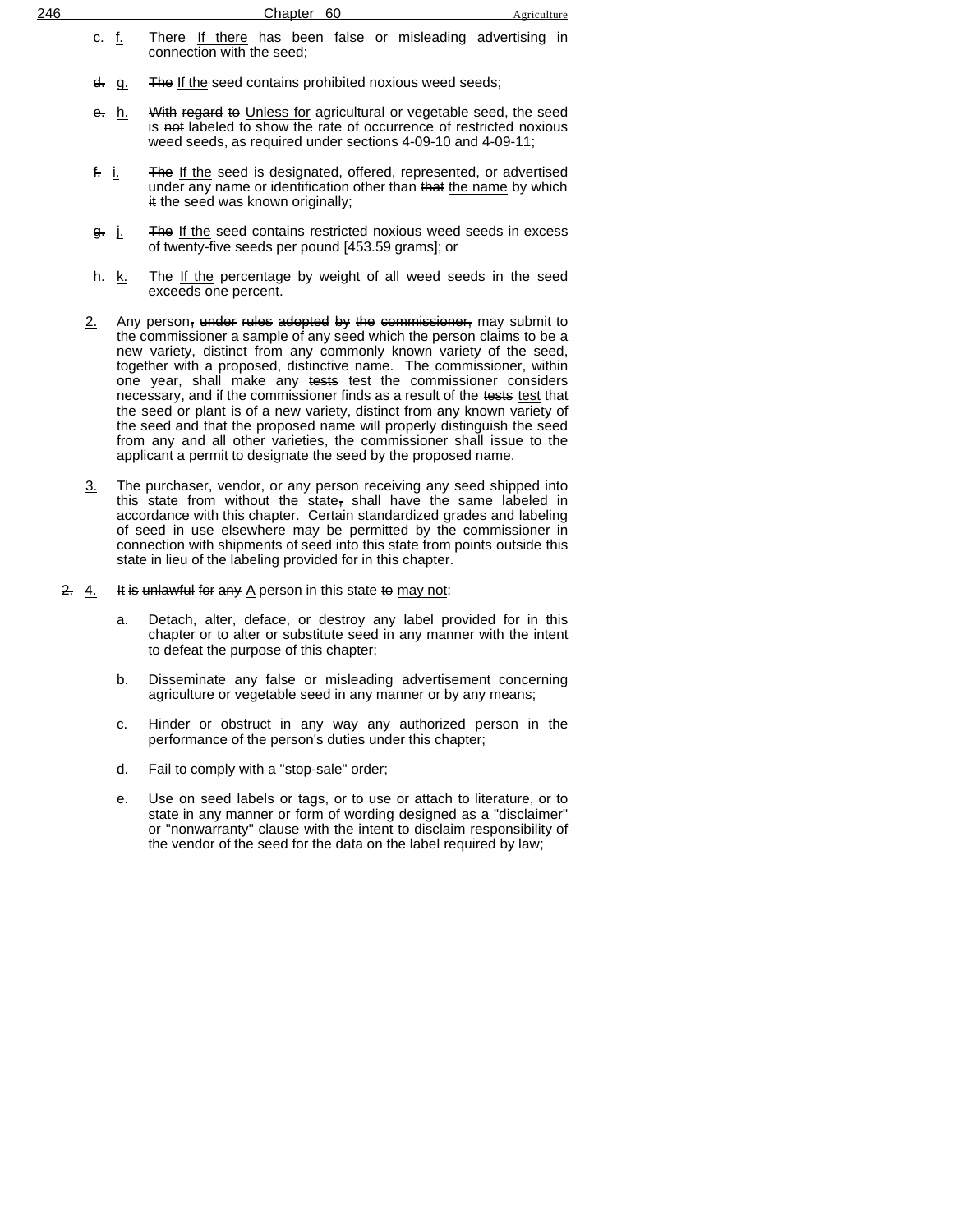- f. Use the words "type" or "trace" on any labeling in connection with the name and description of any agricultural and vegetable seed;
- g. Move or otherwise handle or dispose of any lot of seed held under a "stop-sale" order, except with the written permission of the commissioner or the commissioner's agent, and only for the purpose specified in such this written permission;
- h. Use the name of the state seed department or the name of the official laboratory for advertising purposes in connection with seed analyzed or tested by the department or official laboratory, except in the case of registered or certified seed; or
- i. Plant any seed labeled "for vegetative cover only" with the intent to harvest for seed or grain.

**SECTION 17. AMENDMENT.** Section 4-09-14.1 of the North Dakota Century Code is amended and reenacted as follows:

**4-09-14.1. Seed sales - Seed labeling fee permit - Exception.** No A person may not label agricultural, vegetable, flower, or tree or shrub seed within, or for delivery within, this state unless a seed labeling fee permit has been obtained from the seed department commissioner and has been issued to the labeler pursuant to section 4-09-14.4.

**SECTION 18. AMENDMENT.** Section 4-09-14.4 of the North Dakota Century Code is amended and reenacted as follows:

**4-09-14.4. Permit.** The commissioner is authorized at the commissioner's discretion, under such rules as may be promulgated, to may issue a permit to any person to label agricultural, vegetable, flower, and tree and shrub seeds in North Dakota. The person shall apply to the commissioner for a permit and shall furnish the seed department commissioner with an annual statement of all seeds sold in North Dakota this state when requested by the seed commissioner. Statements that must be furnished for each reporting period, must be delivered to the commissioner not later than thirty-one days after the end of each reporting period, and must be accompanied by the appropriate fee. A penalty fee of ten dollars, or five percent of the total amount due, whichever is greater, will be assessed for reports that are not postmarked within thirty-one days after the end of the reporting period. Any person to whom a permit is granted shall show such any information in connection therewith with the permit as the commissioner may require as part of the label on all seed sold. The commissioner or the commissioner's authorized agent has the right at all reasonable times to examine the records of any permitholder to verify the correctness of its statements.

**SECTION 19. AMENDMENT.** Section 4-09-15 of the North Dakota Century Code is amended and reenacted as follows:

**4-09-15. Exemptions.** Sections 4-09-10, 4-09-11, 4-09-11.1, 4-09-11.2, 4-09-14.1, 4-09-14.2, 4-09-14.3, and 4-09-14.4 shall

- 1. This chapter does not apply to:
- 1. a. Potatoes, whether sold or intended for food, manufacturing, or planting purposes.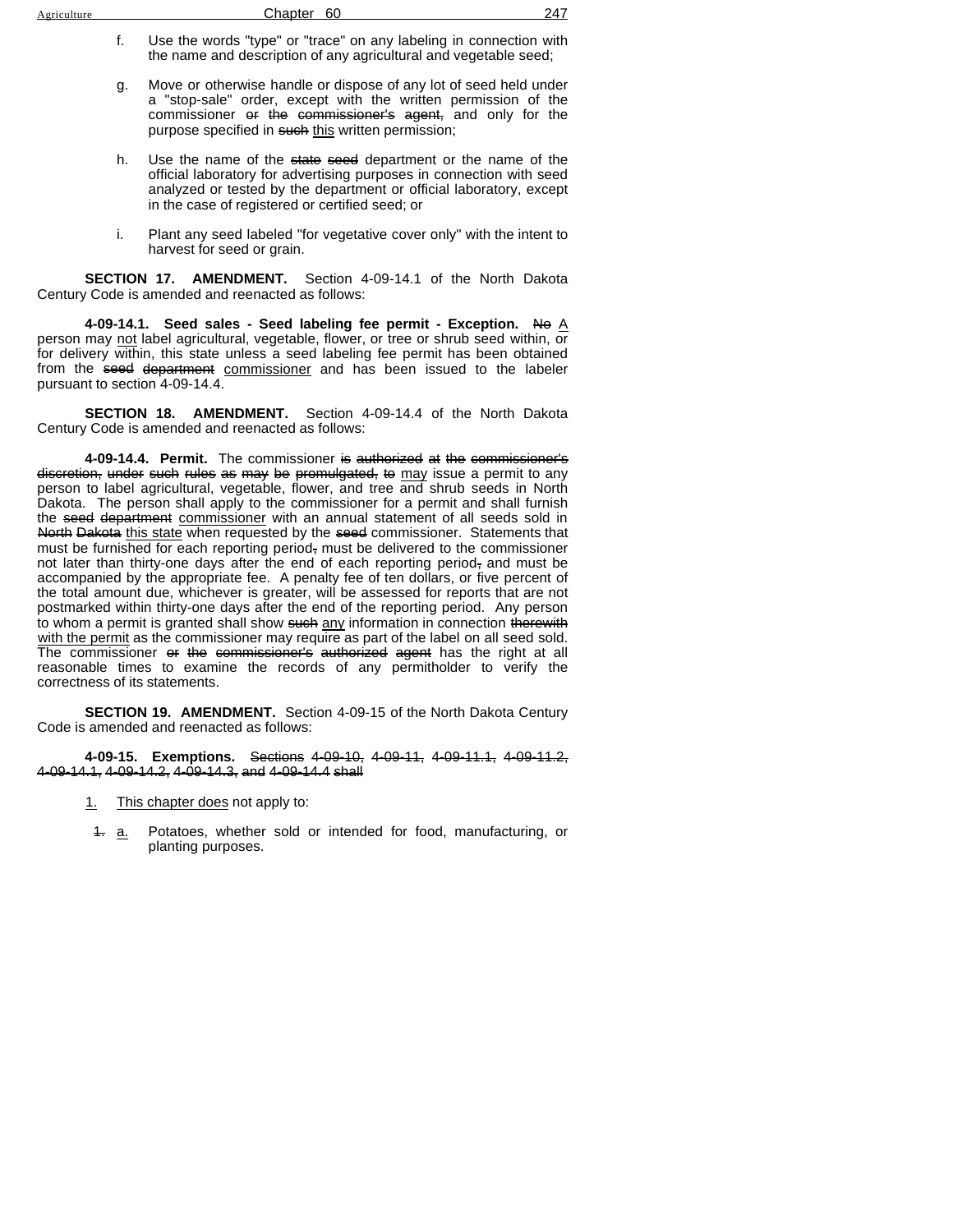- 2. b. Seed or grain that is not intended for planting purposes.
	- a. The seller shall indicate on a form provided by the seller the purpose for which the seed or grain is purchased. The form must be available for inspection by the seed department commissioner.
	- b. It is unlawful for the seller or buyer to make a false representation as to the use of the seed or grain.
	- e. A farmer selling the farmer's own seed or grain to a commercial establishment is exempt from the recordkeeping requirements of this subsection.
- 3. c. Seed stored by or consigned to a seed cleaning or conditioning plant for the purpose of cleaning or conditioning; provided that. However, any labeling or other representation which may be made with respect to uncleaned or unconditioned seed is subject to the requirements of this chapter.
- 4. d. A common carrier with respect to any seed transported or delivered for transportation in the ordinary course of business.
- 5. e. A farmer who grows his the farmer's own seed and sells only his the farmer's own seed and does not advertise or use a third party as an agent or broker to bring buyer and seller together. No However, a variety for which a certificate plant variety protection has been applied for or issued is not exempt from this chapter.
- 2. A person shall be is not subject to the penalties of this chapter for having sold, exposed for sale, or transported for sale in this state any agricultural, vegetable, flower, or tree and shrub seeds which were seed that was incorrectly labeled or incorrectly represented as to kind, variety, or origin and which could not be identified by through examination thereof, unless such the person has failed to obtain an invoice or grower's declaration stating the kind, or kind and variety, and origin, if required, or has failed to take such other precautions as may have been necessary to ensure that the seed was properly identified.

**SECTION 20. AMENDMENT.** Section 4-09-16 of the North Dakota Century Code is amended and reenacted as follows:

**4-09-16. Certified seed.** The commissioner shall:

- 1. Establish a seed certification system for this state and adopt rules governing application for service, acceptance of suitable seed stocks for the production of a foundation, registered, certified, or inspected crop, field inspection, bin inspections, harvesting, handling, storage, conditioning, and preparation and handling of such the seed for market.
- 2. Designate kinds, varieties, and names of seed stocks, and establish standards of quality, degree of disease infection, and amounts of any admixtures, foreign seeds, noxious weeds, or other weed seeds that are allowed in any lot or stock of seed, which may be or become eligible for field inspection or for final certification of the seed crop.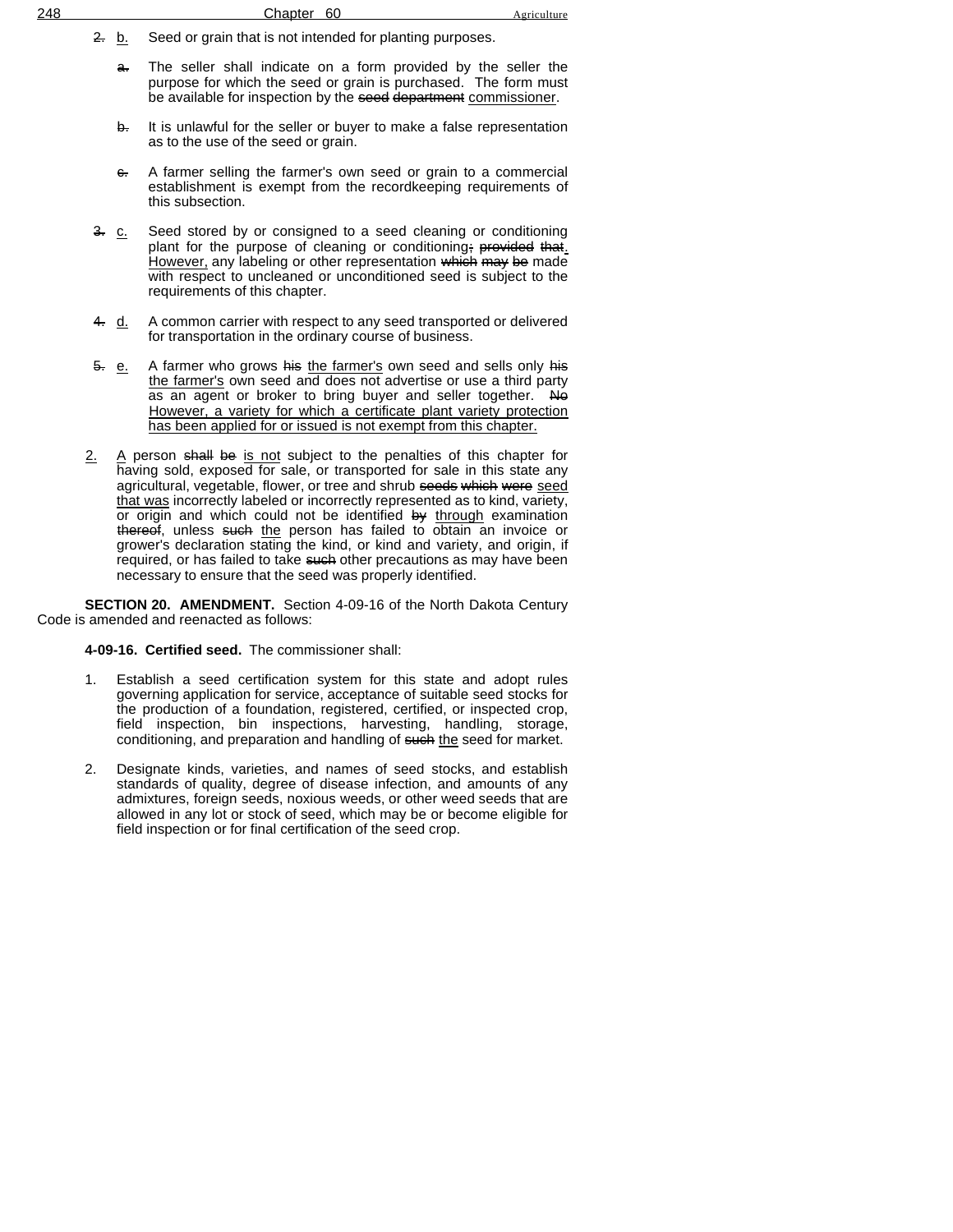| Agriculture |  |
|-------------|--|
|             |  |
|             |  |

Chapter 60 249

- 3. Prescribe all labels, seals, certificates, or similar statements that must be used for, or in relation to, any seed, or the various kinds and qualities grown, handled, stored, held for sale, sold, or offered or exposed for sale in this state as "breeders", "foundation", "registered", or "certified" seed, and shall specify what words, terms, or figures such the labels, seals, certificates, or the containers of such the seed must bear.
- 4. Cooperate with the managers of any seed conditioning plants, or any commercially established seed firm, or any person within or outside of the state having proper facilities and equipment to store, condition, and otherwise handle seed which is eligible for certification, for the purposes of handling and marketing "breeders", "foundation", "registered", or "certified" seed.
- 5. Cooperate in the selection, testing, and growing of seed for certification purposes and in the arrangement for increase of foundation seed stocks suitable for the production of certified seed.
- 6. Establish an equitable schedule of fees and charges, which must be uniform throughout the state, for inspecting, testing, analyzing, and recording such the seed, and for other work and duties incident to the growing, handling, marketing, and certifying of North Dakota seed, and shall collect all such the fees and charges.

**SECTION 21. AMENDMENT.** Section 4-09-17.1 of the North Dakota Century Code is amended and reenacted as follows:

**4-09-17.1. Plant Variety Protection Act.** Any seed advertised, offered for sale, or sold by variety name and for which a certificate of plant variety protection has been issued under the Plant Variety Protection Act, as amended, [Pub. L. 91-577; 84 Stat. 1551; 7 U.S.C. 2481 et seq., effective as of July 1, 2004 2005], as being for sale only as a class of certified seed must be certified by an official seed certifying agency in order for the seed to be advertised, offered for sale, or sold by variety name in the state of North Dakota. Seed from a certified lot may be labeled as to variety name when used in a blend or mixture by or with approval of the owner of the variety.

**SECTION 22. AMENDMENT.** Section 4-09-18 of the North Dakota Century Code is amended and reenacted as follows:

### **4-09-18. Certified seed standards.**

- 1. The rules and requirements for certification of crop seeds, other than potatoes, must be those prescribed and set forth published in the state seed department bulletin number 51, published in March 1945, and subsequent announcements and revisions of the bulletin.
- 2. The rules and requirements for seed potato certification must be those prescribed and set forth published in the state seed department bulletin number 49 as revised in August 1950, and subsequent announcements and revisions of the bulletin.

**SECTION 23. AMENDMENT.** Section 4-09-20.1 of the North Dakota Century Code is amended and reenacted as follows: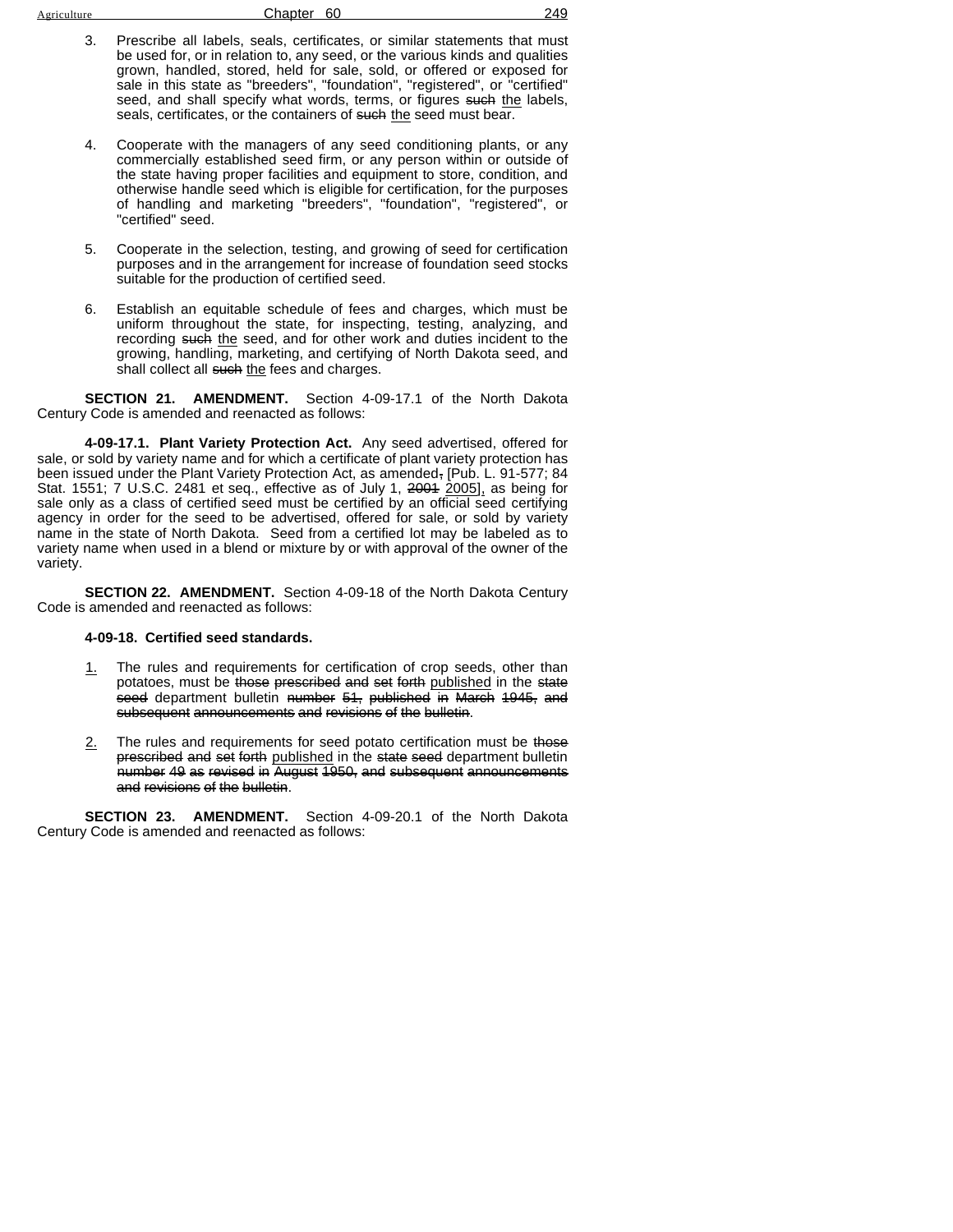250 Chapter 60

**4-09-20.1. Liability of seed commission, seed department, commissioner, and certified or noncertified agricultural seed producers.** No warranties A warranty of any kind, either expressed or implied, including warranties a warranty of merchantability, fitness for a particular purpose, or absence of disease, are is not made by the state seed commission, the seed department, the commissioner or the commissioner's employees, or certified or noncertified agricultural seed producers as to the quantity or quality of the crop produced from the agricultural seeds or as to other produce which is inspected and certified, except as provided in this section. The only sole warranty made is that the agricultural seeds or other produce were produced, graded, packed, and inspected under the rules of the <del>state seed</del> department or United States department of agriculture. The commissioner and the commissioner's employees function functions and serve serves only in an official regulatory manner.

**SECTION 24. AMENDMENT.** Section 4-09-20.2 of the North Dakota Century Code is amended and reenacted as follows:

### **4-09-20.2. Seed arbitration board - Petition - Arbitration hearing.**

- 1. The state seed arbitration board consists of the agriculture commissioner, the state seed commissioner, the director of the North Dakota state university extension service, the director of the North Dakota agricultural experiment station, the chairman of the North Dakota seed trade committee of the North Dakota agriculture association, and a representative of a major North Dakota farm organization appointed by the agriculture commissioner or an authorized designee. Each board member is entitled to receive as per diem compensation sixty-two dollars and fifty cents, and reimbursement of expenses as provided by law for state officers, while attending meetings or performing duties directed by the board, except that compensation under this subsection may not be paid to any member who receives compensation or salary as a regular state employee or official. Compensation and expenses for board members who do not receive compensation or salary as a regular state employee or official must be paid by the department of agriculture.
- 2. A seed labeler, seed dealer, or seed customer may petition the agriculture commissioner in writing for a hearing to settle a dispute involving a seed transaction. The agriculture commissioner shall submit the dispute to the seed arbitration board, and the board shall arbitrate the dispute. The board, within thirty days after the hearing, shall make a nonbinding recommendation for the resolution of the dispute. Evidence presented to the board and any findings or recommendations by the board are admissible as evidence in any subsequent proceeding. The board shall adopt rules and procedures for arbitration proceedings, including a formula for reimbursement by the parties of the expenses of the arbitration process.

**SECTION 25. AMENDMENT.** Section 4-09.1-02 of the North Dakota Century Code is amended and reenacted as follows:

**4-09.1-02. Seed commissioner Commissioner - Duties.** The commissioner may establish commodity grades and inspection services for the purpose of making inspection and otherwise providing for the proper handling and marketing of the agricultural commodities defined in this chapter and may adopt<br>rules necessary for and consistent with the provisions of this chapter. The rules necessary for and consistent with the provisions of this chapter.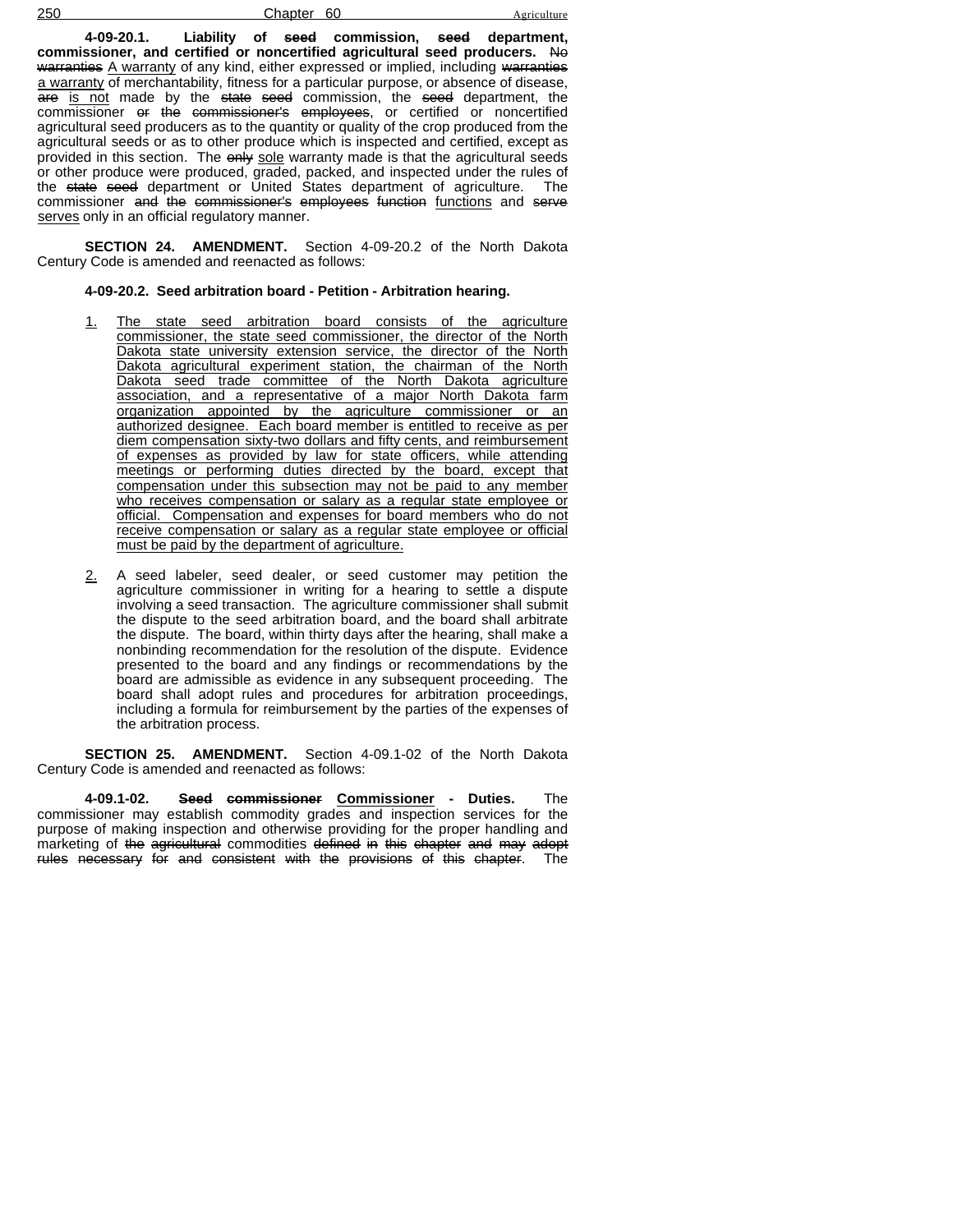| $\rightarrow$ $\alpha$ | Chanter 60 |  |
|------------------------|------------|--|
|                        |            |  |

commissioner shall appoint a chief inspector and other agents, inspectors, assistants, and clerical aides employees as are necessary to assist, represent, and act for the commissioner in carrying out the provisions of this chapter. The commissioner shall fix the salaries of employees of the commission within the limits of legislative appropriations therefor.

**SECTION 26. AMENDMENT.** Section 4-09.1-04 of the North Dakota Century Code is amended and reenacted as follows:

**4-09.1-04. Cooperation with departments and bureaus.** The commissioner may cooperate with the United States department of agriculture or any bureau or division thereof of the department, and with a similar state inspection service departments of the several states, and with any person, with the intent and purpose that the grade inspection service in this state, and so that any or all of the grade certificates issued on North Dakota the commodities, must be in this state are officially recognized and accepted elsewhere in the United States, and to protect and promote the interests of any and all persons each person having an interest in the commodities grown or handled in this state, and to provide for any necessary joint arrangements to further the purpose of this chapter.

**SECTION 27. AMENDMENT.** Section 4-25-01 of the North Dakota Century Code is amended and reenacted as follows:

**4-25-01. Definitions Definition of agricultural seed.** In this chapter unless the context or subject matter otherwise requires:

- 4. The, the term "agricultural seed" includes seeds of grass, forage, cereals, fiber, and oil crops, and any other kinds of seeds commonly recognized within this state as agricultural or field seeds and mixtures of such these seeds for sowing or planting purposes.
- 2. "Person" means any individual, partnership, corporation, limited liability company, company, society, or association, except a farmer resident of North Dakota who may sell seed of that person's own production.

**SECTION 28. AMENDMENT.** Section 4-25-02 of the North Dakota Century Code is amended and reenacted as follows:

### **4-25-02. Prohibitions.** It is unlawful for any

- 1. A person in this state to may not accept full or partial payment in connection with the sale of any agricultural seeds to be delivered to the buyer at a later date, unless each and every transaction is accompanied by a written sales agreement or contract which must contain thereon that contains the following provisions:
- 4. a. The date and place of the transaction.
- 2. b. The signature and address of the buyer and the seller or the agent acting for the seller.
- 3. c. The number of units and the price per unit.
- 4. d. The total value of the transaction.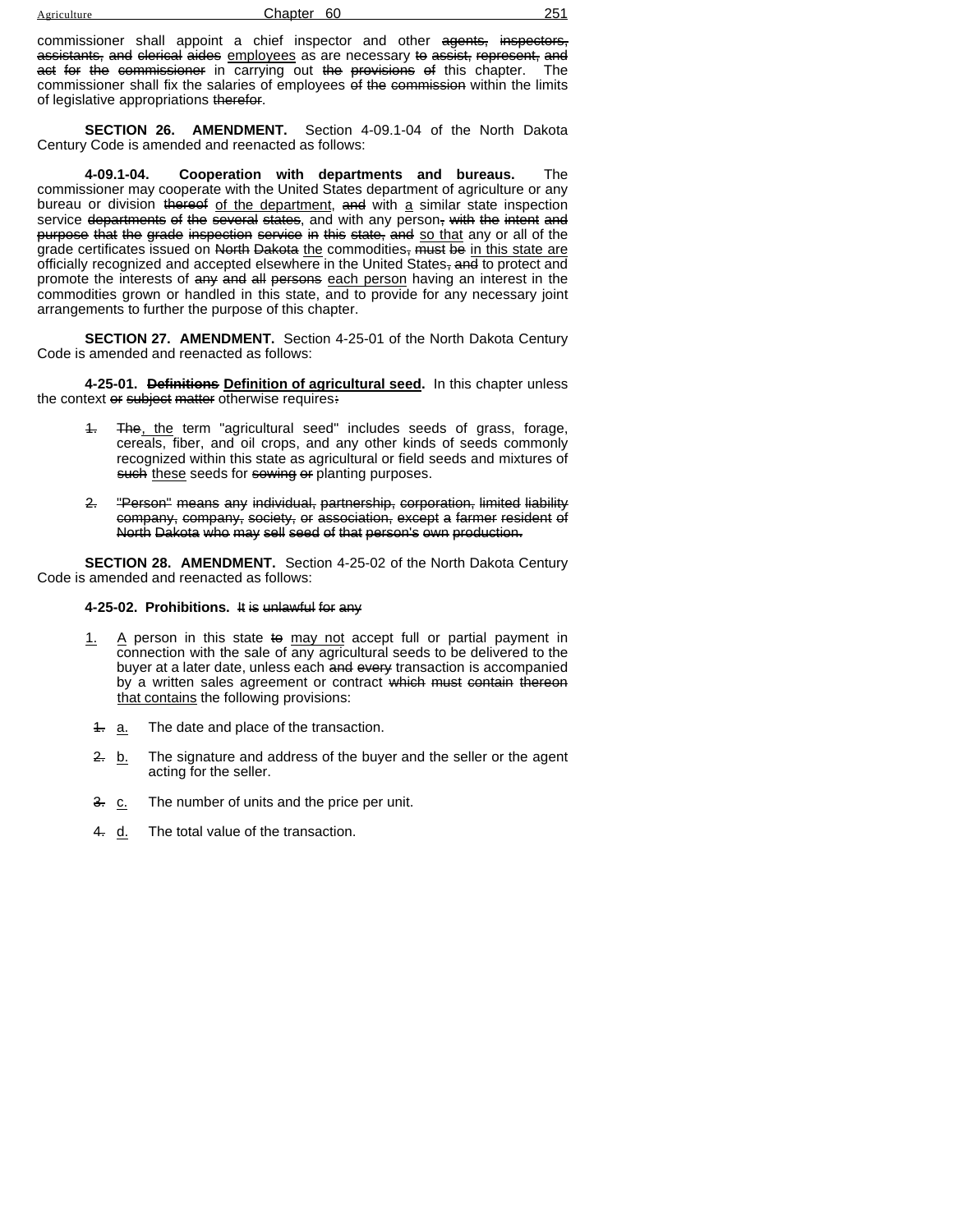| 252 |    |  |  |   | Chapter 60 |  |  |  |  |     |  | lture |  |
|-----|----|--|--|---|------------|--|--|--|--|-----|--|-------|--|
|     | -- |  |  | . | .          |  |  |  |  | . . |  |       |  |

- 5. e. The total amount of the full or partial payment made to the seller by the buyer.
- 6. f. The kind and variety of seed for wheat, durum, barley, oats, rye, flax, soybeans, field pea, and edible beans.
- 7. g. The class of the seed to be delivered, and if the seed is not certified, then the minimum germination and seed purity percentages must be stated. If the seed is certified, the words "breeders", "foundation", "registered", or "certified", as the case may be, must be shown.
- 8. h. The date of delivery or the latest date at which delivery is to be made.
- 9. i. The place of delivery.
- 2. Any provision in any written order or contract, which is contrary to any of the provisions of this section hereby is declared to be against public policy and void.

**SECTION 29. AMENDMENT.** Section 4-25-03 of the North Dakota Century Code is amended and reenacted as follows:

**4-25-03. Penalty.** Any person violating the provisions of sections 4-25-01 and section 4-25-02 is guilty of a class B misdemeanor.

**SECTION 30. AMENDMENT.** Section 4-25-04 of the North Dakota Century Code is amended and reenacted as follows:

**4-25-04. Repurchase contracts - Bonding requirement for nonresident seed dealers Nonresident seed dealer license.** Any nonresident person or that person's agent shall pay an annual license fee of twenty-five dollars to the commissioner before engaging in the business of selling any agricultural grain or grass seed and entering into any contract with a purchaser whereby that person agrees to purchase or retains an option to purchase the grain or grass seed or feed grain produced. The license is renewable annually on January first of each year. At the time of applying for a license, the applicant shall furnish a corporate surety bond to be approved by the commissioner in the penal sum of ten thousand dollars running to the state of North Dakota for the use and benefit of any such purchaser of seed or seller under a repurchase contract or option, who may have a claim for relief against any seller or repurchaser who fails to comply with the terms of the purchase or repurchase contract. All fees collected under this section must be deposited in the seed department revolving fund. Any nonresident person engaged in the business in selling agricultural seed directly to the consumer in this state shall submit an annual application for a nonresident seed dealer license and submit an annual license fee, in an amount determined by the commission, to the state seed commissioner. A list of agents representing the nonresident company in this state must accompany the application.

**SECTION 31. REPEAL.** Sections 4-09-03.1, 4-09-10.1, and 4-09-14.3 of the North Dakota Century Code are repealed.

Approved April 8, 2005 Filed April 12, 2005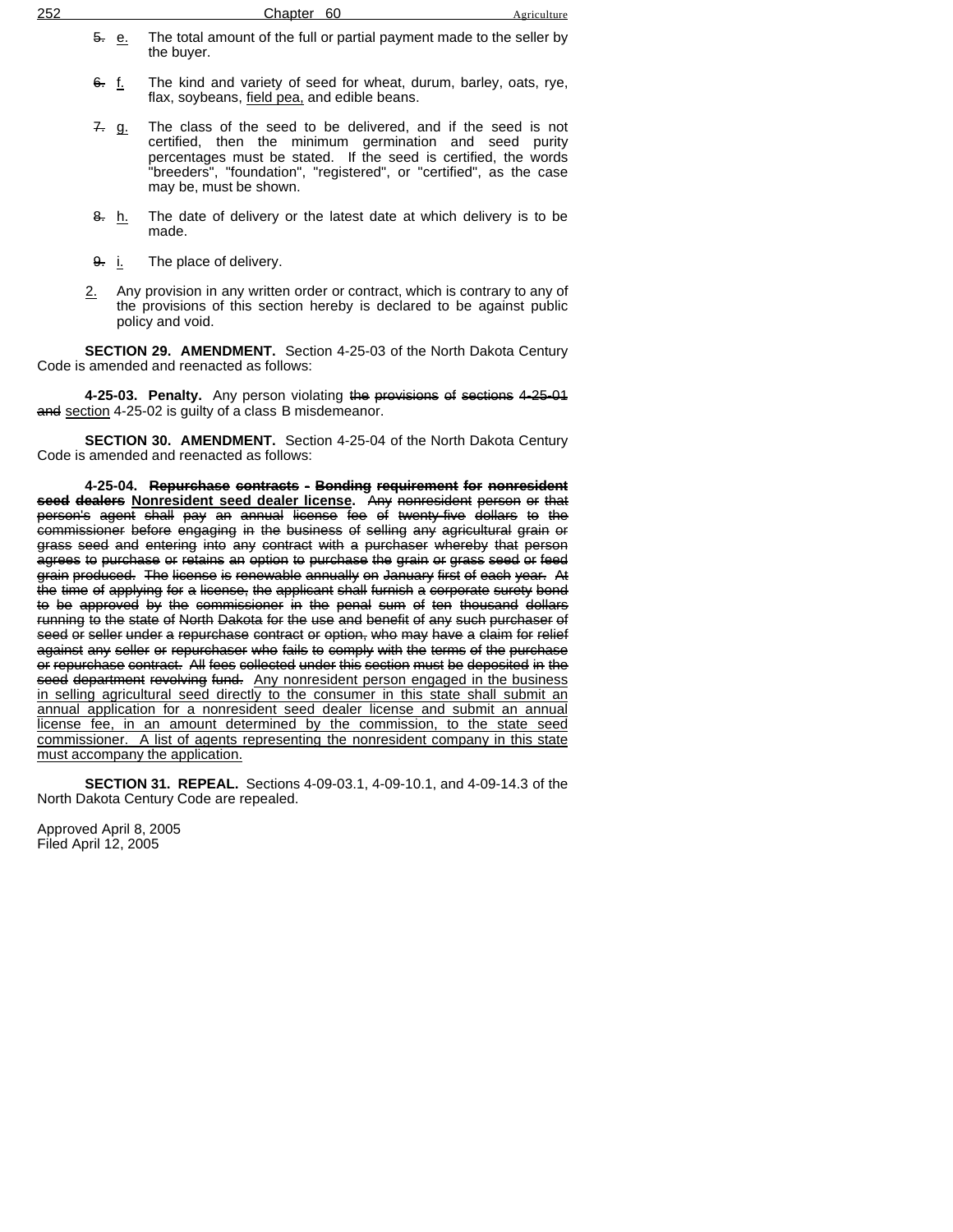Agriculture **Chapter 61** 253

### **CHAPTER 61**

### **SENATE BILL NO. 2277** (Senators Flakoll, Christmann, Klein) (Representatives Berg, Brandenburg, Nicholas)

## **POLITICAL SUBDIVISION SEED REGULATION PROHIBITED**

AN ACT to create and enact a new section to chapter 4-09 of the North Dakota Century Code, relating to limitations on regulation of seed by political subdivisions.

### **BE IT ENACTED BY THE LEGISLATIVE ASSEMBLY OF NORTH DAKOTA:**

**SECTION 1.** A new section to chapter 4-09 of the North Dakota Century Code is created and enacted as follows:

**Limitation on authority of political subdivisions regarding seed.** A political subdivision, including a home rule city or county, may not adopt or continue in effect any ordinance, resolution, initiative, or home rule charter regarding the registration, labeling, distribution, sale, handling, use, application, transportation, or disposal of seed. This section does not apply to city zoning ordinances.

Approved March 16, 2005 Filed March 17, 2005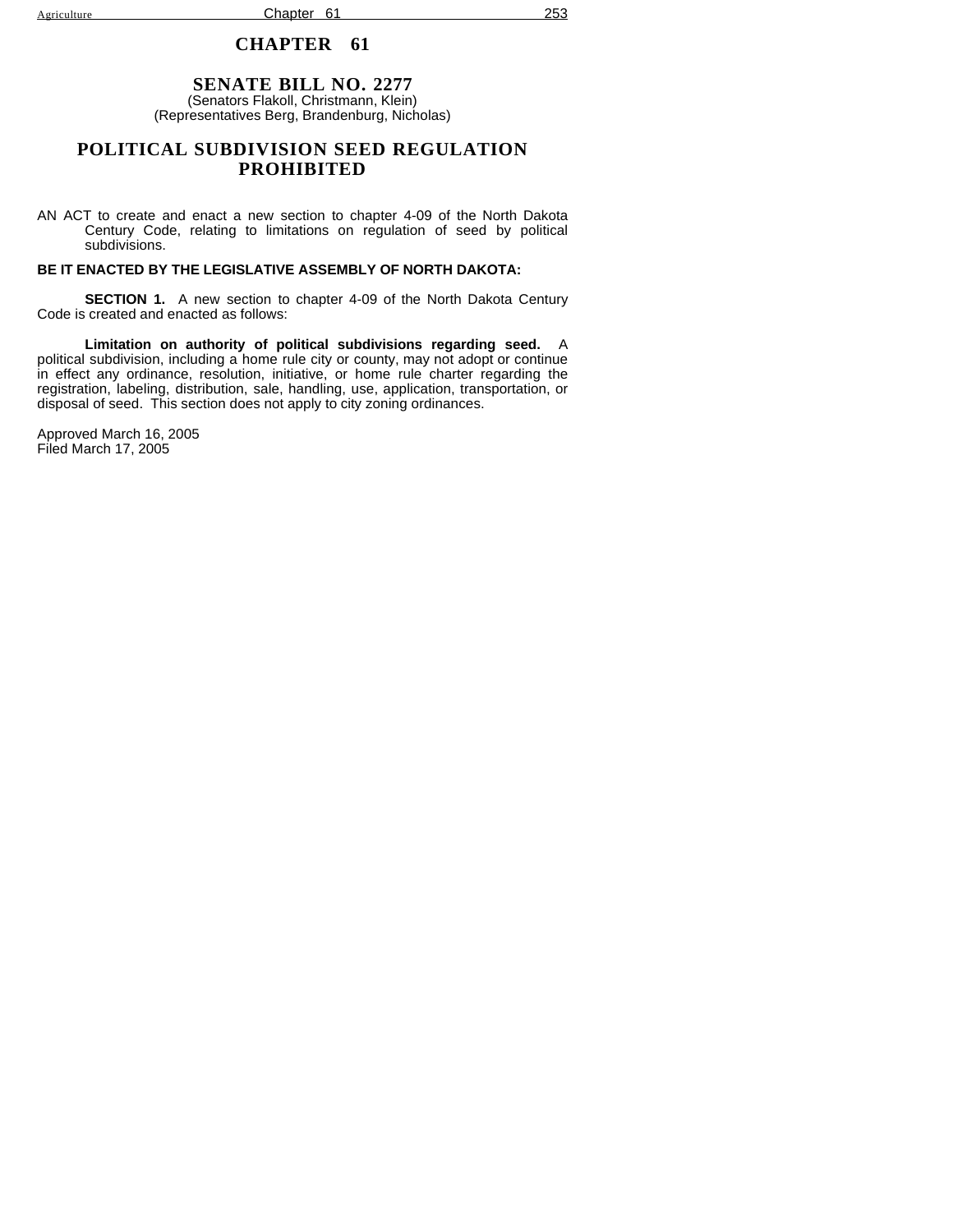# **SENATE BILL NO. 2326**

(Senators Tallackson, Klein) (Representatives Headland, Nicholas, Pollert, Solberg)

## **SEED POTATO CERTIFICATION**

AN ACT to amend and reenact sections 4-10-01 and 4-10-06.3 of the North Dakota Century Code, relating to seed potato certification requirements; and to declare an emergency.

#### **BE IT ENACTED BY THE LEGISLATIVE ASSEMBLY OF NORTH DAKOTA:**

**SECTION 1. AMENDMENT.** Section 4-10-01 of the North Dakota Century Code is amended and reenacted as follows:

**4-10-01. Definitions.** In this chapter, unless the context or subject matter otherwise requires:

- 1. "Agent" or "agents", when used to indicate or refer to the commissioner's agent or agents, means the commissioner's deputies, inspectors, representatives, agents, or other assistants as the case requires.
- 2. "Certified" means the potatoes were randomly inspected and found to meet the rules and regulations of the state seed department.
- 3. "Closed container", or its plural form, means any container which shall be sewed, tied, sealed, glued, nailed, or otherwise closed in a practical or secure manner for handling.
- 4. "Commissioner" means the state seed commissioner.
- 5. "Inspection" means a random sample of potato plants or potato tubers were examined according to the rules and regulations of the state seed department or according to the instructions of the United States department of agriculture, food safety and quality service.
- 6. "Label", and its various grammatical forms, when used as a noun means any tag, label, brand, or device attached to, or written, stamped, printed, or stenciled on, any container and carrying a term or terms setting forth the grade, condition, quality, weight, variety, or class of the potatoes or other produce therein contained, and when used as a verb means the act or the fact of the use of the aforesaid labeling items and methods in connection with potatoes or other produce, and when used as an adjective, its descriptive meaning must be interpreted from its use and meaning as a noun and verb as herein prescribed.
- 7. "Other produce" means natural products of the farm, garden, and orchard, exclusive of grain, true seeds, livestock, and livestock products.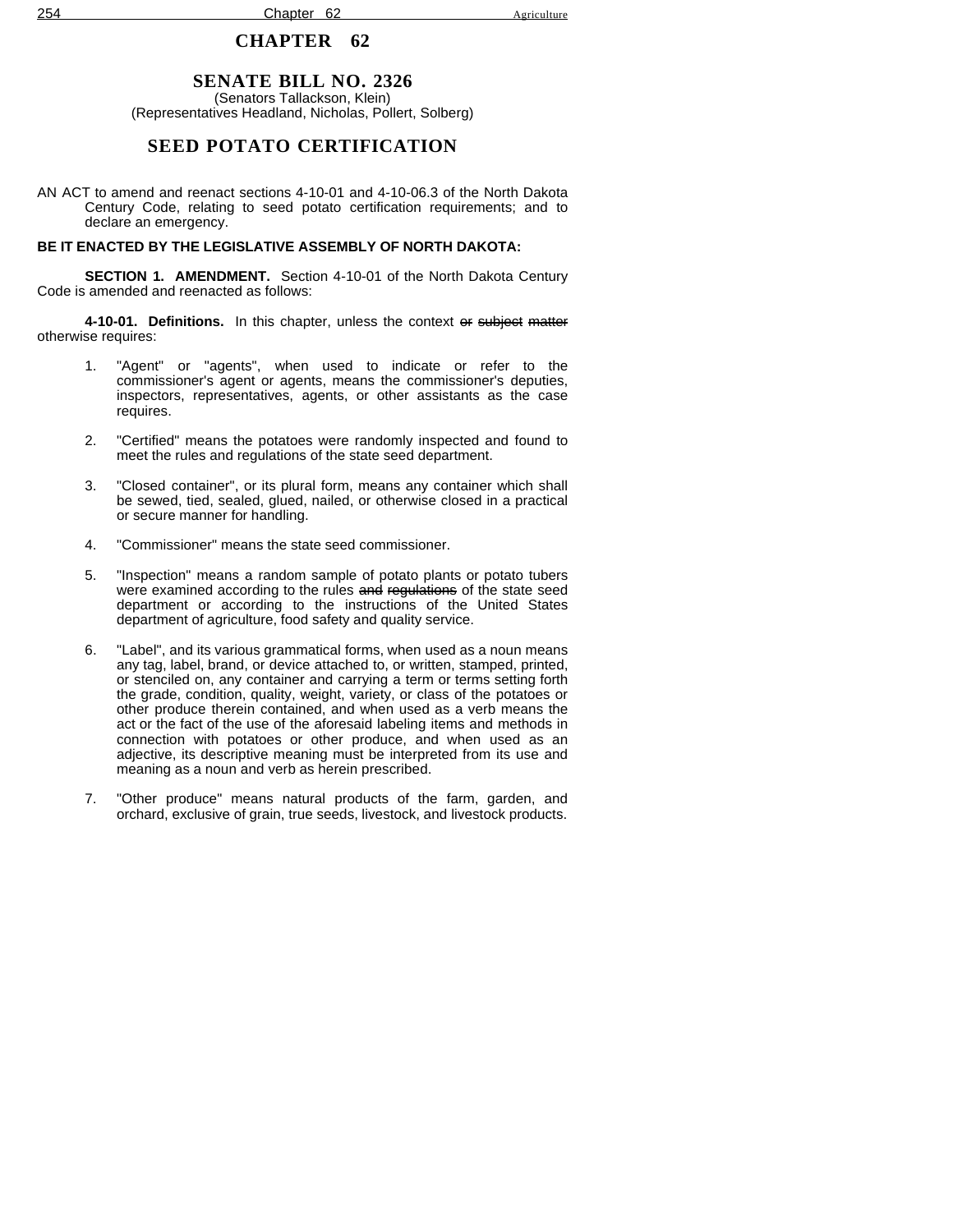| Agriculture |  |
|-------------|--|
|             |  |

- 8. "Person" means both the singular and plural, as the case requires, and includes individuals, copartnerships, companies, societies, associations, firms, corporations, or limited liability companies.
- 9. "Potatoes" means what is commonly called and known as white or Irish potatoes.
- 40. 9. "State seed department" means the seed department of the state of North Dakota.
	- 10. "Variety" means a plant group within a single botanical taxon of the lowest-known rank which, without regard to whether the conditions for plant variety protection are met, can be defined by the expression of the characteristics resulting from a given genotype or combination of genotypes, distinguished from any other plant grouping by the expression of at least one characteristic, and considered as a unit with regard to the suitability of the plant grouping for being propagated unchanged. A variety may be represented by seed, transplants, plants, tubers, tissue culture, plantlets, and other matter.

**SECTION 2. AMENDMENT.** Section 4-10-06.3 of the North Dakota Century Code is amended and reenacted as follows:

**4-10-06.3. Imported seed potatoes - Certification requirement.** All seed potatoes imported into this state for planting purposes by any person from any state, territory, or country must be accompanied by an:

- 1. a. An official grade certificate describing the grade of the potatoes; or a
	- b. A health certificate to certify that the lot of seed potatoes was field inspected by an official certifying agency and is similar to the standards established by this chapter for seed potatoes; and
- 2. Any other document or certificate required for the importation of seed potatoes by the state, province, territory, or country of origin, including test results issued by a laboratory approved by the United States department of agriculture's animal and plant health inspection service.

**SECTION 3. EMERGENCY.** Section 2 of this Act is declared to be an emergency measure.

Approved April 8, 2005 Filed April 12, 2005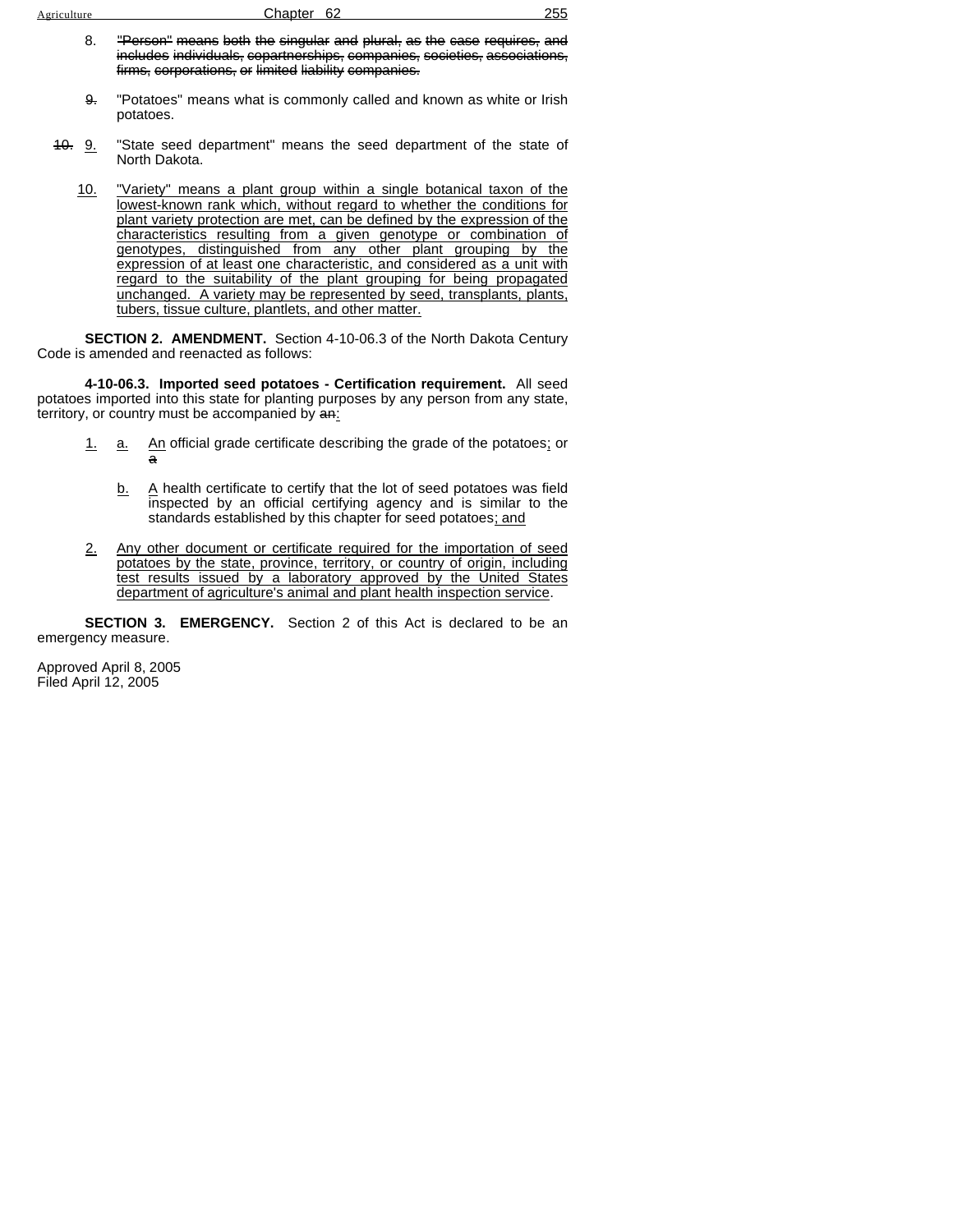### **HOUSE BILL NO. 1247**

(Representatives Aarsvold, D. Johnson, Monson, Pollert) (Senators Freborg, Tallackson)

## **DRY BEAN COUNCIL AND DISTRICTS**

AN ACT to amend and reenact sections 4-10.3-03 and 4-10.3-04 of the North Dakota Century Code, relating to the dry bean council and dry bean districts; and to provide for application.

#### **BE IT ENACTED BY THE LEGISLATIVE ASSEMBLY OF NORTH DAKOTA:**

**SECTION 1. AMENDMENT.** Section 4-10.3-03 of the North Dakota Century Code is amended and reenacted as follows:

#### **4-10.3-03. North Dakota state dry bean council - Membership - Election - Term.**

- 1. The North Dakota dry bean council is composed of one participating grower elected from each of the districts established in section 4-10.3-04. The chairman of the council must be a member of the council elected by a majority vote of the council. The agriculture commissioner is an ex officio member of the council.
- 2. Every elected council member must be a citizen of the state and a bona fide resident of and participating grower in the district the member represents.
- 3. The term of each elected member is three years and begins on April first of the year of election, except that initially one member must be elected for a three-year term; two members must be elected for two-year terms; and two members must be elected for one-year terms as designated by the commissioner.
- 4. If at any time during a member's term the member ceases to possess any of the qualifications provided for in this chapter, the member's office is deemed vacant and the council shall, by majority vote, appoint another qualified participating grower for the remainder of the term of the office vacated.
- 5. The commissioner, or a county agent designated by the commissioner, in cooperation with the cooperative extension service, shall conduct all elections under this section in each district in the manner the commissioner deems fair and reasonable. Elections must be held before April first of each year.
- 6. No elected member of the council is eligible to serve more than two three consecutive three-year terms.

**SECTION 2. AMENDMENT.** Section 4-10.3-04 of the North Dakota Century Code is amended and reenacted as follows: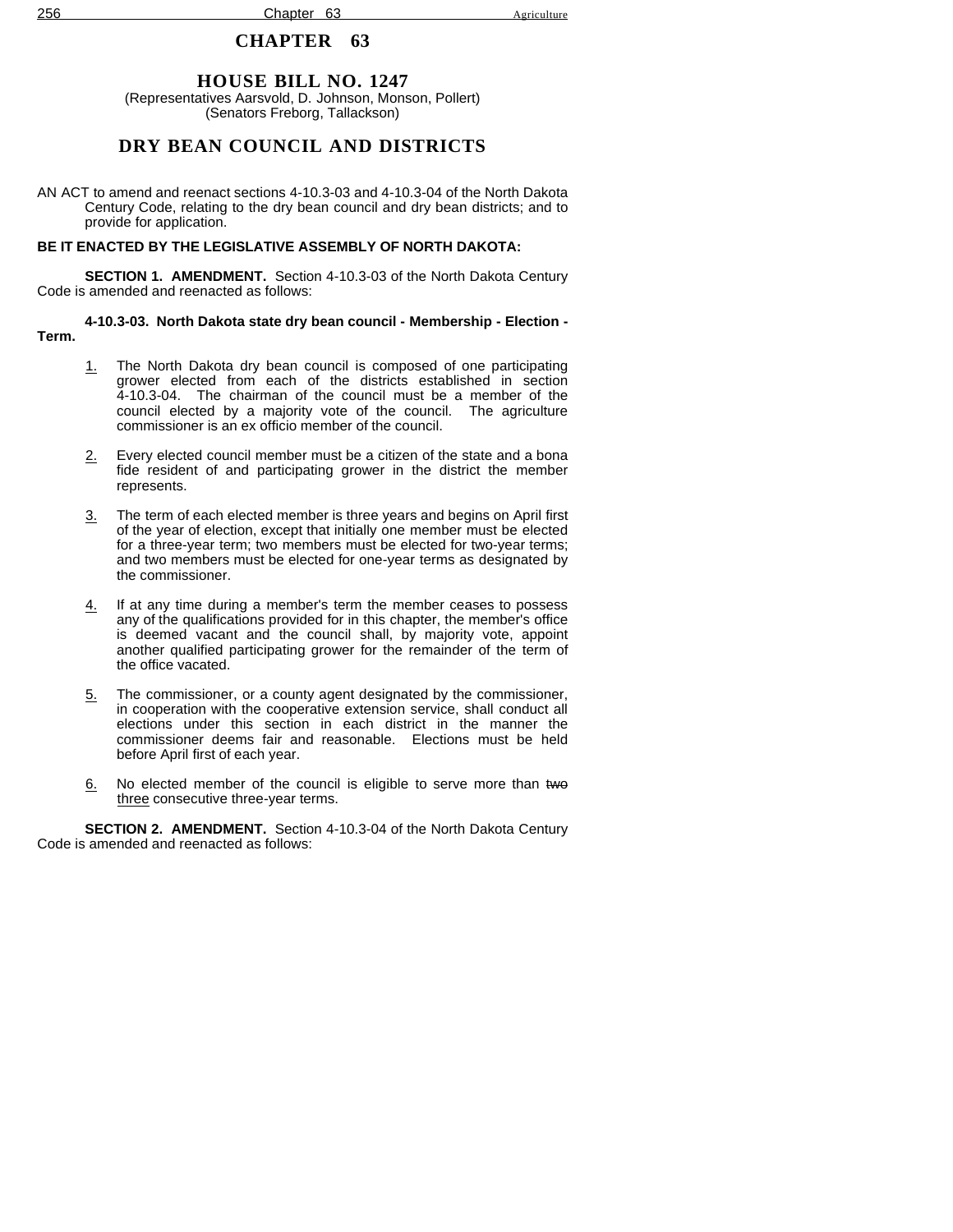**4-10.3-04. Dry bean districts - Establishment.** The following dry bean districts are established for the purpose of dividing the state into districts containing as nearly equal dry bean acreages as practicable:

- 1. District one consists of the counties of Benson, Bottineau, Burke, Cavalier, <del>Divide, McHenry, Mountrail,</del> Pembina, <del>Pierce, Ramsey,</del> Renville, Rolette, and Towner, Walsh, Ward, and Williams Counties.
- 2. District two consists of Grand Forks County Ramsey and Walsh Counties.
- 3. District three consists of the counties of Barnes, Billings, Burleigh, Dunn, Eddy, Foster, Golden Valley, Griggs, Kidder, McKenzie, McLean, **Mercer, Nelson, Oliver, Sheridan, Steele, Stutsman, and Wells Grand** Forks and Nelson Counties.
- 4. District four consists of Griggs, Steele, and Traill County Counties.
- 5. District five consists of the counties of Adams, Bowman, Barnes, Cass, Dickey, Emmons, Grant, Hettinger, Kidder, LaMoure, Logan, McIntosh, Morton, Ransom, Richland, Sargent, Sioux, Slope, and Stark and Stutsman Counties.
- 6. District six consists of Adams, Benson, Billings, Bottineau, Bowman, Burke, Burleigh, Divide, Dunn, Eddy, Emmons, Foster, Golden Valley, Grant, Hettinger, McHenry, McKenzie, McLean, Mercer, Morton, Mountrail, Oliver, Pierce, Renville, Rolette, Sheridan, Sioux, Slope, Stark, Ward, Wells, and Williams Counties.

**SECTION 3. APPLICATION.** The initial term of the member representing district six must be arranged so that not more than two terms expire each year.

Approved March 8, 2005 Filed March 8, 2005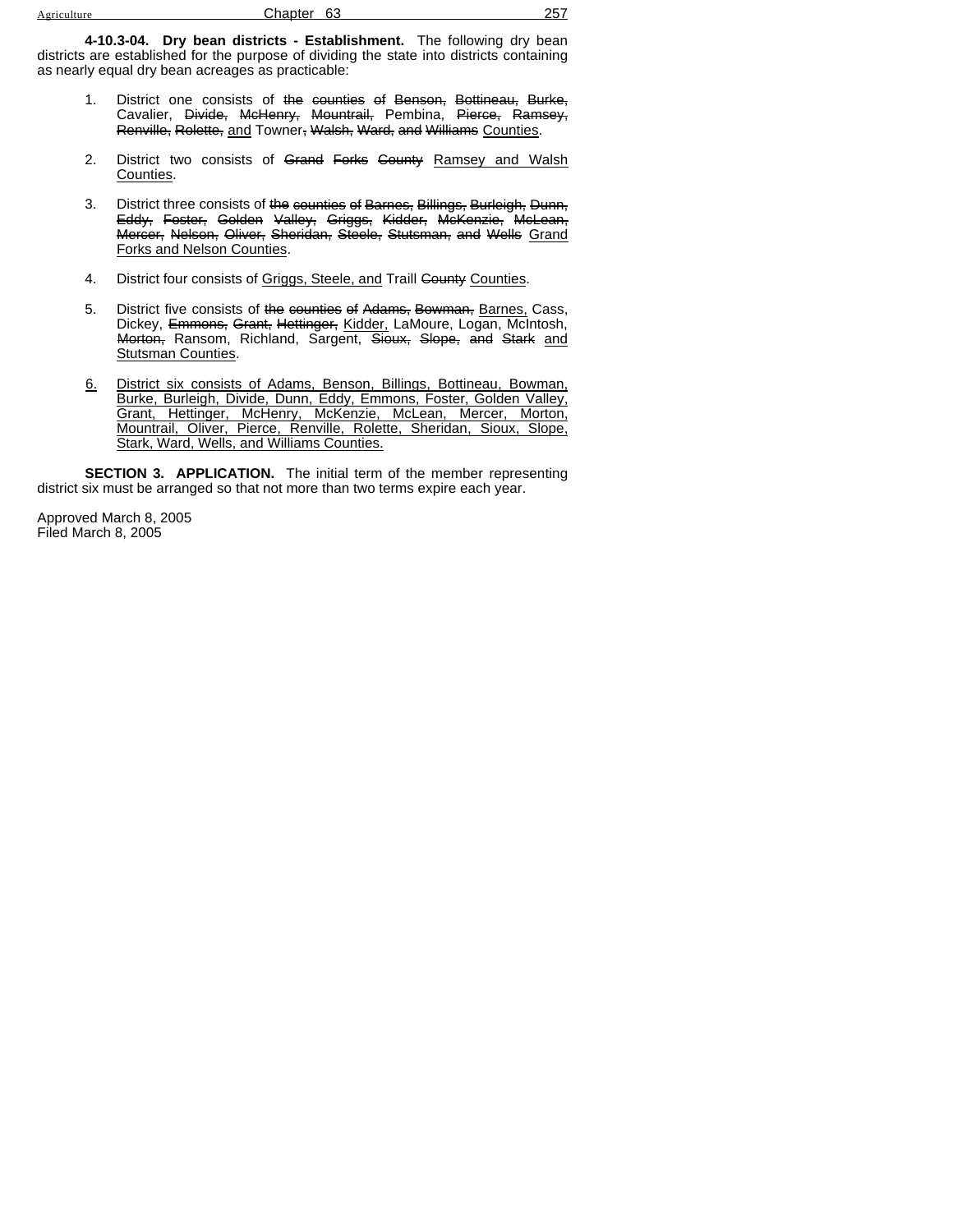# **SENATE BILL NO. 2403**

(Senators O'Connell, Nething, Robinson) (Representatives Nicholas, Solberg)

# **BARLEY DISTRICT BOUNDARIES**

AN ACT to amend and reenact section 4-10.4-04 of the North Dakota Century Code, relating to barley districts.

## **BE IT ENACTED BY THE LEGISLATIVE ASSEMBLY OF NORTH DAKOTA:**

**SECTION 1. AMENDMENT.** Section 4-10.4-04 of the North Dakota Century Code is amended and reenacted as follows:

**4-10.4-04. Barley districts - Establishment.** The following barley districts are established for the purpose of dividing the state into districts containing as nearly equal barley production as practicable:

- 1. State barley council district number one consists of the counties of Benson, Cavalier, Pembina, Walsh, Towner, and Ramsey.
- 2. State barley council district number two consists of the counties of Grand Forks, McLean, Nelson, Traill, Sheridan, Steele, Wells, Eddy, Foster, and Griggs.
- 3. State barley council district number three consists of the counties of Cass, Barnes, Burleigh, Emmons, Kidder, Logan, McIntosh, Richland, Ransom, LaMoure, Dickey, and Sargent, and Stutsman.
- 4. State barley council district number four consists of the counties of Bottineau, Rolette, McHenry, Pierce, Benson, Sheridan, Wells, Burleigh, Kidder, Stutsman, Emmons, Logan, and McIntosh and Renville.
- 5. State barley council district number five consists of the counties of Renville, Burke, Divide, Williams, Mountrail, Ward, McLean, McKenzie, Dunn, Mercer, Oliver, Sioux, Grant, Morton, Stark, Billings, Golden Valley, Slope, Hettinger, Adams, and Bowman.

Approved March 16, 2005 Filed March 17, 2005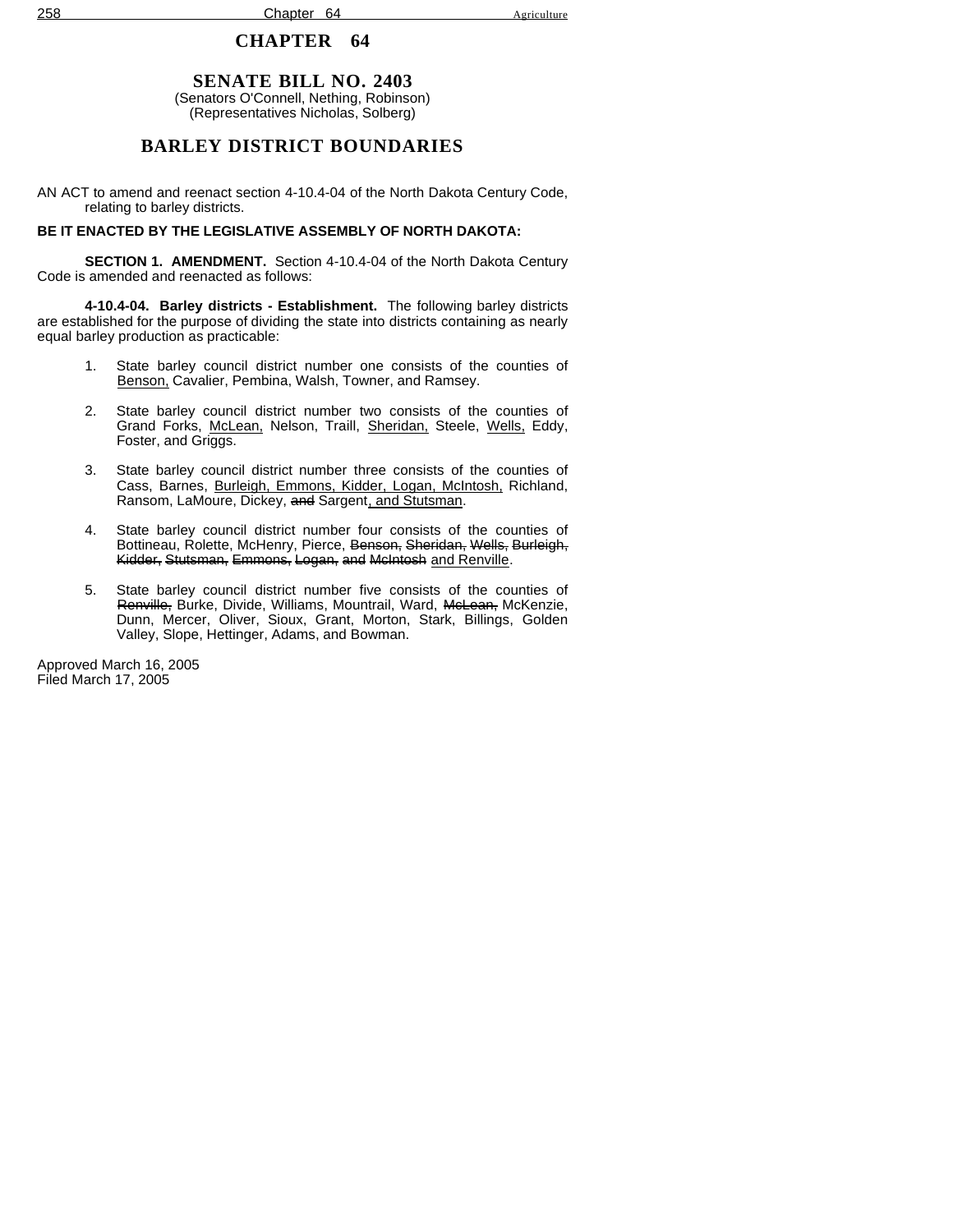# **SENATE BILL NO. 2236**

(Senators Christmann, Bowman, Taylor) (Representatives Haas, Pollert, Schmidt)

## **CORN ASSESSMENTS**

AN ACT to amend and reenact subsection 4 of section 4-10.6-01 and section 4-10.6-09 of the North Dakota Century Code, relating to collection of assessments on corn.

#### **BE IT ENACTED BY THE LEGISLATIVE ASSEMBLY OF NORTH DAKOTA:**

**SECTION 1. AMENDMENT.** Subsection 4 of section 4-10.6-01 of the North Dakota Century Code is amended and reenacted as follows:

4. "Designated handler" means any person accepting for shipment, or otherwise acquiring an interest in or to grain warehouse, licensed grain buyer, processing plant, or ethanol plant which purchases corn from a grower. The term includes and any person having a claim against the producer grower, when the actual or constructive possession of the corn is taken as security, part payment, or in satisfaction of a mortgage, pledge, lien, or claim.

**SECTION 2. AMENDMENT.** Section 4-10.6-09 of the North Dakota Century Code is amended and reenacted as follows:

**4-10.6-09. Collection of assessment.** Every designated handler shall collect the assessment from the seller by deducting the assessment from the purchase price of all corn subject to the assessment and purchased by the designated handler. If a grower sells corn to a person who is not a designated handler, the grower shall forward the assessment to the council at the time and in the manner prescribed by the council.

Approved March 31, 2005 Filed March 31, 2005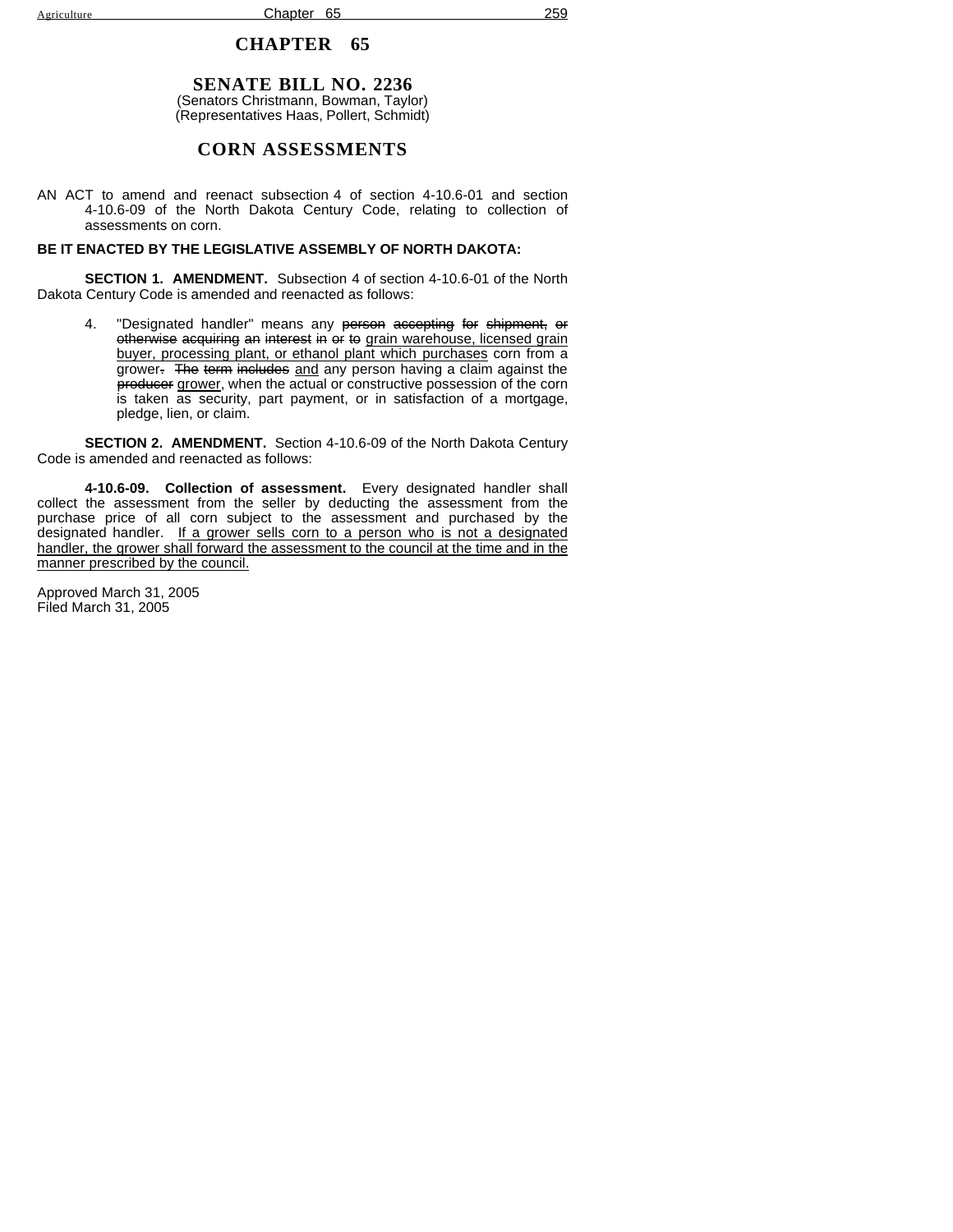# **HOUSE BILL NO. 1519**

(Representatives Nicholas, Aarsvold, Iverson, Svedjan) (Senators Flakoll, Grindberg)

# **AGRICULTURAL PRODUCTS UTILIZATION COMMISSION GRANTS**

AN ACT to amend and reenact sections 4-14.1-02 and 4-14.1-03.1 of the North Dakota Century Code, relating to agricultural products utilization commission grants.

### **BE IT ENACTED BY THE LEGISLATIVE ASSEMBLY OF NORTH DAKOTA:**

**SECTION 1. AMENDMENT.** Section 4-14.1-02 of the North Dakota Century Code is amended and reenacted as follows:

**4-14.1-02. Agricultural fuel tax fund - Purposes.** There is hereby created in the state treasury, a fund, to be known as the agricultural fuel tax fund, which must be used to fund programs for the enhancement of agricultural research, development, processing, technology, and marketing. The fund must be used to defray the expenses of the North Dakota agricultural products utilization commission necessary to implement the purposes of this chapter.

<sup>42</sup> **SECTION 2. AMENDMENT.** Section 4-14.1-03.1 of the North Dakota Century Code is amended and reenacted as follows:

**4-14.1-03.1. Agricultural products utilization commission - Authority.** The North Dakota agricultural products utilization commission may apply for, accept, and expend any appropriation, grant, gift, or service made available from public or private sources consistent with the purpose of this chapter. The commission may administer grant programs consistent with the purpose of this chapter including a basic and applied research grant program, a utilization and marketing grant program,  $\overline{a}$  cooperative marketing grant program,  $\overline{a}$  farm diversification grant program, an agricultural prototype development grant program, an agricultural technologies grant program, and a North American marketing grant program. The commission may require, by contract, repayment of a grant, in whole or in part, if the grant recipient does not fulfill the conditions under which the grant was awarded.

Approved March 9, 2005 Filed March 9, 2005

<sup>42</sup> Section 4-14.1-03.1 was also amended by section 2 of Senate Bill No. 2147, chapter 57.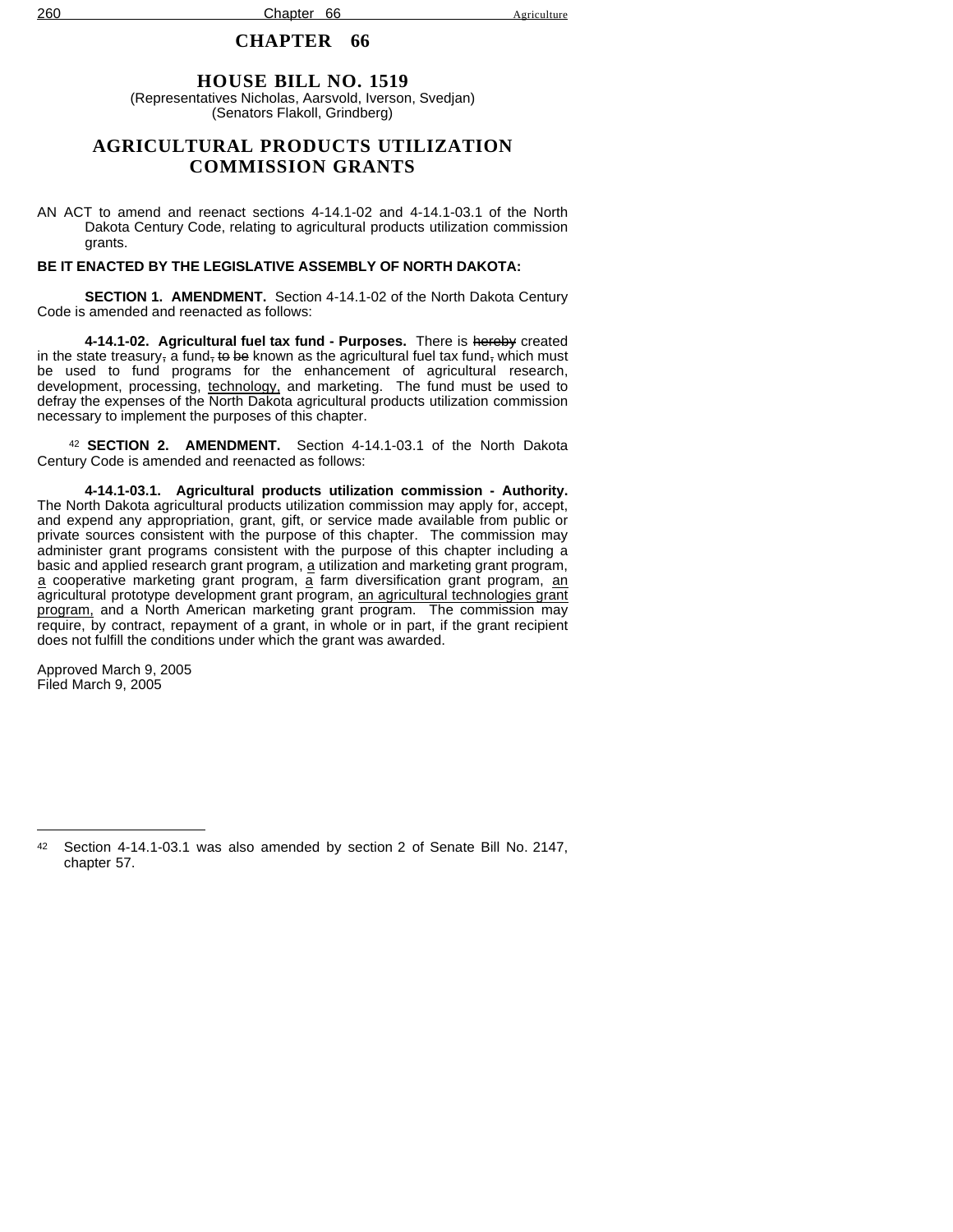# **SENATE BILL NO. 2270**

(Senators Trenbeath, Espegard, Nething) (Representatives Kingsbury, Nelson)

# **ETHANOL PLANT PRODUCTION INCENTIVES**

AN ACT to create and enact sections 4-14.1-07.1 and 4-14.1-07.2 of the North Dakota Century Code, relating to ethanol plant production incentives; to amend and reenact sections 4-14.1-08 and 4-14.1-10 of the North Dakota Century Code, relating to the ethanol production incentive fund; and to provide a continuing appropriation.

#### **BE IT ENACTED BY THE LEGISLATIVE ASSEMBLY OF NORTH DAKOTA:**

**SECTION 1.** Section 4-14.1-07.1 of the North Dakota Century Code is created and enacted as follows:

#### **4-14.1-07.1. Ethanol plant production incentives - Report to budget section.**

- 1. a. An ethanol plant that was in operation before July 1, 1995, and which has a production capacity of fewer than fifteen million gallons [56781000 liters] of ethanol may receive up to nine hundred thousand dollars in production incentives from the state during the 2005-07 biennium and may receive no production incentives under this section after the 2005-07 biennium.
	- b. An ethanol plant that was in operation before July 1, 1995, and which produced fifteen million gallons [56781000 liters] or more in the previous fiscal year is eligible to receive up to four hundred fifty thousand dollars in production incentives from the state during the 2005-07 biennium and may receive no production incentives under this section after the 2005-07 biennium.
- 2. The agricultural products utilization commission shall determine the amount of production incentives to which a plant is entitled under this section by multiplying the number of gallons of ethanol produced by the plant and marketed to a distributor or wholesaler by forty cents. The commission shall forward the production incentives to the plant upon receipt of an affidavit by the plant indicating that the ethanol is to be sold at retail to consumers. The affidavit must be accompanied by an affidavit from a wholesaler or retailer indicating that the ethanol is to be sold at retail to consumers.
- 3. Within ninety days after the conclusion of the plant's fiscal year, the plant shall submit to the budget section of the legislative council a statement by a certified public accountant indicating whether the plant produced a profit from its operation in the preceding fiscal year, after deducting the payments received under this section.

**SECTION 2.** Section 4-14.1-07.2 of the North Dakota Century Code is created and enacted as follows: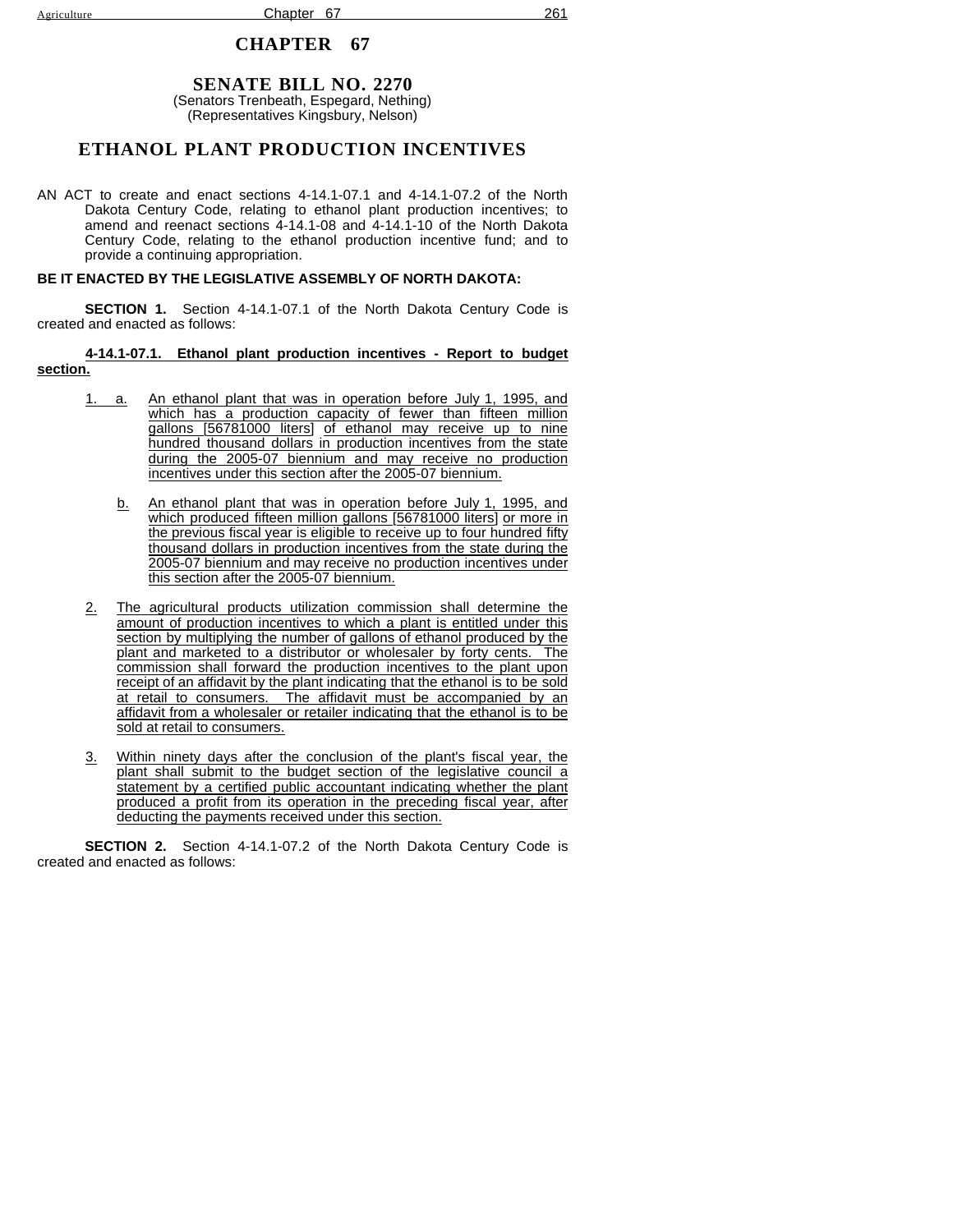| 262 | $\mathsf{C}^-$<br>Chapter<br>$\Omega$ | Agriculture |
|-----|---------------------------------------|-------------|
|     |                                       |             |

**4-14.1-07.2. Ethanol production incentives - Payments for increased production.** If an ethanol plant that was in operation in this state before July 1, 1995, increases its production by the lesser of ten million gallons [37854000 liters] or fifty percent of its production capacity during any twelve-month period beginning on or after the effective date of this Act, that plant is eligible to receive ethanol production incentive payments under section 4-14.1-08 on its increased production.

<sup>43</sup> **SECTION 3. AMENDMENT.** Section 4-14.1-08 of the North Dakota Century Code is amended and reenacted as follows:

**4-14.1-08. Ethanol production incentive - Calculation - Payment.** The agricultural products utilization commission shall provide quarterly to each eligible facility a production incentive based on the average North Dakota price per bushel of corn received by farmers during the quarter, as established by the North Dakota agricultural statistics service and the average North Dakota rack price per gallon [3.79 liters] of ethanol during the quarter, as compiled by the American coalition for ethanol AXXIS petroleum. The amount payable as a production incentive must be calculated by including the sum arrived at under subsection 1 with the sum arrived at under subsection 2.

- 1. a. If the average quarterly price per bushel of corn is above one dollar and eighty cents, for each one cent by which the quarterly price is above one dollar and eighty cents, the agricultural products utilization commission shall add to the amount payable under this section one-tenth of one cent times the number of gallons of ethanol produced by the eligible facility during the quarter.
	- b. If the average quarterly price per bushel of corn is one dollar and eighty cents, the agricultural products utilization commission shall add zero to any amount payable under this section.
	- c. If the average quarterly price per bushel of corn is below one dollar and eighty cents, for each one cent by which the quarterly price is below one dollar and eighty cents, the agricultural products utilization commission shall subtract from the amount payable under this section one-tenth of one cent times the number of gallons of ethanol produced by the eligible facility during the quarter.
- 2. a. If the average quarterly rack price per gallon of ethanol is above one dollar and thirty cents, for each one cent by which the average quarterly rack price is above one dollar and thirty cents, the agricultural products utilization commission shall subtract from the amount payable under this section, two-tenths of one cent times the number of gallons of ethanol produced by the eligible facility during the quarter.
	- b. If the average quarterly rack price per gallon of ethanol is one dollar and thirty cents, the agricultural products utilization

<sup>43</sup> Section 4-14.1-08 was also amended by section 30 of Senate Bill No. 2018, chapter 46.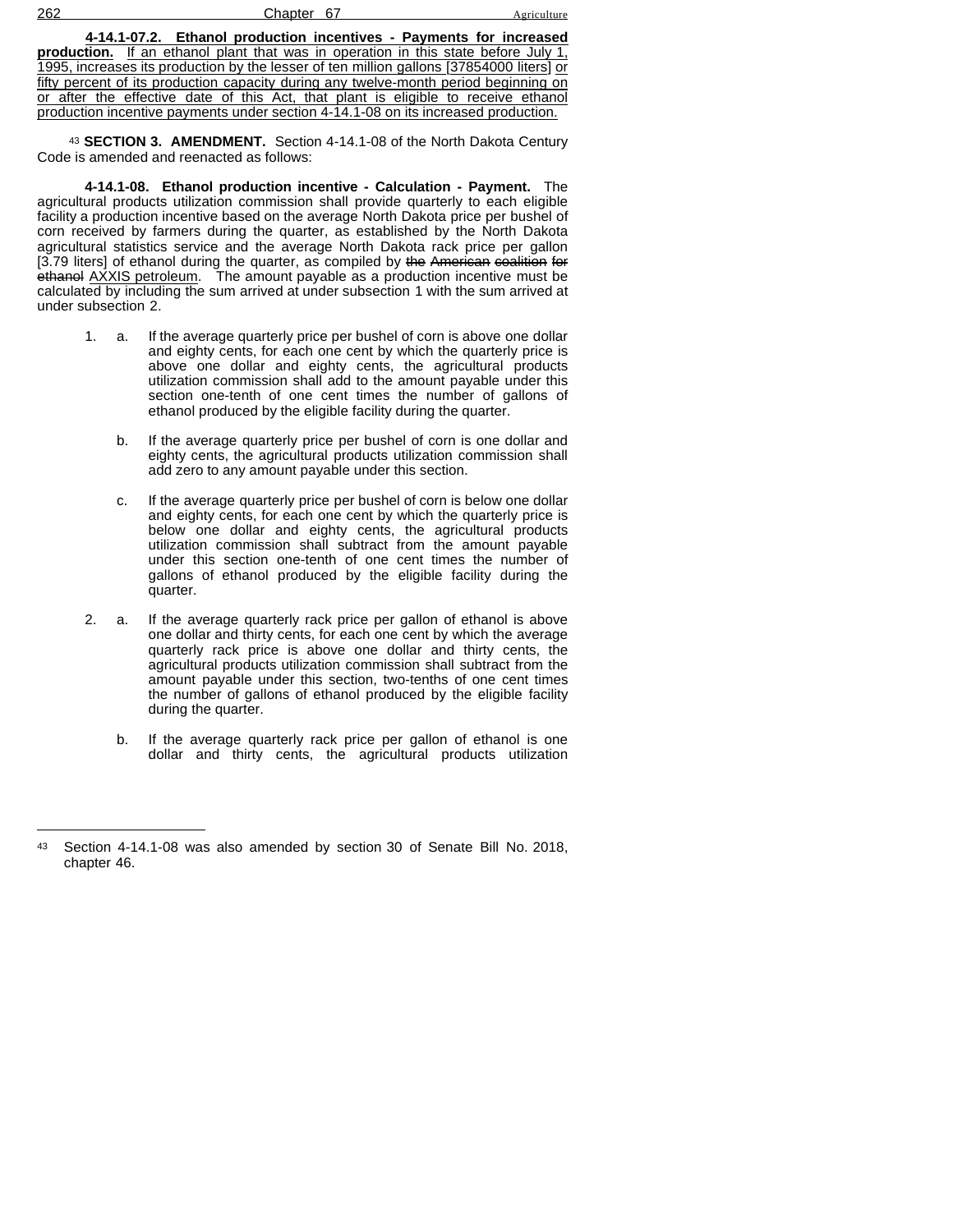commission shall subtract zero from any amount payable under this section.

c. If the average quarterly rack price per gallon of ethanol is below one dollar and thirty cents, for each one cent by which the average quarterly rack price is below one dollar and thirty cents, the agricultural products utilization commission shall add to the amount payable under this section two-tenths of one cent times the number of gallons of ethanol produced by the eligible facility during the quarter.

<sup>44</sup> **SECTION 4. AMENDMENT.** Section 4-14.1-10 of the North Dakota Century Code is amended and reenacted as follows:

**4-14.1-10. Ethanol production incentive fund - Continuing appropriation.** There is created in the state treasury a special fund known as the ethanol production incentive fund. The fund consists of transfers made in accordance with section 39-04-39 and deposits made in accordance with section 57-43.1-03.1. All moneys in the fund are appropriated on a continuing basis to the agricultural products utilization commission for use in paying ethanol production incentives under sections 4-14.1-07 4-14.1-07.1, 4-14.1-07.2, 4-14.1-08, and 4-14.1-09.

Approved April 22, 2005 Filed April 25, 2005

<sup>44</sup> Section 4-14.1-10 was also amended by section 32 of Senate Bill No. 2018, chapter 46.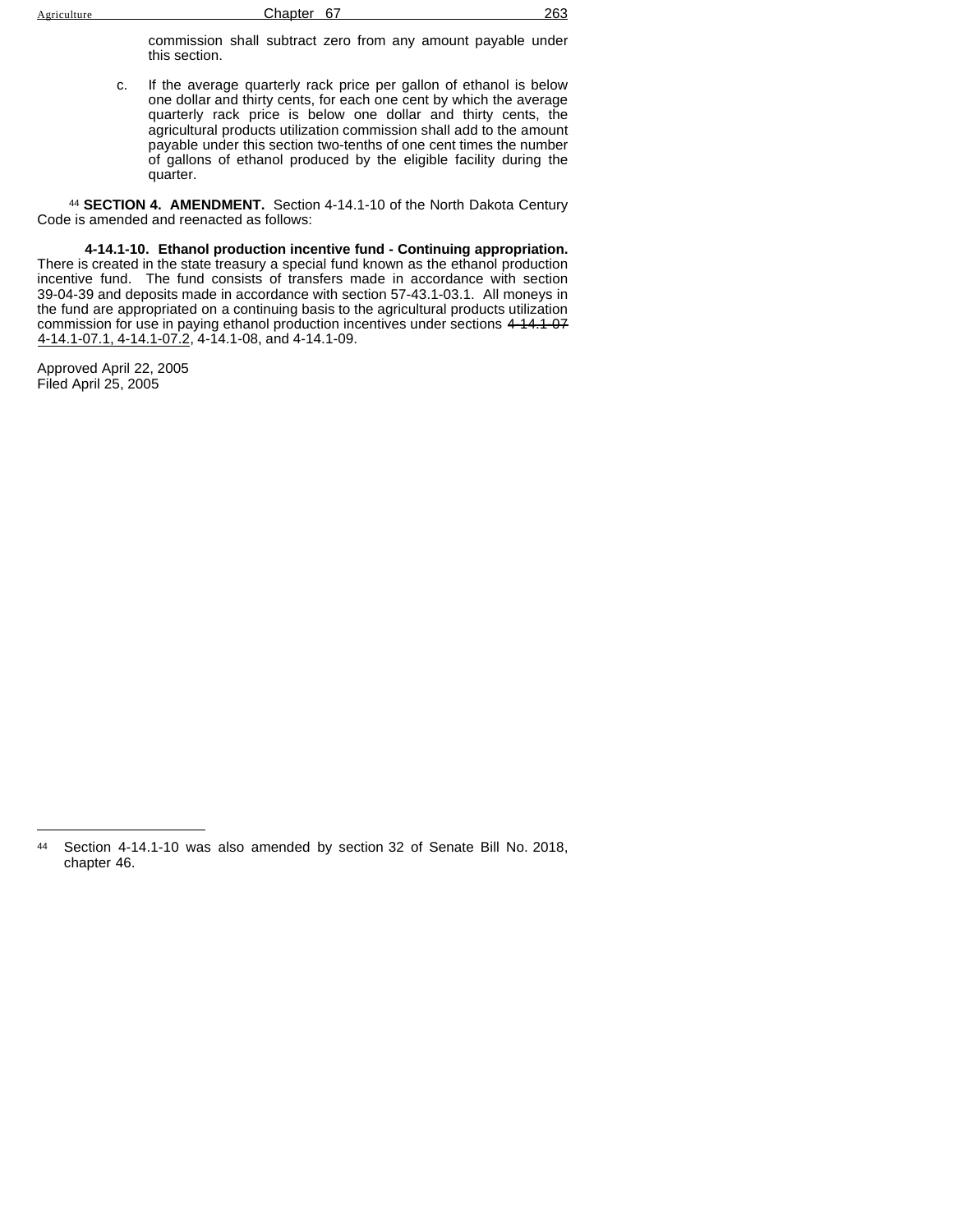264 Chapter 68 Agriculture

# **CHAPTER 68**

# **SENATE BILL NO. 2156**

(Senators Klein, Erbele, Taylor) (Representatives Brandenburg, Mueller, Pollert)

# **AGRICULTURAL PROMOTION GROUP COLLOCATION**

AN ACT to repeal section 4-24-07 of the North Dakota Century Code, relating to the collocation of agricultural promotion groups.

# **BE IT ENACTED BY THE LEGISLATIVE ASSEMBLY OF NORTH DAKOTA:**

**SECTION 1. REPEAL.** Section 4-24-07 of the North Dakota Century Code is repealed.

Approved March 9, 2005 Filed March 9, 2005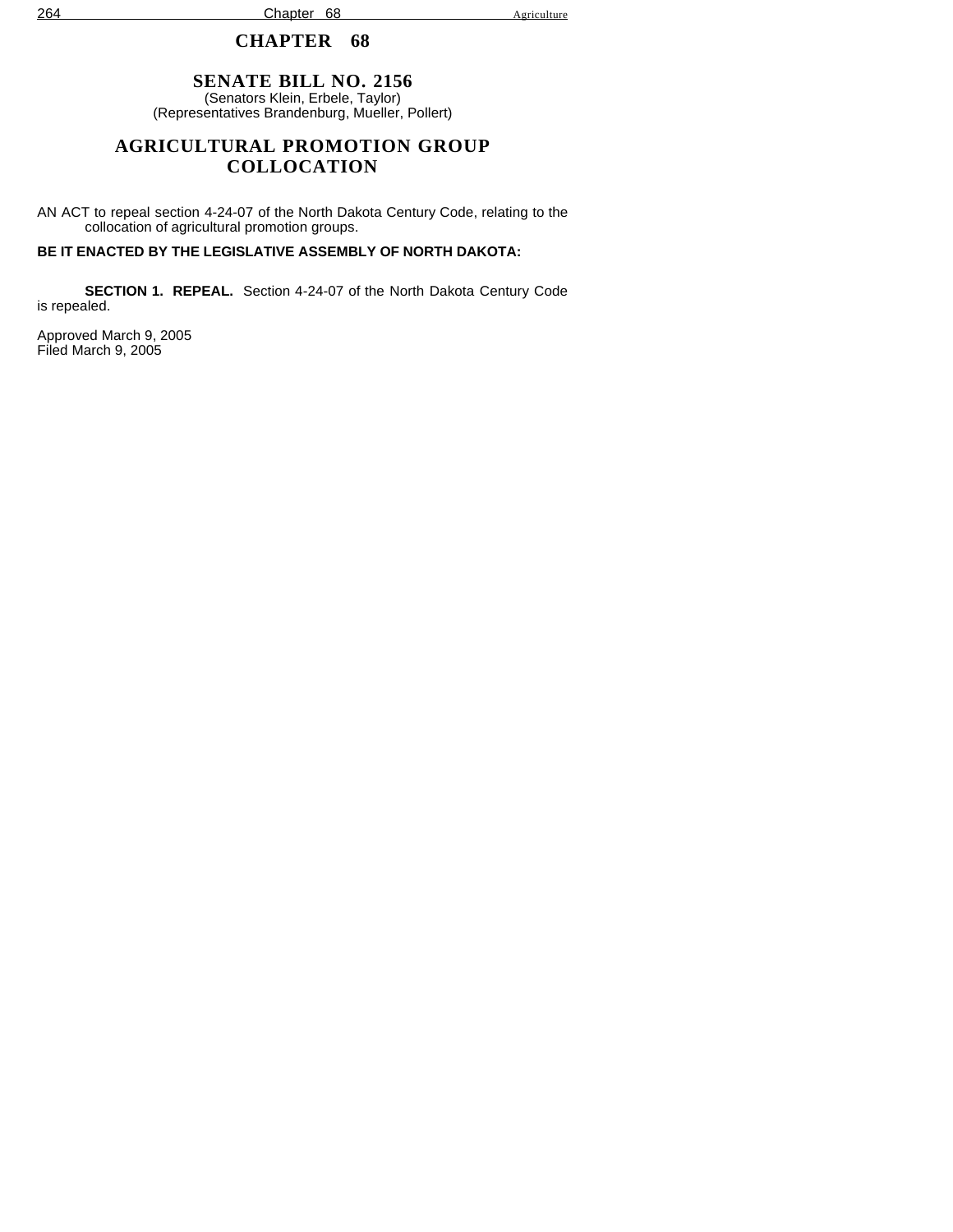### **HOUSE BILL NO. 1272**

(Representatives Headland, Brandenburg, Mueller, Nicholas) (Senators Erbele, Klein)

### **WHEAT COMMISSION MEMBERSHIP**

AN ACT to amend and reenact section 4-28-03 of the North Dakota Century Code, relating to membership of the wheat commission; and to provide for a legislative council study.

#### **BE IT ENACTED BY THE LEGISLATIVE ASSEMBLY OF NORTH DAKOTA:**

**SECTION 1. AMENDMENT.** Section 4-28-03 of the North Dakota Century Code is amended and reenacted as follows:

#### **4-28-03. Wheat commission - Members.** There is hereby created the

- 1. The North Dakota state wheat commission which consists of seven members. One member must be appointed or elected from each of the districts of the state established by the provisions of this chapter and one member must be appointed or elected from the state at large. Each member, except the member from the state at large, must be a bona fide resident of and a qualified elector in the district the member represents, and must have farming operations in such the district, and must have been actually engaged in the production of wheat and have derived a substantial portion of the member's income therefrom for at least five years next preceding the member's appointment or election. The member from the state at large must have similar qualifications except as limited by district lines. An individual is not eligible to be a member of the wheat commission if that individual requested a refund under section 4-28-07 during the twelve-month period before the date on which the term sought by the individual would commence. This which the term sought by the individual would commence. ineligibility does not apply to an individual who requested a refund because of an overpayment, as provided in subdivision c of subsection 2 of section 4-28-07. Each member of the wheat commission must be actively engaged in the production of wheat. A member of the wheat commission who elects not to plant wheat for one growing cycle may continue to serve on the commission if the member continues to be actively involved in farming. If a member elects not to plant wheat for more than one growing cycle, the member is deemed to have resigned and the commission shall declare the member's office vacant. A member of the wheat commission is not eligible to receive a refund under section 4-28-07; however, a member may request a refund because of an overpayment, as provided in subdivision c of subsection 2 of section 4-28-07. The commission may declare a member's position vacant if the member fails to attend two consecutive commission meetings.
- 2. Not more than sixty days prior to expiration of the term of the member from the state at large, a nominating committee consisting of the agriculture commissioner, the president of the North Dakota crop improvement association, the director of the North Dakota agricultural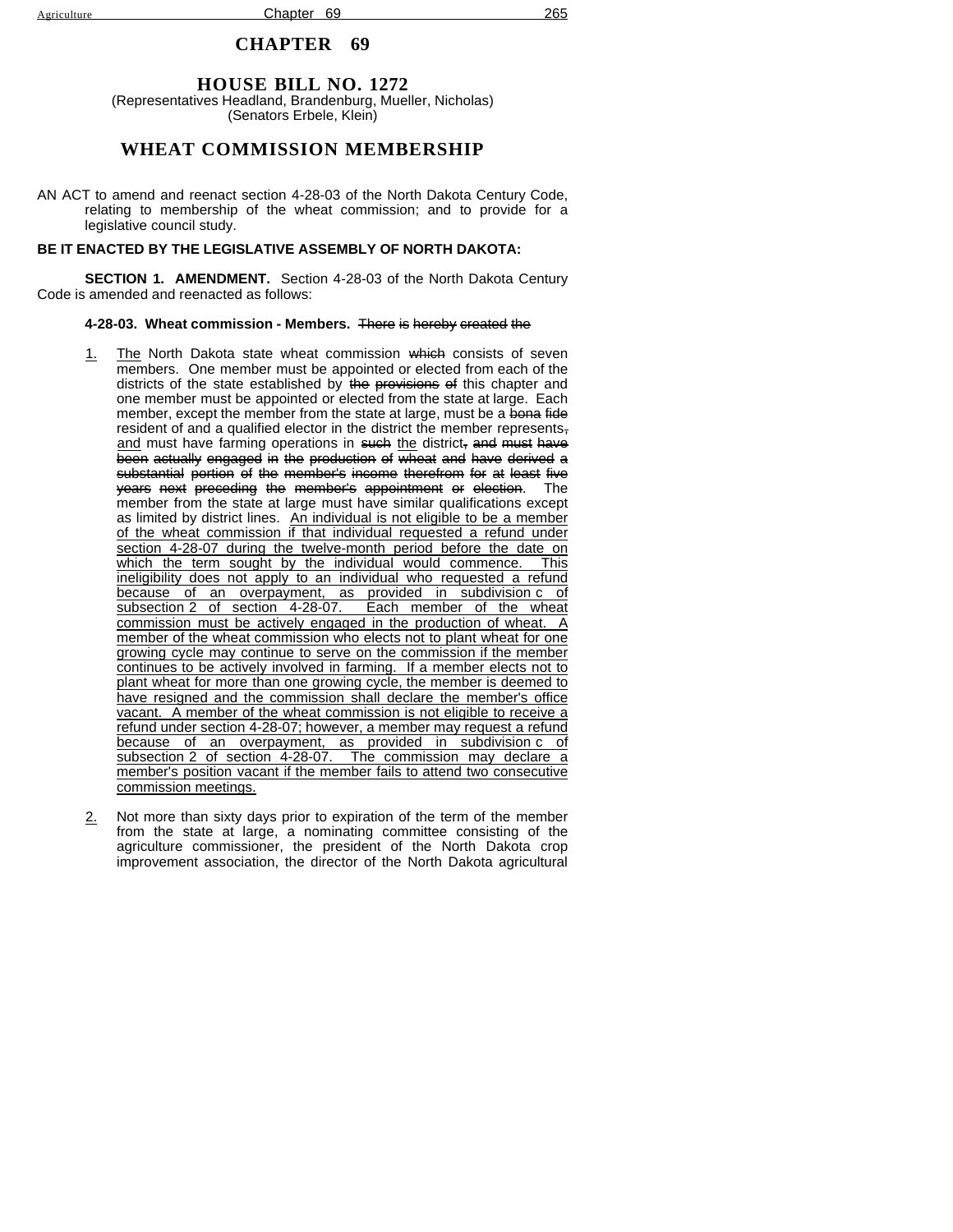experiment station, the director of the North Dakota state university extension service, the president of the North Dakota farm bureau, the president of the North Dakota farmers union, the president of the North Dakota grain dealers association, the president of the North Dakota grain growers association, and an individual who is a resident of this state and a member of the United States durum growers association, or their duly authorized representatives, shall submit to the governor a list of three names and within sixty days after expiration of the term the governor shall appoint, from the nominees so named, the member at large to the commission.

- 3. Each member of the commission shall hold office for a term of four years and until the member's successor has been selected and has qualified except that the commissioners elected and serving from the first and fourth districts shall hold office for terms ending on June 30, 1984; the commissioners elected and serving from the second and fifth districts shall hold office for terms ending on June 30, 1985; and the commissioners elected and serving from the third and sixth districts shall hold office for terms ending on June 30, 1982; and the commissioner appointed and serving as the state at large member shall hold office for a term ending on June 30, 1983. No producer is entitled to serve more than three terms.
- 4. At least sixty days prior to the expiration of the term of office of a commissioner representing any district, a meeting of producers must be held in each county in the district for the purpose of electing a county representative. The county agent shall call such meeting by publishing notice in the official newspaper of the county for two successive weeks, the last publication to be not less than five nor more than ten days prior to the meeting. The meeting must be held at a central location within the county and must be called to order by the county agent. The county agent, in cooperation with the cooperative extension service, shall conduct all elections under this section in each county in the manner the county agent deems fair and reasonable, except that a producer may vote only in the producer's county of residence. Votes must be vote only in the producer's county of residence. canvassed by the county agent and certified by the county agent with the name and post-office address of the elected county representative to the director of the North Dakota state university extension service who shall thereupon, as expeditiously as possible, call a meeting of the county representatives of the district. Notice of such meeting must be sent to each county representative by registered or certified mail not less than five days prior to the meeting which must be held at a central location within the district. At such district meeting, the county representatives shall elect one of their number as the district member of the commission. The ballots at such meeting must be canvassed by the North Dakota state university extension service and the result of election certified to the governor by the director. To be eligible to hold the position of county representative, an individual must be actively engaged in the production of wheat. A county representative who elects not to plant wheat for one growing cycle may continue to serve as a county representative if the individual continues to be actively involved in farming. If a county representative elects not to plant wheat for more than one growing cycle, the member is deemed to have resigned and the commission shall declare the member's position vacant. Additional meetings of county representatives may be called by the state wheat commission for the purpose of promoting its programs. All expenses of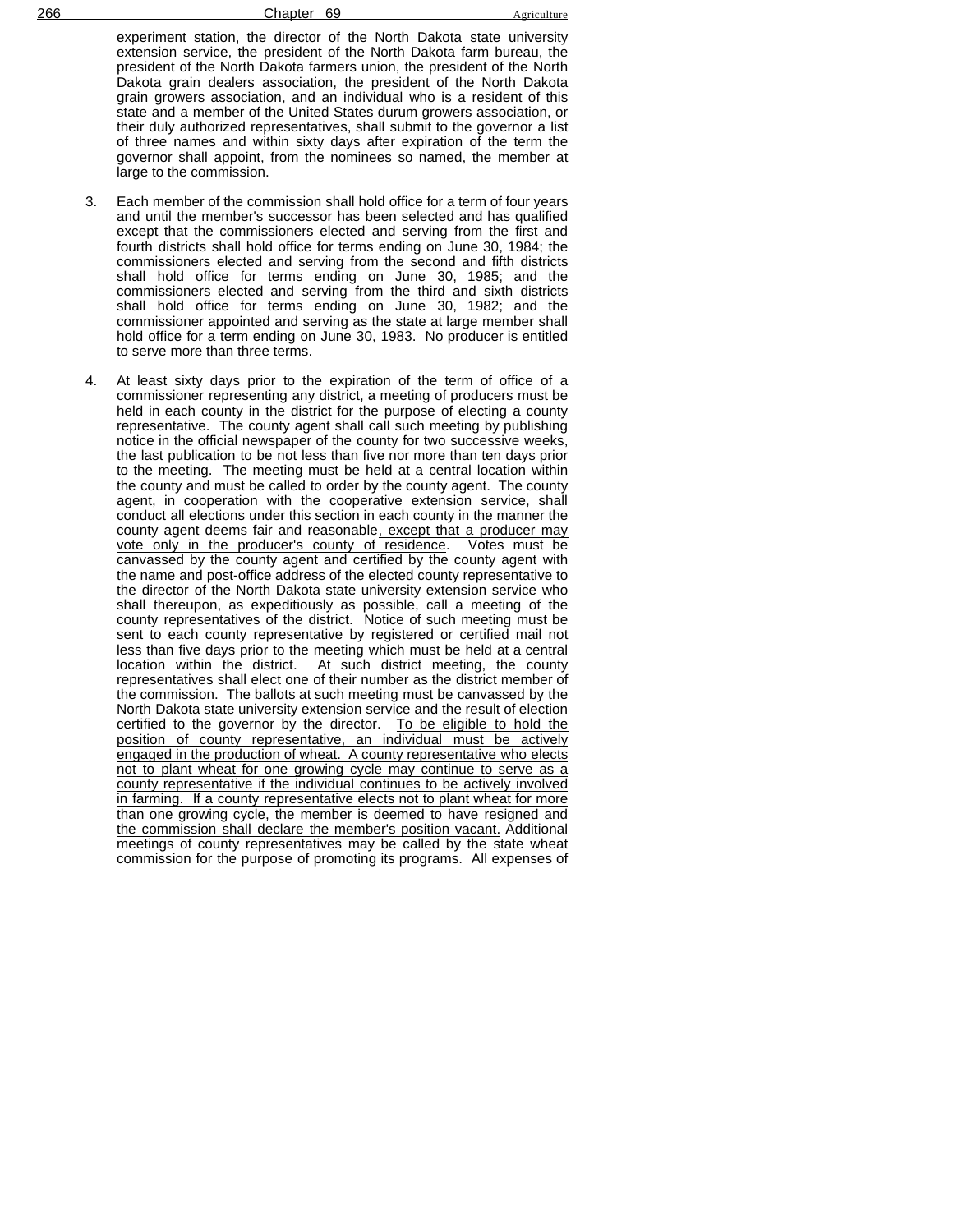all such meetings and elections must be paid from commission funds. County representatives must be reimbursed for expenses necessarily incurred in attending meetings and performing other official duties on the same basis as other state officers.

5. Any vacancy occurring on the commission other than by expiration of term of office must be filled by the county representatives who shall elect one of their number as the district member of the commission for the remainder of the unexpired term. If the vacancy is from the state at large, appointment must be made from three nominations submitted by the nominating committee as in the case of the original appointment.

**SECTION 2. LEGISLATIVE COUNCIL STUDY.** The legislative council shall consider studying, during the 2005-06 interim, the feasibility and desirability of revising the process for appointing or electing individuals to the North Dakota wheat commission. The legislative council shall report its findings and recommendations, together with any legislation required to implement the recommendations, to the sixtieth legislative assembly.

Approved April 11, 2005 Filed April 12, 2005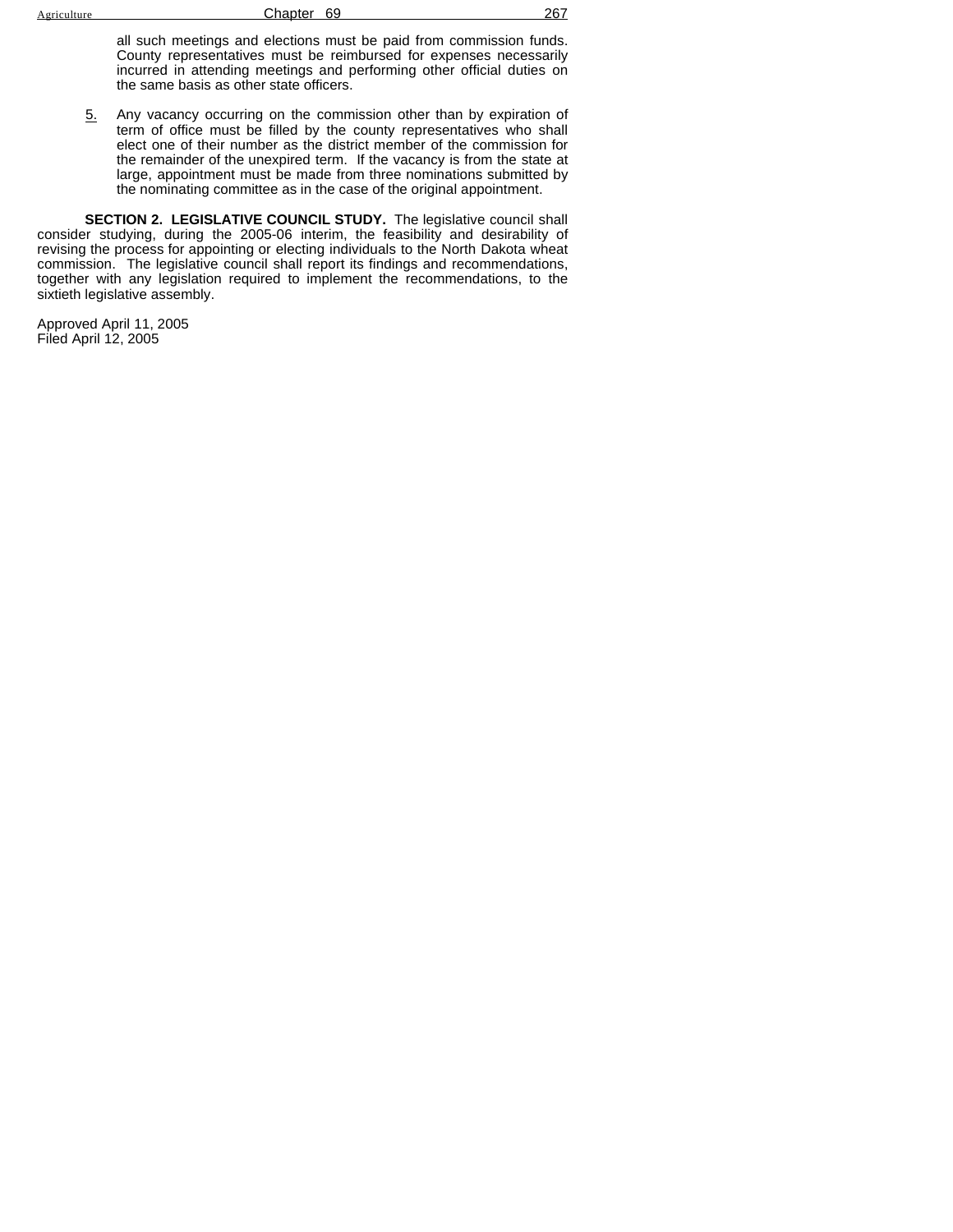### **HOUSE BILL NO. 1518**

(Representatives Nicholas, Boucher, Brandenburg, Mueller, Uglem) (Senator Warner)

## **WHEAT COMMISSION AND LEVY**

AN ACT to create and enact a new section to chapter 4-28 of the North Dakota Century Code, relating to the wheat tax levy; to amend and reenact sections 4-28-06 and 4-28-07 of the North Dakota Century Code, relating to the North Dakota wheat commission; to repeal section 4-28-07 of the North Dakota Century Code, relating to the wheat tax levy; and to provide an effective date.

#### **BE IT ENACTED BY THE LEGISLATIVE ASSEMBLY OF NORTH DAKOTA:**

**SECTION 1. AMENDMENT.** Section 4-28-06 of the North Dakota Century Code is amended and reenacted as follows:

**4-28-06. Wheat commission - Duties and powers.** In the administration of this chapter, the commission has the following powers, authority, and duties:

- 1. To foster and promote programs aimed at increasing the sale, utilization, and development of wheat, both at home and abroad.
- 2. To publish and disseminate reliable information on the value of wheat and wheat products for any purpose for which they are valuable and useful to both processor and consumer.
- 3. To search for and promote new uses of wheat and wheat products.
- 4. To contract and cooperate with any person, firm, corporation, limited liability company, or association, or with any local, state, or federal department or agency for executing or carrying on a program or programs of research, education, and publicity.
- 5. To lease, purchase, own, equip, maintain, and operate a commission office.
- 6. To appoint, employ, bond, discharge, fix the compensation and prescribe the duties of such administrative, clerical, technical and other personnel, employees, and agents as it may deem necessary to conduct the business and affairs of the commission.
- 7. To accept donations of funds, property, and services or other assistance, financial or otherwise, from federal, state, and other public or private sources for the purpose of aiding and promoting the work and objectives of the commission, depositing all funds so received in the state wheat commission fund in the state treasury.
- 8. To promote North Dakota opportunities as afforded by the development of the St. Lawrence seaway provide market maintenance and development services, utilization research, transportation research, and education.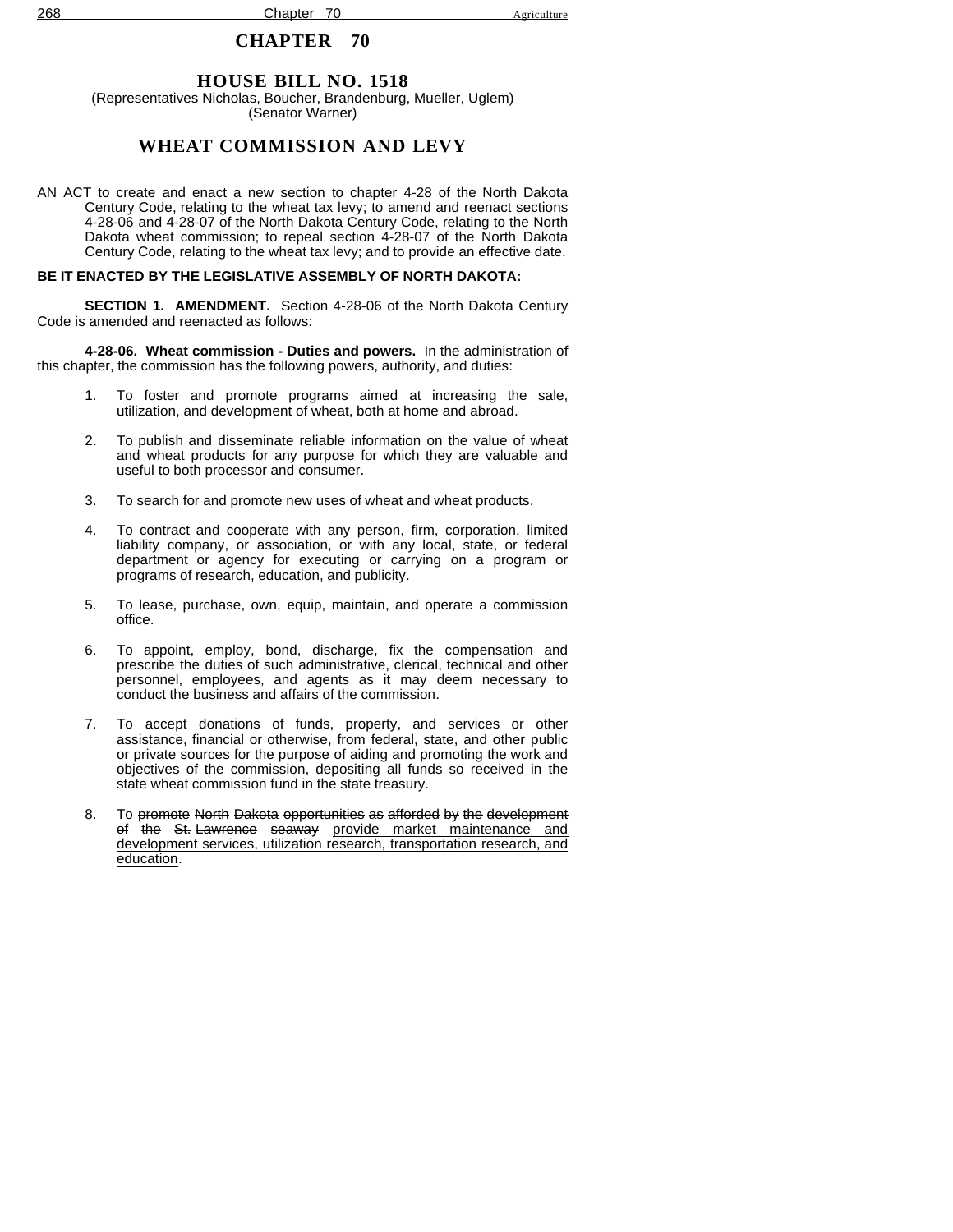- 9. To address trade and domestic issues.
- 10. To seek improvement in the export quality of wheat.
- 40. 11. To exercise all express and implied rights, powers, and authority that may be necessary to perform and carry out the expressed purposes of this chapter and all of the purposes reasonably implied incidentally thereto or lawfully connected therewith and to adopt, rescind, modify, and amend all necessary and proper orders, resolutions, rules, and regulations for the procedure and exercise of its powers and the performance of its duties.
- 11. 12. To prosecute in the name of the state of North Dakota any suit or action to enforce collection or assure payment of the tax or assessment authorized by the provisions of this chapter, and to sue and be sued in the name of the commission.
	- 13. To engage in any other related activities.

<sup>45</sup> **SECTION 2. AMENDMENT.** Section 4-28-07 of the North Dakota Century Code is amended and reenacted as follows:

### **4-28-07. Wheat tax levy.**

- 1. a. A tax of ten fifteen mills per bushel [35.24 liters] by weight must be levied and imposed upon all wheat grown in this state, delivered into this state, or sold through commercial channels to a first purchaser in this state.
	- b. The tax must be levied and assessed at the time of sale and deducted by the purchaser from the price paid, or in the case of a lien, pledge, or mortgage, deducted from the proceeds of the loan or claim secured, subject to adjustment at the time of settlement in the event the number of bushels [liters] is not accurately determined at the time of the lien, pledge, or mortgage.
	- c. At the time of sale, the first purchaser in this state shall issue and deliver to the producer or seller a record of the transaction in the manner prescribed by the commission.
- 2. a. Any producer who sells wheat to a first purchaser in this state and who is subject to the deduction provided in this chapter, within sixty days following the deduction or final settlement, may make application by personal letter to the wheat commission for a refund application blank.
	- b. Upon the return of the blank, properly executed by the producer, accompanied by a record of the deduction by the purchaser, the producer must be refunded the net amount of the deduction collected.

<sup>45</sup> Section 4-28-07 was repealed by section 4 of House Bill No. 1518, chapter 70.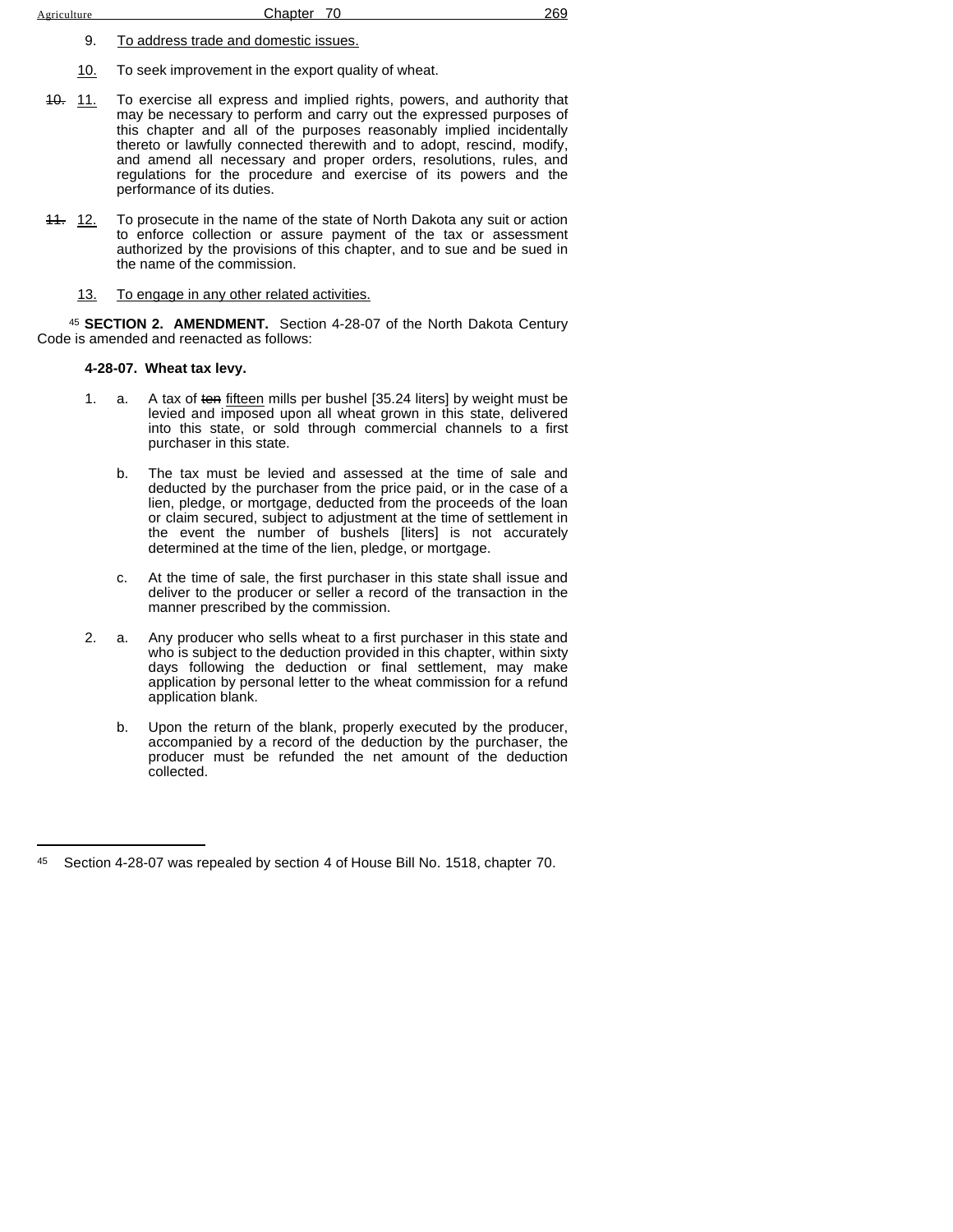- c. If no request for refund has been made within the period prescribed above, then the producer is presumed to have agreed to the deduction. However, a producer, for any reason, having paid the tax more than once on the same wheat, upon furnishing proof of this to the commission, is entitled to a refund of the overpayment.
- 3. The commission, to inform the producer, shall develop and disseminate information and instructions relating to the purpose of the wheat tax and manner in which refunds may be claimed and to this extent shall cooperate with governmental agencies, state and federal, and private businesses engaged in the purchase of wheat.
- 4. The commission may use the amount raised by two mills of the levy provided for in this section to support the commission's involvement in trade issues throughout the world.
- 5. The commission may use the shall expend an amount at least equal to that raised by up to two mills of the levy provided for in this section for the purposes of providing market maintenance and development services, utilization research, transportation research, and education; addressing domestic policy issues; and engaging in other related activities; or for the purposes of contracting for market maintenance and development services, utilization research, transportation research, and education; addressing domestic policy issues; and engaging in other related activities, to contract for activities related to domestic wheat policy issues, wheat production, promotion, and sales. The contracts may be with no more than two trade associations that are incorporated in this state and which have as their primary purpose the representation of wheat producers. The contracts must require that any trade association receiving money under this section pay from that money all dues required as a condition of the trade association's membership in any national trade association. The contracts also must prohibit any trade association receiving money under this section from eliminating any dues required as a condition of membership in that trade association or from reducing such dues below the amount required for membership as of January 1, 2005.
- 5. The commission shall expend an amount at least equal to that raised by three mills of the levy provided for in this section to pay any debts for legal services incurred by the commission, until the debts for legal services are paid in full.
- 6. When the wheat commission presents the report required by section 4-24-10, the commission shall present a separate report detailing the nature and extent of the commission's efforts to address trade and domestic policy issues. The commission may invite other entities with which it has contracted to assist in the presentations.
- 7. At the time the wheat commission presents the report required by section 4-24-10, each trade association with which the wheat commission has contracted under subsection 4 also shall present a report detailing all activities in which the trade association engaged under the provisions of the contract.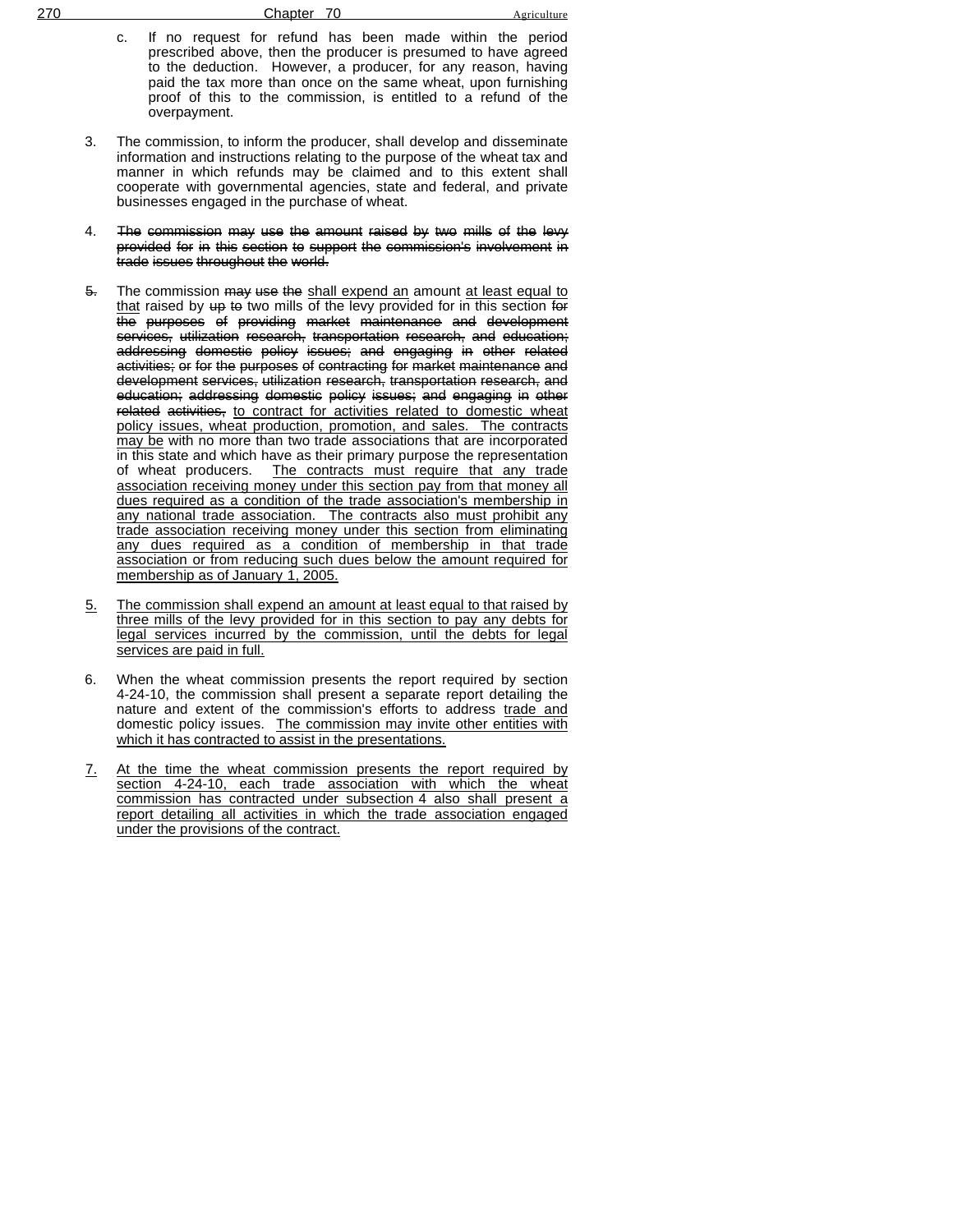**SECTION 3.** A new section to chapter 4-28 of the North Dakota Century Code is created and enacted as follows:

### **Wheat tax levy.**

- 1. a. A tax of twelve mills per bushel [35.24 liters] by weight must be levied and imposed upon all wheat grown in this state, delivered into this state, or sold through commercial channels to a first purchaser in this state.
	- b. The tax must be levied and assessed at the time of sale and deducted by the purchaser from the price paid, or in the case of a lien, pledge, or mortgage, deducted from the proceeds of the loan or claim secured, subject to adjustment at the time of settlement in the event the number of bushels [liters] is not accurately determined at the time of the lien, pledge, or mortgage.
	- c. At the time of sale, the first purchaser in this state shall issue and deliver to the producer or seller a record of the transaction in the manner prescribed by the commission.
- 2. a. Any producer who sells wheat to a first purchaser in this state and who is subject to the deduction provided for in this chapter, within sixty days following the deduction or final settlement, may make application by personal letter to the wheat commission for a refund application blank.
	- b. Upon the return of the blank, properly executed by the producer, accompanied by a record of the deduction by the purchaser, the producer must be refunded the net amount of the deduction collected.
	- c. If no request for refund has been made within the period prescribed in this subsection, the producer is presumed to have agreed to the deduction. A producer that, for any reason, has paid the tax more than once on the same wheat, upon furnishing proof of that payment to the commission, is entitled to a refund of the overpayment.
- 3. To inform the producer, the commission shall develop and disseminate information and instructions relating to the purpose of the wheat tax and manner in which refunds may be claimed and to this extent shall cooperate with state and federal agencies and private businesses engaged in the purchase of wheat.
- 4. The commission shall expend an amount at least equal to that raised by two mills of the levy provided for in this section to contract for activities related to domestic wheat policy issues, wheat production, promotion, and sales. The contracts may be with no more than two trade associations that are incorporated in this state and which have as their primary purpose the representation of wheat producers. The contracts must require that any trade association receiving money under this section pay from the money all dues required as a condition of the trade association's membership in any national trade association. The contracts also must prohibit any trade association receiving money under this section from eliminating any dues required as a condition of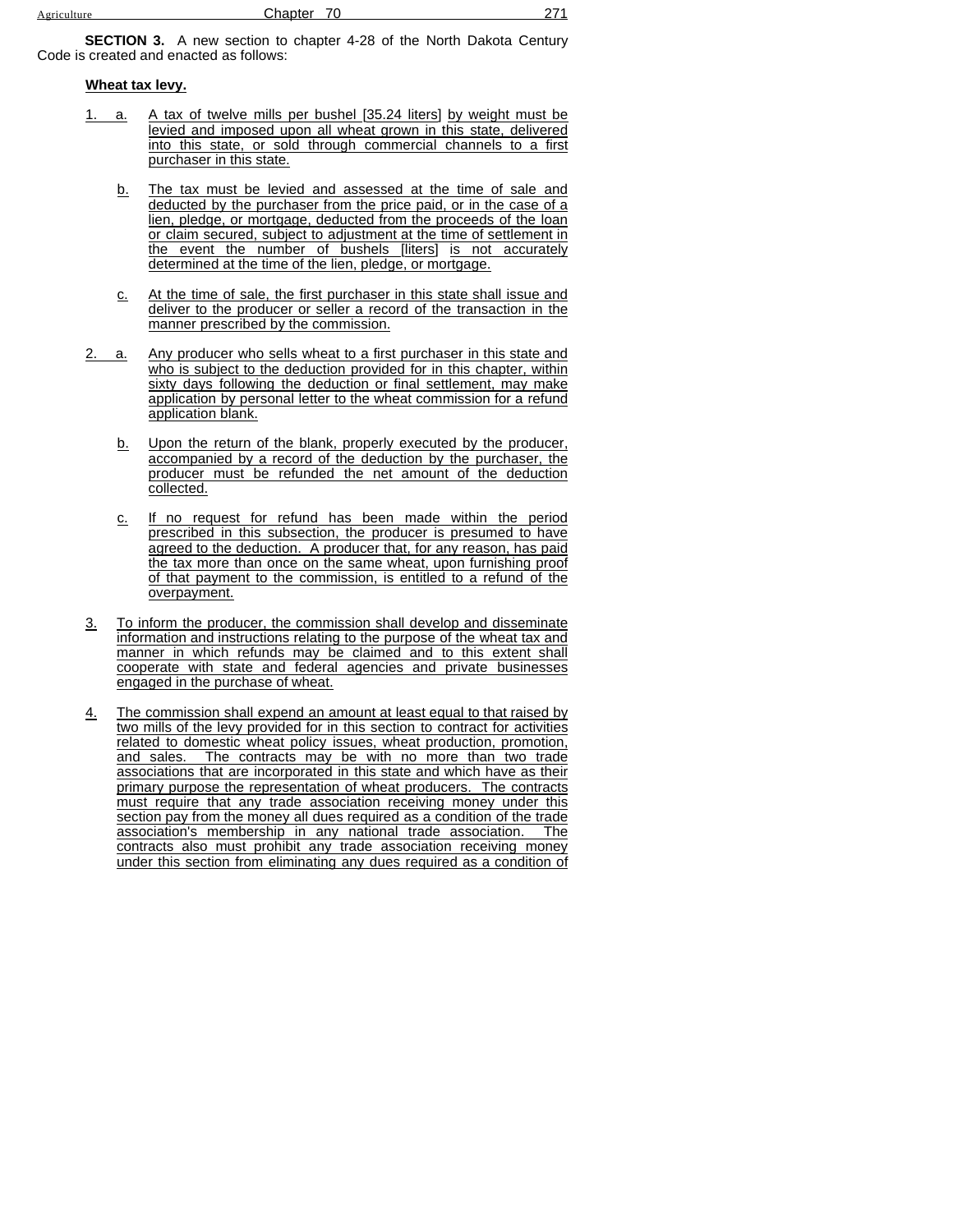membership in that trade association or from reducing such dues below the amount required for membership as of January 1, 2005.

- 5. When the wheat commission presents the report required by section 4-24-10, the commission shall present a separate report detailing the nature and extent of the commission's efforts to address trade and domestic policy issues. The commission may invite other entities with which it has contracted to assist in the presentations.
- 6. At the time the wheat commission presents the report required by section 4-24-10, each trade association with which the wheat commission has contracted under subsection 4 also shall present a report detailing all activities in which the trade association engaged under the provisions of the contract.

<sup>46</sup> **SECTION 4. REPEAL.** Section 4-28-07 of the North Dakota Century Code is repealed.

**SECTION 5. EFFECTIVE DATE.** The increase in the levy imposed by section 2 of this Act applies to all sales occurring on and after the day of the next calendar quarter occurring at least thirty days after the effective date of this Act.

**SECTION 6. EFFECTIVE DATE.** Sections 3 and 4 of this Act become effective on July 1, 2009.

Approved April 14, 2005 Filed April 18, 2005

<sup>46</sup> Section 4-28-07 was also amended by section 2 of House Bill No. 1518, chapter 70.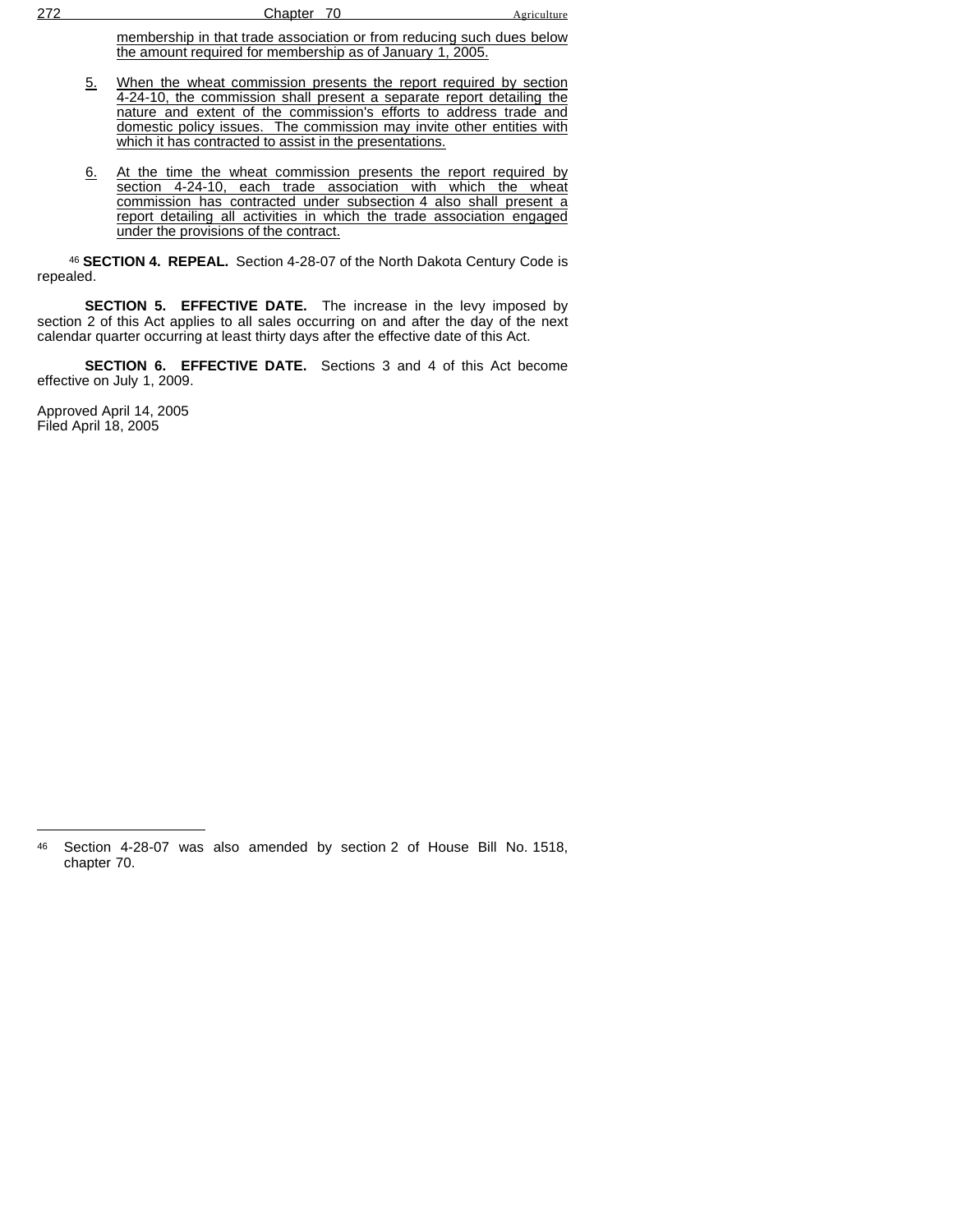## **SENATE BILL NO. 2114**

(Agriculture Committee) (At the request of the Agriculture Commissioner)

## **DAIRY REGULATION AND FEES**

AN ACT to amend and reenact subsection 9 of section 4-30-01 and sections 4-30-02, 4-30-18, 4-30-20, 4-30-36, 4-30-36.2, 4-30-36.3, and 4-30-36.4 of the North Dakota Century Code, relating to dairy regulations, reinspection fees, and references to current food and drug administration regulations.

### **BE IT ENACTED BY THE LEGISLATIVE ASSEMBLY OF NORTH DAKOTA:**

**SECTION 1. AMENDMENT.** Subsection 9 of section 4-30-01 of the North Dakota Century Code is amended and reenacted as follows:

9. "Distributor" means a person who purchases milk or milk products and transports them to a retail dealer or a consumer or company that provides storage, transportation, delivery, or distribution of milk and milk products to any person who offers for sale or sells to any consumer milk or milk products.

**SECTION 2. AMENDMENT.** Section 4-30-02 of the North Dakota Century Code is amended and reenacted as follows:

**4-30-02. Licenses required - Fees - Term.** Every producer-processor, peddler, distributor, every person purchasing milk or milk products for processing or manufacturing, or owning, operating, or leasing a creamery, cheese factory, condensery, drying plant, ice cream plant, ice milk plant, milk plant, every other business engaged in the processing or manufacturing of milk or milk products and every organization acquiring milk or milk products as an agent for sale on behalf of others and doing business within this state shall obtain the license required by this section for each such place of business. Application for license must be made to the commissioner upon forms as the commissioner may require. Upon making application for license, it is implied that consent is given by the applicant for inspection by the department. If the commissioner finds that the applicant conforms to the North Dakota laws and the rules and regulations of the department, the commissioner shall issue a license for conducting those operations listed on the application form. If a licensee wishes to conduct operations other than those listed, the licensee may request that the commissioner approve them, and if the commissioner finds that the proposals are in conformance with North Dakota laws and the rules of the department, the commissioner shall approve them. The license must be posted conspicuously in each licensed business. All licenses issued under this section must expire on the thirtieth day of June of each year and are not transferable. The fee for licenses is twenty-five dollars. Every organization acquiring milk or milk products as an agent for sale on behalf of others is, for the purposes of this chapter, deemed to be a purchaser of milk from a dairy producer. A reinspection fee of seventy-five dollars per inspection must be paid by each dairy farm facility for which the commissioner has conducted a reinspection resulting from suspension of a farm permit, degrade of a farm facility from grade A to manufacturing grade, or unsanitary conditions that must be corrected within a specified period of time.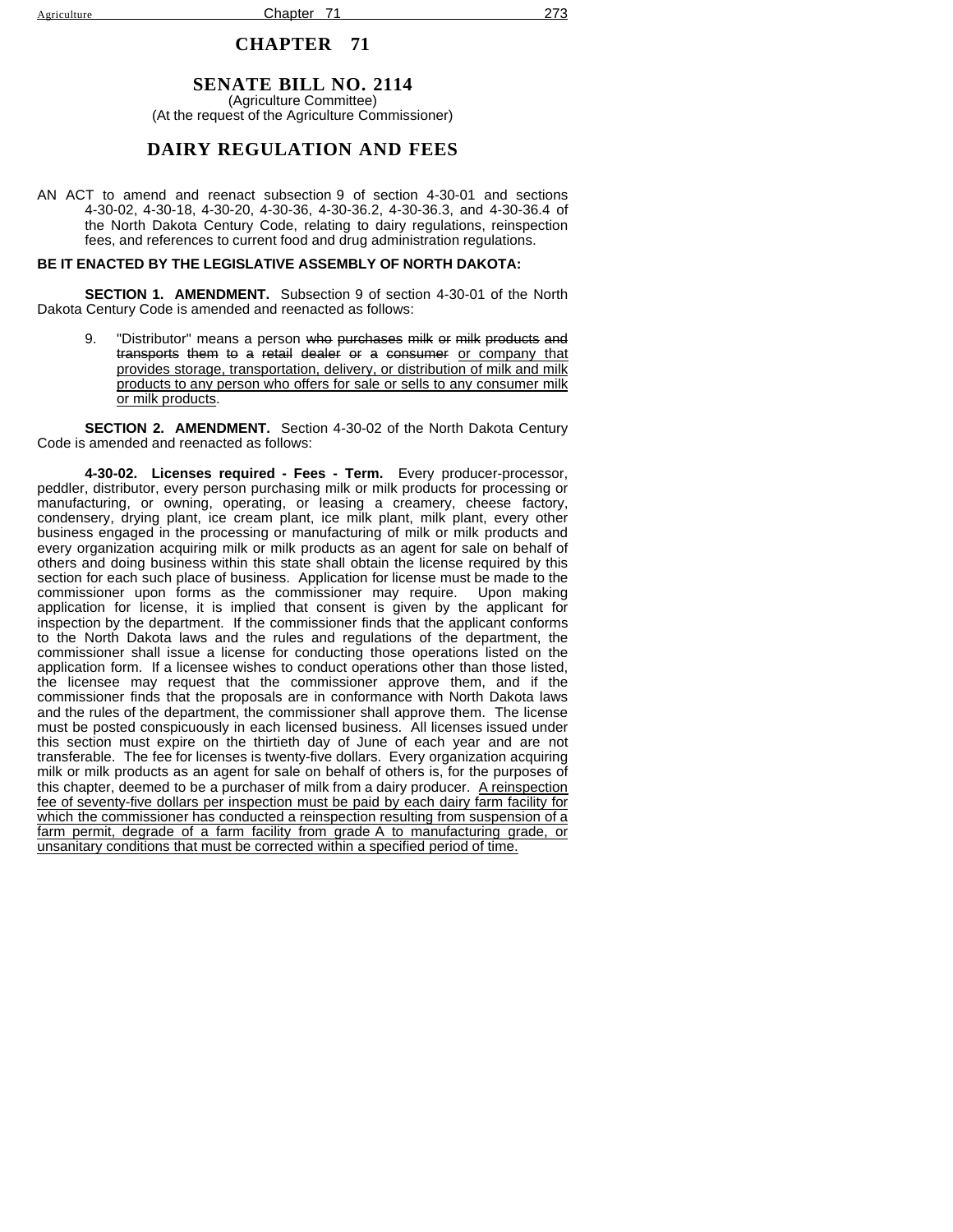**SECTION 3. AMENDMENT.** Section 4-30-18 of the North Dakota Century Code is amended and reenacted as follows:

**4-30-18. Sampling and testing procedures - Equipment - Supplies.** The laboratory procedures, equipment, chemicals, and other apparatus or substances used in the sampling, hauling, or testing of milk or milk products must conform to that described in the sixteenth seventeenth edition of Standard Methods for the Examination of Dairy Products" published by the American public health association, incorporated, a copy of which shall be on file in the department. No equipment, chemicals, or other apparatus or substance used in the sampling, hauling, or testing of milk or milk products which is not in conformance with the requirements of this chapter may be sold or offered for sale. The commissioner through the adoption of rules may alter, amend, or prohibit any specific requirement of this section and may approve other sampling, hauling, or testing procedures or equipment. The commissioner, where appropriate, may check calibration of farm bulk milk tanks and equipment.

**SECTION 4. AMENDMENT.** Section 4-30-20 of the North Dakota Century Code is amended and reenacted as follows:

**4-30-20. Sampling of milk.** Every purchaser of milk from a dairy producer shall collect a minimum sample of two ounces [59.15 milliliters] from each bulk tank of milk received from a producer. Samples must be collected and maintained in accordance with those procedures contained in the sixteenth seventeenth edition of "Standard Methods for the Examination of Dairy Products" published by the American public health association, incorporated. Records must be kept which readily identify the sample with those items used to determine payment for the milk. Such items must include: weight, butterfat content, protein, solids-not-fat, and the total amount of money paid for the milk.

**SECTION 5. AMENDMENT.** Section 4-30-36 of the North Dakota Century Code is amended and reenacted as follows:

**4-30-36. Standards for grade A milk and milk products - Adoption of amendments.** Only grade A milk may be sold as fluid beverage for human consumption. The minimum standards for milk and milk products designated as grade A are the same as the minimum requirements of the "Grade A Pasteurized Milk Ordinance, 2001 2003 Revision, Public Health Service, Food and Drug Administration, Publication No. 229" including "Grade 'A' Condensed and Dry Milk Ordinance 1995 Revision, Grade A Condensed and Dry Milk Products and Condensed and Dry Whey - Supplement <sup>4"</sup> and all supplements added thereto except that the minimum requirements for solids-not-fat in all grade A milk is eight and one-half percent and the butterfat content of grade A whole milk is three and one-fourth percent which includes provisions from the "Grade A Condensed and Dry Milk Products and Condensed and Dry Whey - Supplement 1 to the Grade A PMO" and all supplements added thereto. The commissioner may adopt as department regulations other standards in addition to any amendments, supplements to, or new editions of the milk ordinance which are in the interest of public safety, wholesomeness of product, consumer interest, sanitation, good supply, salability, and promotion of grade A milk and milk products.

**SECTION 6. AMENDMENT.** Section 4-30-36.2 of the North Dakota Century Code is amended and reenacted as follows:

**4-30-36.2. State milk sanitation rating and sampling surveillance officer - Duties - Guidelines.** The state milk sanitation rating and sampling surveillance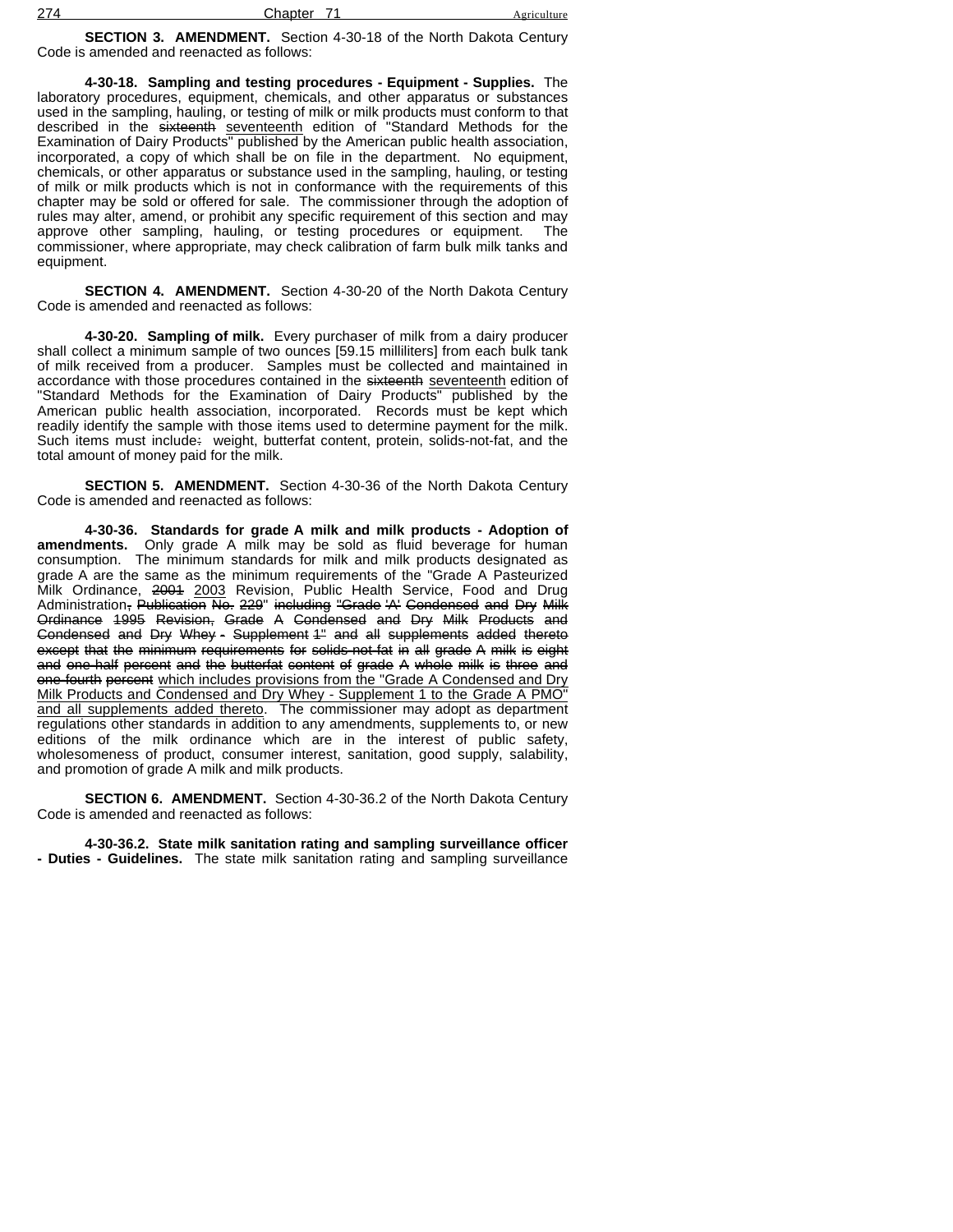| Agriculture | Chapter |  |
|-------------|---------|--|
|             |         |  |

officer is responsible for the rating and certification of milk and dairy products. The rating and certification of milk and dairy products must be in accordance with the procedures outlined in the public health service/food and drug administration publication entitled "Methods of Making Sanitation Ratings of Milk Shippers - 2001 2003 Revision, Edition" and the sampling of milk and dairy products must be in accordance with the guidelines recommended in the sixteenth seventeenth edition of "Standard Methods for the Examination of Dairy Products" published by the American public health association.

**SECTION 7. AMENDMENT.** Section 4-30-36.3 of the North Dakota Century Code is amended and reenacted as follows:

**4-30-36.3. Milk laboratory evaluations officer - Duties - Guidelines.** The milk laboratory evaluations officer is responsible for the certification and evaluation of milk and dairy products laboratories within the state. Evaluations and certification of milk laboratories must be made in accordance with the sixteenth seventeenth edition of "Standard Methods for the Examination of Dairy Products" published by the American public health association and the procedures outlined in the public health service/food and drug administration publication entitled "Evaluation of Milk Laboratories - 1995 Edition".

**SECTION 8. AMENDMENT.** Section 4-30-36.4 of the North Dakota Century Code is amended and reenacted as follows:

**4-30-36.4. Grade A pasteurized milk ordinance.** Dairy producers, processors, and manufacturers shall comply with the "Grade A Pasteurized Milk Ordinance, <del>2001</del> 2<u>003</u> Revision, Public Health Service, Food and Drug Administration<del>, Publication No. 229</del>" and its supplements and follow the standards set by the "Procedures Governing the Cooperative State-Public Health Service Food and Drug Administration Program of the National Conference on Interstate Milk Shipments, 2004 2003 Revision".

Approved March 7, 2005 Filed March 8, 2005